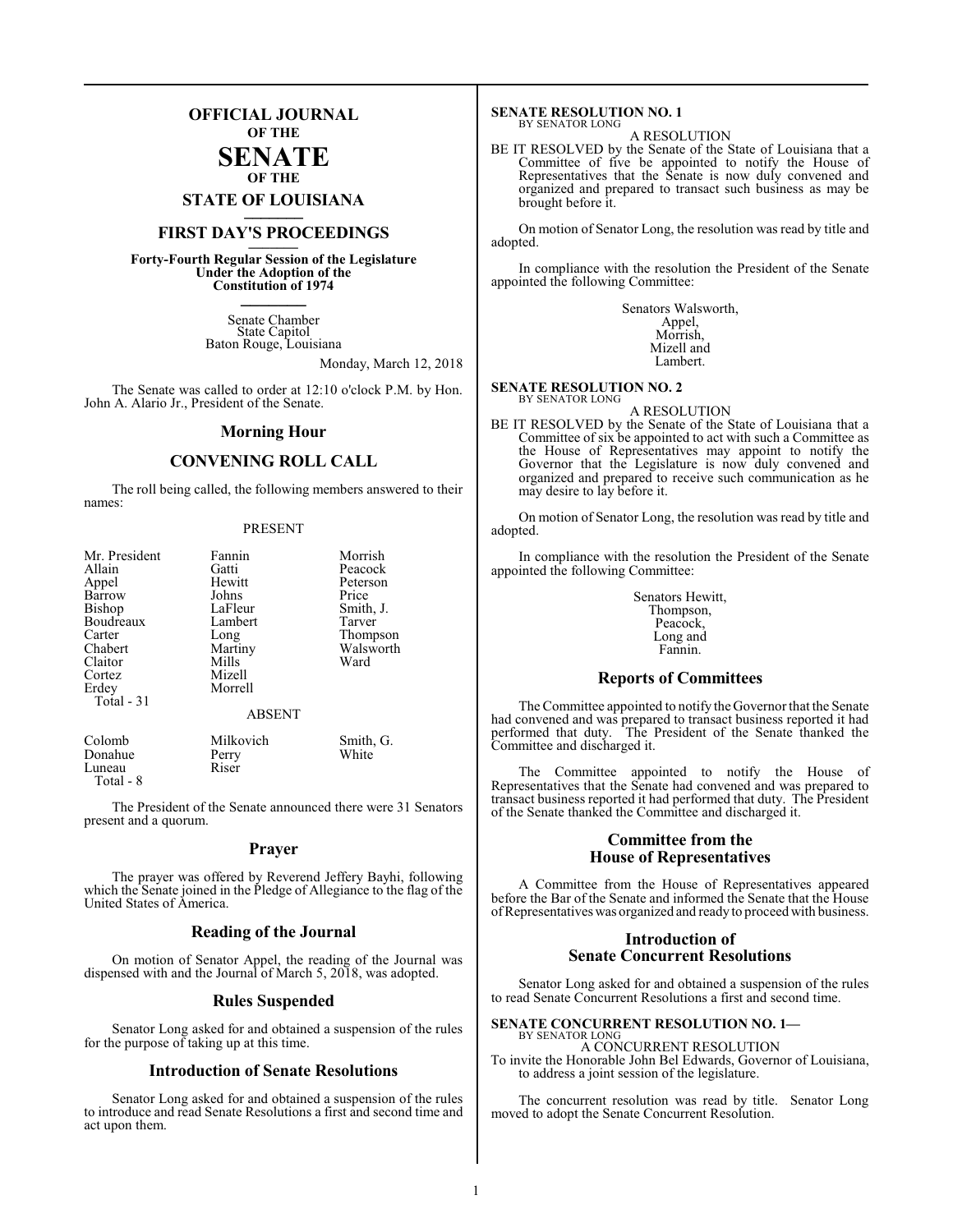### **ROLL CALL**

The roll was called with the following result:

#### YEAS

| Mr. President | Erdey       | Mills     |
|---------------|-------------|-----------|
| Allain        | Fannin      | Mizell    |
| Appel         | Gatti       | Morrish   |
| Barrow        | Hewitt      | Peacock   |
| Bishop        | Johns       | Price     |
| Boudreaux     | LaFleur     | Smith, J. |
| Carter        | Lambert     | Tarver    |
| Chabert       | Long        | Thompson  |
| Claitor       | Luneau      | Walsworth |
| Cortez        | Martiny     | Ward      |
| Total - 30    |             |           |
|               | <b>NAYS</b> |           |
| Total $-0$    |             |           |
|               | ABSENT      |           |

| Colomb    | Morrell  | Riser     |
|-----------|----------|-----------|
| Donahue   | Perry    | Smith, G. |
| Milkovich | Peterson | White     |
| Total - 9 |          |           |

The Chair declared the Senate adopted the Senate Concurrent Resolution and ordered it sent to the House.

### **Prefiled Senate Bills and Joint Resolutions to be Introduced and Referred**

Senator Long asked for and obtained a suspension of the rules to introduce and read prefiled Senate Bills and Joint Resolutions a first and second time and refer them to committee.

### **SENATE BILL NO. 1—**

BY SENATOR ALLAIN

AN ACT

To amend and reenact R.S. 32:385(A)(3), relative to farmvehicle and equipment exemptions; to authorize the use of certain public highways by farm vehicles and vehicles transporting cutting or logging equipment from sunrise to sunset; and to provide for related matters.

The bill was read by title and referred by the President to the Committee on Transportation, Highways and Public Works.

#### **SENATE BILL NO. 2—** BY SENATOR PEACOCK

AN ACT

To grant a permanent benefit increase to retirees and beneficiaries of the Louisiana State Police Retirement System in conformity with the statutory provisions governing the system's experience account.

The bill was read by title and referred by the President to the Committee on Retirement.

#### **SENATE BILL NO. 3—** BY SENATOR PEACOCK

AN ACT

To amend and reenact R.S. 11:618(B), relative to hazardous duty retirement plans and sub-plans; to provide for members killed in

### **Page 2 SENATE 1st DAY'S PROCEEDINGS**

the line of duty by an intentional act of violence; to provide for benefits for survivors of these members; to provide for qualifications to receive these benefits; to provide for benefit calculation; to provide for notification; to provide for an effective date; and to provide for related matters.

The bill was read by title and referred by the President to the Committee on Retirement.

#### **SENATE BILL NO. 4—**

BY SENATOR PEACOCK AN ACT

To enact R.S. 11:252, relative to the state and statewide retirement systems; to provide relative to the employment of actuaries; to limit the duties a board may prescribe for or require of an actuary; to provide for an effective date; and to provide for related matters.

The bill was read by title and referred by the President to the Committee on Retirement.

#### **SENATE BILL NO. 5—**

BY SENATOR PEACOCK

AN ACT To amend and reenact R.S. 11:1322(B), to provide relative to benefits of State Police Retirement System retirees' surviving spouses; to provide for qualifications for payment of survivor benefits; to provide for an effective date; and to provide for related matters.

The bill was read by title and referred by the President to the Committee on Retirement.

### **SENATE BILL NO. 6—**

BY SENATOR PEACOCK

AN ACT

To amend and reenact R.S. 11:723(C), relative to the Clerks' of Court Retirement and Relief Fund; to provide for membership requirements; to provide with respect to members previously employed in other public employment; to provide for an effective date; and to provide for related matters.

The bill was read by title and referred by the President to the Committee on Retirement.

#### **SENATE BILL NO. 7—**

BY SENATOR PEACOCK

- AN ACT
- To amend and reenact R.S.  $11:2220(B)(1)(a)(ii)$  and  $(2)(a)$  and  $(b)$ and (G) and 2223(E)(2), relative to the Municipal Police Employees' Retirement System; to provide relative to the term "average final compensation"; to provide for consistency of language; to provide for an effective date; and to provide for related matters.

The bill was read by title and referred by the President to the Committee on Retirement.

#### **SENATE BILL NO. 8—** BY SENATOR PEACOCK

AN ACT

To amend and reenact R.S. 11:2241.3(A) and to enact R.S. 11:2220(C)(4) relative to the Municipal Police Employees' Retirement System; to provide for membership classification; to provide relative to refund of contributions; to provide for an effective date; and to provide for related matters.

The bill was read by title and referred by the President to the Committee on Retirement.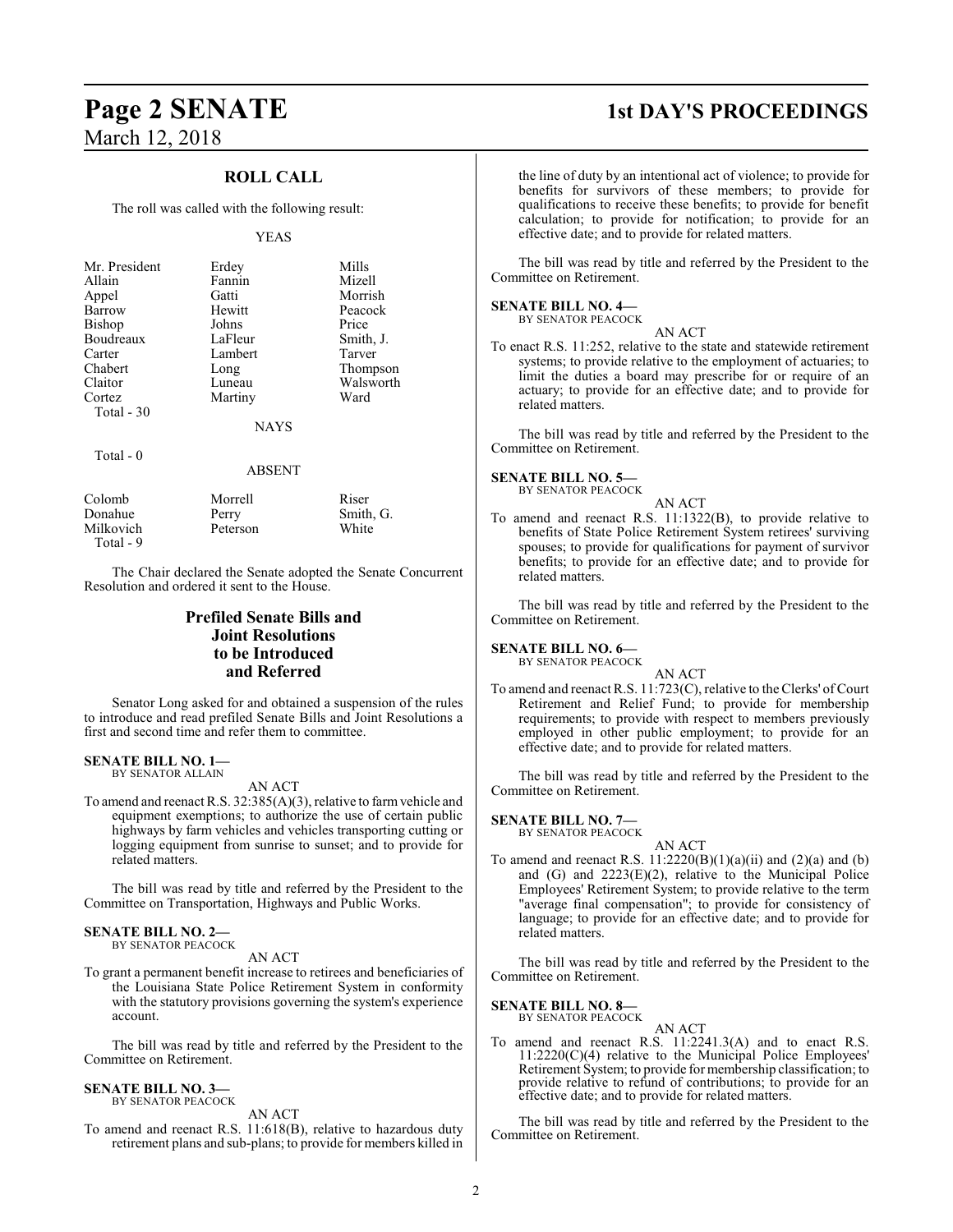### **1st DAY'S PROCEEDINGS Page 3 SENATE**

# March 12, 2018

#### **SENATE BILL NO. 9—**

BY SENATOR PEACOCK AN ACT

To amend and reenact R.S.  $11:1332(A)(1)(c)$ , relative to the experience account of the State Police Retirement System; to provide for credits to the experience account; to provide for accumulation of credits to fund supplemental permanent benefit increases; to provide for an effective date; and to provide for related matters.

The bill was read by title and referred by the President to the Committee on Retirement.

#### **SENATE BILL NO. 10—** BY SENATOR PEACOCK

#### AN ACT

To enact R.S. 11:612(2)(m), relative to membership in the hazardous duty plan at the Louisiana State Employees' Retirement System; to provide for an effective date; and to provide for related matters.

The bill was read by title and referred by the President to the Committee on Retirement.

#### **SENATE BILL NO. 11—** BY SENATOR PEACOCK

AN ACT

To amend and reenact R.S. 11:1532, relative to the Clerks' of Court Retirement and Relief Fund; to provide for eligible rollover distributions to certain persons; to provide for an effective date; and to provide for related matters.

The bill was read by title and referred by the President to the Committee on Retirement.

#### **SENATE BILL NO. 12—** BY SENATOR PEACOCK

AN ACT

To amend and reenact R.S. 11:2213(22), 2220(B)(2), 2241.8, and 2242.8 and to enact R.S. 11:2213(23) and (24), relative to the Municipal Police Employees'Retirement System; to provide for definitions; to provide for survivor benefit qualifications; to provide for an effective date; and to provide for related matters.

The bill was read by title and referred by the President to the Committee on Retirement.

#### **SENATE BILL NO. 13—** BY SENATOR PEACOCK

AN ACT

To amend and reenact R.S. 11:121(A) and 126, relative to the Public Retirement Systems' Actuarial Committee; to provide for the officers of the committee; to provide for an effective date; and to provide for related matters.

The bill was read by title and referred by the President to the Committee on Retirement.

#### **SENATE BILL NO. 14—** BY SENATOR PEACOCK

AN ACT

To amend and reenact R.S.  $11:62(5)(a)$  and (c),  $102(B)(1)$  and  $(C)(3)(a)$ , 403(9), 471(A), 471.1(C)(1), 532, 533, 538, and  $542(B)(2)(a)$ , to enact R.S.  $11:102(B)(6)$ ,  $102.1(E)$ ,  $471(F)$ ,  $537(G)$  and (H), and Part VIII of Chapter 1 of Subtitle II of Title 11 of the Louisiana Revised Statutes of 1950, to be comprised of R.S. 11:641 through 657, and R.S.  $24:36(N)$ , and to repeal R.S.  $11:471.1(B)(2)$  and  $(D)(2)$ , relative to the Louisiana State Employees' Retirement System; to create a hybrid plan; to provide for contributions, credits, investments, eligibility, and benefits; to provide for an effective date; and to provide for related matters.

The bill was read by title and referred by the President to the Committee on Retirement.

#### **SENATE BILL NO. 15—**

BY SENATOR MIZELL

AN ACT To amend and reenact Code of Criminal Procedure Article  $895(A)(13)(a)$ , relative to probation and parole; to provide that a warrantless search may be conducted of a probationer's residence under certain circumstances by either the probation officer assigned to the probationer or by a probation officer assigned by the Department of Public Safety and Corrections to conduct the search; to provide relative to legislative intent; and to provide for related matters.

On motion of Senator Mizell the bill was read by title and withdrawn prior to introduction..

#### **SENATE BILL NO. 16—**

BY SENATOR MIZELL

AN ACT

To amend and reenact R.S.  $47:463(A)(3)(a)$  and to enact R.S. 47:463.4.4, relative to special prestige license plates; to provide for a special prestige license plate to bear the international symbol of accessibility; to provide an effective date; and to provide for related matters.

The bill was read by title and referred by the President to the Committee on Transportation, Highways and Public Works.

#### **SENATE BILL NO. 17—** BY SENATOR PEACOCK

AN ACT

To amend and reenact R.S. 11:142(F)(3), (G), and (K), 152(C), and 153(F) and 29:411(B), 412, 414, and 415(A)(1) and (D) and to enact R.S. 11:152.1 and 153(L), relative to creditable service in public retirement and pension systems, plans, and funds for service in the uniformed services; to provide relative to contributions, procedures, time limitations, and costs; to provide for rules promulgation; to provide for an effective date; and to provide for related matters.

The bill was read by title and referred by the President to the Committee on Retirement.

### **SENATE BILL NO. 18—** BY SENATOR CORTEZ

AN ACT To amend and reenact R.S. 14:63.3(A) and 63.4(A), and to enact R.S. 14:63(J), relative to criminal trespass; to provide for the use of purple paint in lieu of signs to indicate that unauthorized entrance on property is prohibited; to provide definitions; and to provide for related matters.

The bill was read by title and referred by the President to the Committee on Judiciary C.

#### **SENATE BILL NO. 19—** BY SENATOR CORTEZ

AN ACT

To enact R.S. 40:539(C)(8)(f), relative to employees of the Housing Authority of the City of Lafayette; to provide that employees of the authority shall not be in the state civil service; and to provide for related matters.

The bill was read by title and referred by the President to the Committee on Local and Municipal Affairs.

#### **SENATE BILL NO. 20—** BY SENATOR CORTEZ

AN ACT

To enact R.S. 49:191(9)(g) and to repeal R.S. 49:191(7), relative to the Department of Transportation and Development, to provide for the re-creation of the Department of Transportation and Development and the statutory entities made a part of the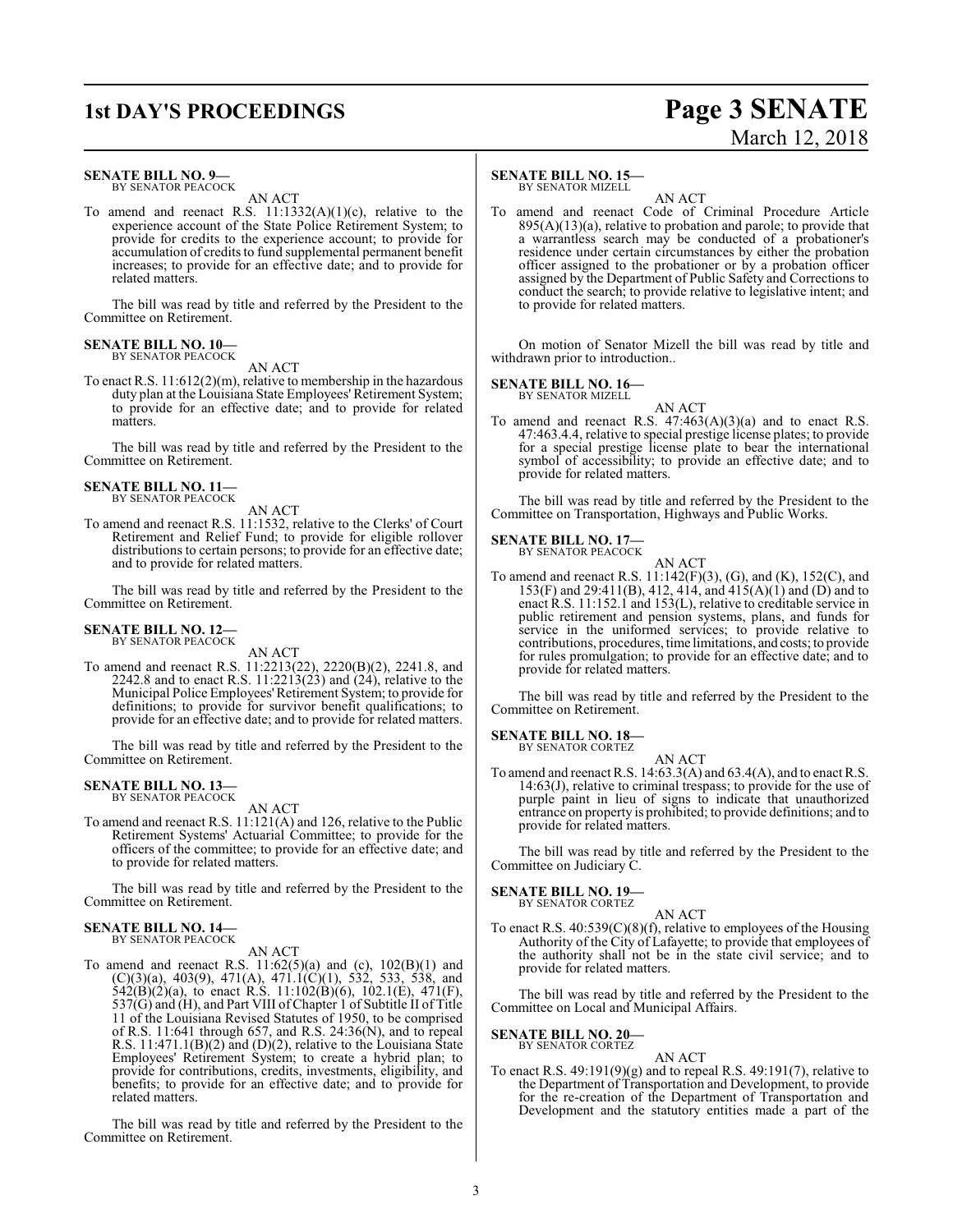# **Page 4 SENATE 1st DAY'S PROCEEDINGS**

department by law; to provide for the effective termination date for all statutory authority for the existence of such statutory entities; and to provide for related matters.

The bill was read by title and referred by the President to the Committee on Transportation, Highways and Public Works.

#### **SENATE BILL NO. 21—** BY SENATOR GATTI

AN ACT

To provide relative to state highways; to designate a portion of Interstate 20 in Bossier Parish as the "Louisiana State Trooper Huey P. Grace Memorial Highway"; and to provide for related matters.

The bill was read by title and referred by the President to the Committee on Transportation, Highways and Public Works.

#### **SENATE BILL NO. 22—** BY SENATOR THOMPSON

AN ACT

To amend and reenact R.S. 38:3087.4(A) and (B), relative to the Poverty Point Reservoir District Board of Commissioners; to provide for an additional gubernatorial appointment to the Board of Commissioners; and to provide for related matters.

The bill was read by title and referred by the President to the Committee on Senate and Governmental Affairs.

#### **SENATE BILL NO. 23—**

- BY SENATORS BOUDREAUX, LAFLEUR, MILLS AND PERRY AND REPRESENTATIVES DEVILLIER, EMERSON, LEBAS, DUSTIN MILLER AND PIERRE AN ACT
- To provide relative to state highways; to designate the interchange of Interstate 49 Exit 11 and Louisiana Highway 93 near the towns of Sunset and Grand Coteau, Louisiana, in St. Landry Parish, as the "Armand J. Brinkhaus Interchange"; and to provide for related matters.

The bill was read by title and referred by the President to the Committee on Transportation, Highways and Public Works.

#### **SENATE BILL NO. 24—** BY SENATOR MILLS

AN ACT

To amend and reenact the introductory paragraph of R.S. 37:2703 and (15)(b) and to enact R.S. 37:2703(B), relative to social work practice; to provide for an exception from licensure; to provide for technical corrections; and to provide for related matters.

The bill was read by title and referred by the President to the Committee on Health and Welfare.

## **SENATE BILL NO. 25—** BY SENATOR MILLS

AN ACT

To amend and reenact R.S. 24:56(F), relative to prohibited conduct by state employees and agencies; to prohibit state employees and agencies from contracting for lobbying services; to provide for termination of authority for lobbying services contracts; to provide for the termination of existing lobbying services contracts; and to provide for related matters.

The bill was read by title and referred by the President to the Committee on Senate and Governmental Affairs.

#### **SENATE BILL NO. 26—** BY SENATOR MILLS

AN ACT

To enact R.S. 40:2191, relative to disposal of controlled substances by hospice providers; to provide for ownership; to provide for written procedures; to provide for patient records; to provide for disposal; to provide for patient notification; and to provide for related matters.

The bill was read by title and referred by the President to the Committee on Health and Welfare.

#### **SENATE BILL NO. 27—** BY SENATOR MILLS

AN ACT To amend and reenact R.S.  $46:153.3(D)(1)$  and  $(2)$ , relative to the Medicaid Pharmaceutical and Therapeutics Committee; to provide for committee composition; to provide for committee diversity; to provide for nominating entities; to provide for filling of vacancies; and to provide for related matters.

The bill was read by title and referred by the President to the Committee on Health and Welfare.

### **SENATE BILL NO. 28—** BY SENATOR MILLS

AN ACT To enact R.S. 37:1251(D) and R.S. 40:978(F)(3) and 978.3(E), relative to veterinarians; to exempt veterinarians and certain manufacturers from disclosure of prescription drug price information provisions; to exempt veterinarians from accessing the prescription monitoring program prior to prescribing an opioid; to exempt veterinarians from continuing education requirements for prescribers of controlled dangerous substances; and to provide for related matters.

The bill was read by title and referred by the President to the Committee on Health and Welfare.

#### **SENATE BILL NO. 29—** BY SENATOR MILLS

AN ACT

To amend and reenact R.S.  $22:1006.1(A)(4)$  and  $(B)$  and R.S. 46:460.33 and to enact R.S. 22:1006.1(C), (D), and (E), relative to a single uniform prescription drug prior authorization form; to provide for applicability to health insurance issuers and Medicaid managed care organizations; to provide for promulgation of the form by the Louisiana Board of Pharmacy and the Louisiana State Board of Medical Examiners; to provide for the authority to impose sanctions pursuant to current regulatory and contract authority; to provide for an effective date; and to provide for related matters.

The bill was read by title and referred by the President to the Committee on Health and Welfare.

#### **SENATE BILL NO. 30—** BY SENATOR PERRY

AN ACT

To enact R.S. 24:202(A)(26), relative to the Louisiana State Law Institute; to provide for the membership of the council; and to provide for related matters.

The bill was read by title and referred by the President to the Committee on Senate and Governmental Affairs.

#### **SENATE BILL NO. 31—** BY SENATOR APPEL

A JOINT RESOLUTION

Proposing to Add Article I Section 10.1 of the Constitution of Louisiana, relative to public office; to prohibit convicted felons from seeking or holding public office within a certain time period; and to specify an election for submission of the proposition to electors and provide a ballot proposition.

The bill was read by title and referred by the President to the Committee on Senate and Governmental Affairs.

#### **SENATE BILL NO. 32—**

BY SENATOR HEWITT

AN ACT To amend and reenact Section 2.1(B),  $(C)(3)$ , and  $(J)(1)$  and to enact Section 2.1(C)(4), all as enacted by Act No. 562 of the 2003 Regular Session of the Legislature, as amended by Act No. 1214 of the 2003 Regular Session of the Legislature, Act No. 682 of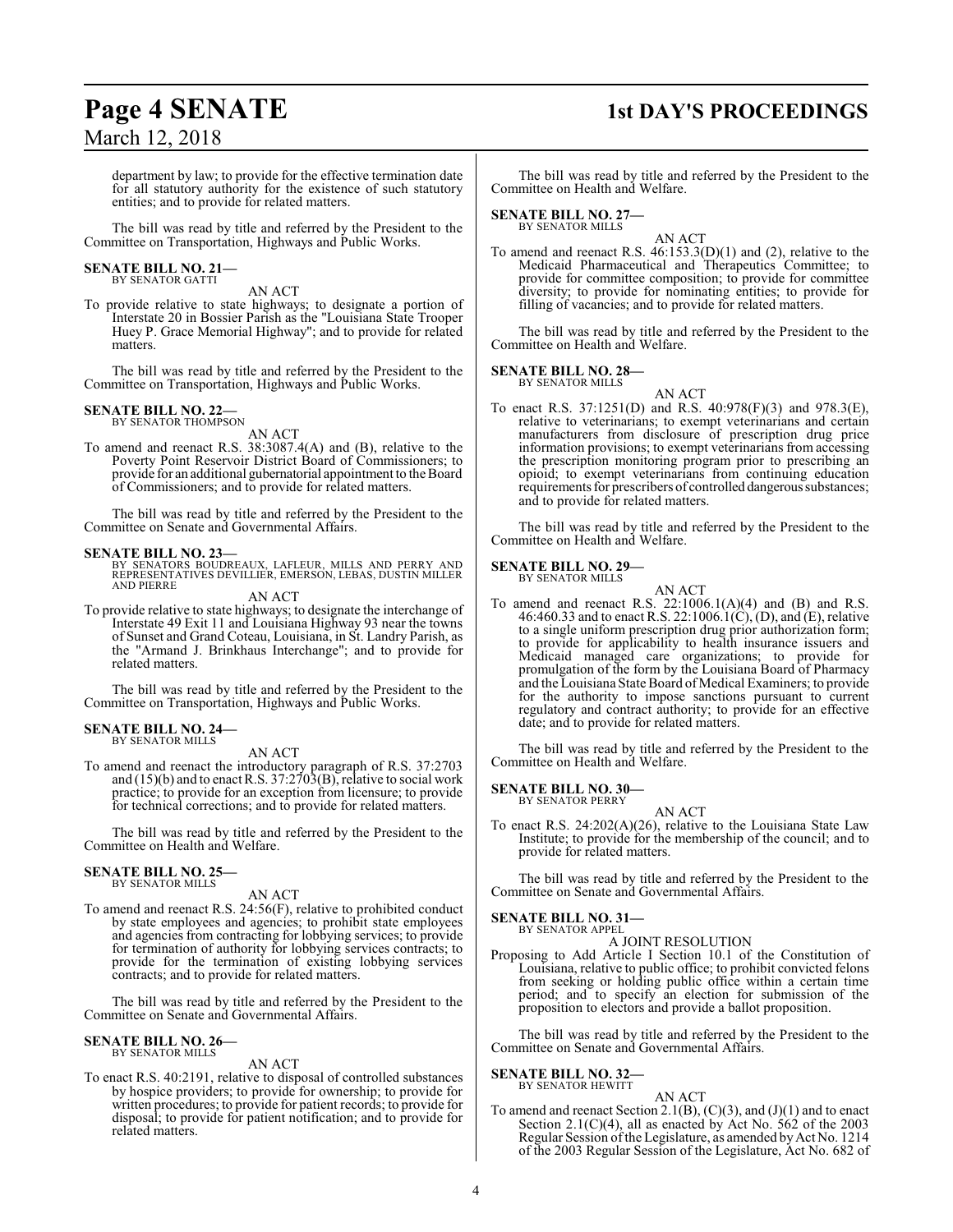the 2004 Regular Session of the Legislature, Act No. 178 of the 2007 Regular Session of the Legislature, and Act No. 141 of the 2011 Regular Session of the Legislature, relative to St. Tammany Hospital Service District No. 2; to provide for state senator responsibilities for ensuring the proper appointment of all members of the nominating committee and appointing authority; to provide for nominating committee and appointing authority member residency requirements; to provide for terms of appointing authority members; to provide criteria for medical staff appointee eligibility to serve on the board of commissioners; to provide for permissible contract and subcontract practices by licensed physicians nominated or appointed to serve on the board of commissioners; to provide for a per diem and maximum number of meetings per month increase for the board of commission members; and to provide for related matters.

The bill was read by title and referred by the President to the Committee on Health and Welfare.

### **SENATE BILL NO. 33—** BY SENATOR COLOMB

AN ACT

To enact R.S. 49:149.33, relative to the names of state buildings; to name the Willie F. Hawkins Emergency Care Center; and to provide for related matters.

The bill was read by title and referred by the President to the Committee on Senate and Governmental Affairs.

#### **SENATE BILL NO. 34—** BY SENATOR WALSWORTH

AN ACT

To amend and reenact R.S. 42:17(A), relative to open meetings; to provide for use of executive session among school boards and local governing authorities; and to provide for related matters.

The bill was read by title and referred by the President to the Committee on Senate and Governmental Affairs.

### **SENATE BILL NO. 35—** BY SENATOR JOHN SMITH

AN ACT

To amend and reenact R.S. 22:1995, relative to departmental complaint directives; to provide with respect to the levying of fines for the failure to comply with certain directives; to provide for the discretion of the commissioner of insurance regarding the levying of fines for the failure to comply with a directive issued by the commissioner in response to a complaint; and to provide for related matters.

The bill was read by title and referred by the President to the Committee on Insurance.

### **SENATE BILL NO. 36—**<br>BY SENATOR JOHN SMITH

AN ACT

To enact R.S. 22:1573(N), relative to continuing education requirements for insurance producers; to provide for reciprocity of license renewal; and to provide for related matters.

The bill was read by title and referred by the President to the Committee on Insurance.

### **SENATE BILL NO. 37—**<br>BY SENATOR JOHN SMITH

AN ACT

To amend and reenact R.S. 22:1667, relative to claims adjuster registration; to provide for registration of unlicensed adjusters in certain circumstances; and to provide for related matters.

The bill was read by title and referred by the President to the Committee on Insurance.

### **1st DAY'S PROCEEDINGS Page 5 SENATE** March 12, 2018

#### **SENATE BILL NO. 38—**

BY SENATOR BISHOP

AN ACT To enact Title V-A of the Code of Criminal Procedure, to be comprised of Articles 251 through 253, relative to eyewitness identifications; to provide procedures relative to law enforcement investigative procedures relating to eyewitness identifications of criminal suspects; to provide definitions; to provide relative to legislative intent; and to provide for related matters.

The bill was read by title and referred by the President to the Committee on Judiciary C.

#### **SENATE BILL NO. 39—** BY SENATOR BISHOP

AN ACT

To amend and reenact Code of Criminal Procedure Article 218.1, relative to the duty to advise a criminal suspect of the reasons for arrest and the right to counsel; to provide that any reference to an attorney made by a suspect during interrogation is deemed to be an invocation of the right to counsel; to provide relative to legislative intent; and to provide for related matters.

The bill was read by title and referred by the President to the Committee on Judiciary C.

### **SENATE BILL NO. 40—** BY SENATOR MILLS

AN ACT To amend and reenact R.S. 36:259, 801.1(A), the introductory paragraph of 802, and 803(A)(1), R.S. 37:753(B), (C)(4) and (J),  $832(\overline{B})(2)$ ,  $914(B)(1)$  and  $(\overline{C})(6)$ ,  $915$ ,  $916(B)$ ,  $962(B)$  and  $(\overline{C})$ , 1042, 1104(A), (B)(1) and (2)(a), and (C), 1174(B), 1263(B) and (C), 1515(A)(2) and (3), and (B), 2102, 2353(A)(1), (2) and  $(3)$ , 2403 $(B)$ , 2455 $(B)(1)$ ,  $(3)$ ,  $(4)$  and  $(5)$ , 2503 $(A)(1)$ ,  $(2)$  and  $(3)$ , 2654(A), the introductory paragraph of 2704(A), (A)(5),  $(B)$ , (C) and (G), 2802, 3061(A)(1) and (2), 3084, 3201, 3389,  $3444(A)$ , (B) and (C),  $3463(A)$ , (B) and (E),  $3554(A)$  and (B), and 3703(B), (C) and (D), to enact R.S. 37:753(C)(5), 914(B)(3) and  $962(D)$ , and to repeal R.S. 37:3061(A)(3) and (4) and R.S.  $40:5.11(\tilde{C})$ , (D), (E) and (F), relative to the health profession licensing boards created within the Louisiana Department of Health; to provide for consumer membership on each of the boards; to provide for consumer member qualifications; to provide for the rights of the consumer member; to provide for board member nominations; to provide for notice by the boards to their licensees; to provide for technical corrections; and to provide for related matters.

The bill was read by title and referred by the President to the Committee on Health and Welfare.

### **SENATE BILL NO. 41—** BY SENATOR MILLS

AN ACT To amend and reenact R.S. 42:1121(A), relative to the Code of Governmental Ethics; to provide an exception to post-service restrictions; to allow certain employment of an agency head following appointed service; to provide for temporaryappointed service; and to provide for related matters.

The bill was read by title and referred by the President to the Committee on Senate and Governmental Affairs.

#### **SENATE BILL NO. 42—** BY SENATOR APPEL

AN ACT

To enact R.S. 14:126.1.1, relative to perjury; to create the crime of false communication with the intent to cause an emergency response by a law enforcement agency or "swatting"; to provide definitions; to provide penalties; and to provide for related matters.

The bill was read by title and referred by the President to the Committee on Judiciary C.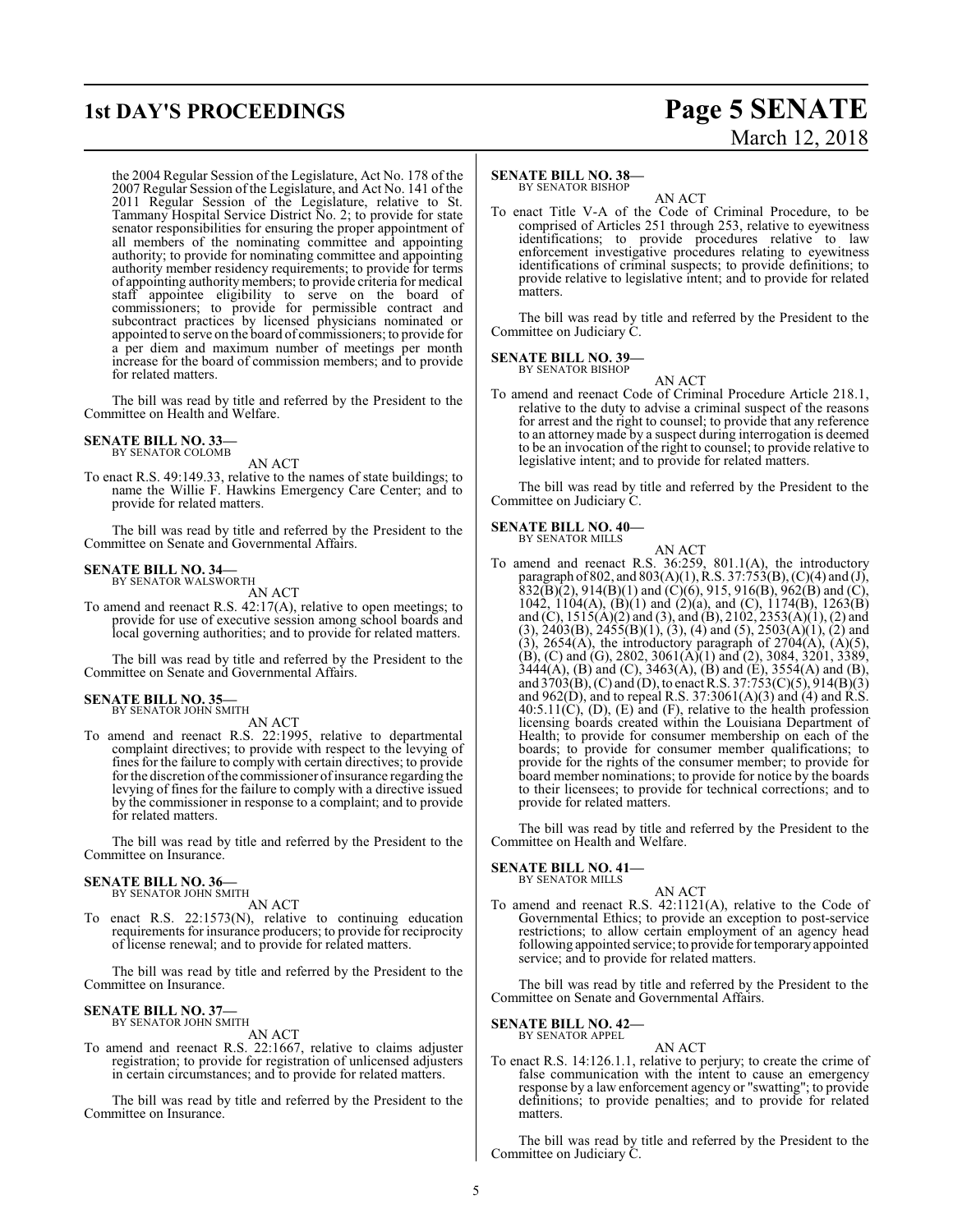## **Page 6 SENATE 1st DAY'S PROCEEDINGS**

### **SENATE BILL NO. 43—**

BY SENATOR APPEL

A JOINT RESOLUTION Proposing to amend Article IV, Section 22(A), Article VII, Sections  $10.1\text{C}(C)(1)$  and (3) and the introductory paragraph of  $(D)(1)$  and  $10.4(B)(1)$ ,  $(3)$ , and  $(4)$ , and Article VIII, Sections 5 and 16, to add Part IV of Article XIV, to be comprised of Section 41, and to repeal Article VIII, Sections 6, 7, 7.1, 8(B) and (D), and 12 of the Constitution of Louisiana, to provide for the governance of public postsecondary education; to create the Board of Trustees for Postsecondary Education; to abolish the Board of Regents and the postsecondary education management boards and transfer their powers, duties, and responsibilities to the board of trustees; to provide relative to the operation and management of

public hospitals by the board of trustees; and to specify an election for submission of the proposition to electors and provide a ballot proposition.

The bill was read by title and referred by the President to the Committee on Education.

#### **SENATE BILL NO. 44—** BY SENATOR APPEL

#### AN ACT

To amend and reenact R.S. 42:1170(A)(1) and to enact R.S.  $42:1124.2(A)(8)$ , relative to ethical standards for public servants; to provide for financial disclosure requirements and mandatory ethics education of appointed and elected judges; and to provide for related matters.

The bill was read by title and referred by the President to the Committee on Senate and Governmental Affairs.

#### **SENATE BILL NO. 45—** BY SENATOR APPEL

AN ACT To amend and reenact R.S.  $17:24.4(F)(1)(a)$  and (c), relative to the Louisiana Competency-Based Education Program; to provide relative to state content standards and related assessments; to provide relative to the implementation and administration of Louisiana Educational Assessment Program tests; and to provide for related matters.

The bill was read by title and referred by the President to the Committee on Education.

#### **SENATE BILL NO. 46—** BY SENATOR APPEL

AN ACT

To amend and reenact R.S. 17:3128(A) and (B)(1) and (2), relative to postsecondary education; to provide relative to the master plan for postsecondary education; to provide for the review and revision of the master plan and mission statements for public postsecondaryeducation systems and institutions; and to provide for related matters.

The bill was read by title and referred by the President to the Committee on Education.

#### **SENATE BILL NO. 47—** BY SENATOR APPEL

AN ACT

To amend and reenact R.S. 17:407.23, relative to early childhood education; to provide relative to the Early Childhood Care and Education Network; to clarify the purposes and responsibilities of the network; to delete obsolete statutory provisions; and to provide for related matters.

The bill was read by title and referred by the President to the Committee on Education.

#### **SENATE BILL NO. 48—**

BY SENATOR LAMBERT AN ACT

To amend and reenact Code of Civil Procedure Article 3421, relative to small successions; to provide certain definitions, terms, and procedures; and to provide for related matters.

The bill was read by title and referred by the President to the Committee on Judiciary A.

## **SENATE BILL NO. 49—**<br>BY SENATOR MORRELL

AN ACT

To amend and reenact R.S. 15:833(A)(1), relative to inmate contact with persons outside of a correctional institution; to provide that an inmate who has sustained serious bodily injury is entitled to visitation with immediate family members under certain circumstances; to provide definitions; and to provide for related matters.

The bill was read by title and referred by the President to the Committee on Judiciary C.

### **SENATE BILL NO. 50—** BY SENATOR MORRELL

AN ACT To amend and reenact the introductory paragraph of R.S. 14:67.16(A)(2) and 67.16(B), and to enact R.S.  $14:67.16(A)(2)(o)$ , (4), and (5) and (I), relative to the crime of identity theft; to add a person's telephone number to the definition of "personal identifying information" for purposes of the crime of identity theft; to provide definitions; and to provide for related matters.

The bill was read by title and referred by the President to the Committee on Judiciary C.

#### **SENATE BILL NO. 51—** BY SENATOR MORRELL

AN ACT

To amend and reenact R.S. 14:30(C), 42(D), and 113(C), relative to offenses punishable by death; to eliminate the death penalty as punishment for the crimes of first degree murder, first degree rape, and treason; to provide for the penalty of life imprisonment for the crime of treason; and to provide for related matters.

The bill was read by title and referred by the President to the Committee on Judiciary C.

#### **SENATE BILL NO. 52—**

BY SENATOR MORRELL

AN ACT To amend and reenact R.S. 14:30.1(A)(2) and 126.1, relative to the crime of false swearing for purpose of violating public health or safety; to provide that the triggering of a law enforcement response by false swearing that results in a person's death constitutes second degree murder; and to provide for related matters.

The bill was read by title and referred by the President to the Committee on Judiciary C.

**SENATE BILL NO. 53—**

BY SENATOR MORRELL AN ACT

To enact R.S. 14:2(B)(48), relative to crimes of violence; to classify cruelty to animals as a crime of violence; and to provide for related matters.

The bill was read by title and referred by the President to the Committee on Judiciary C.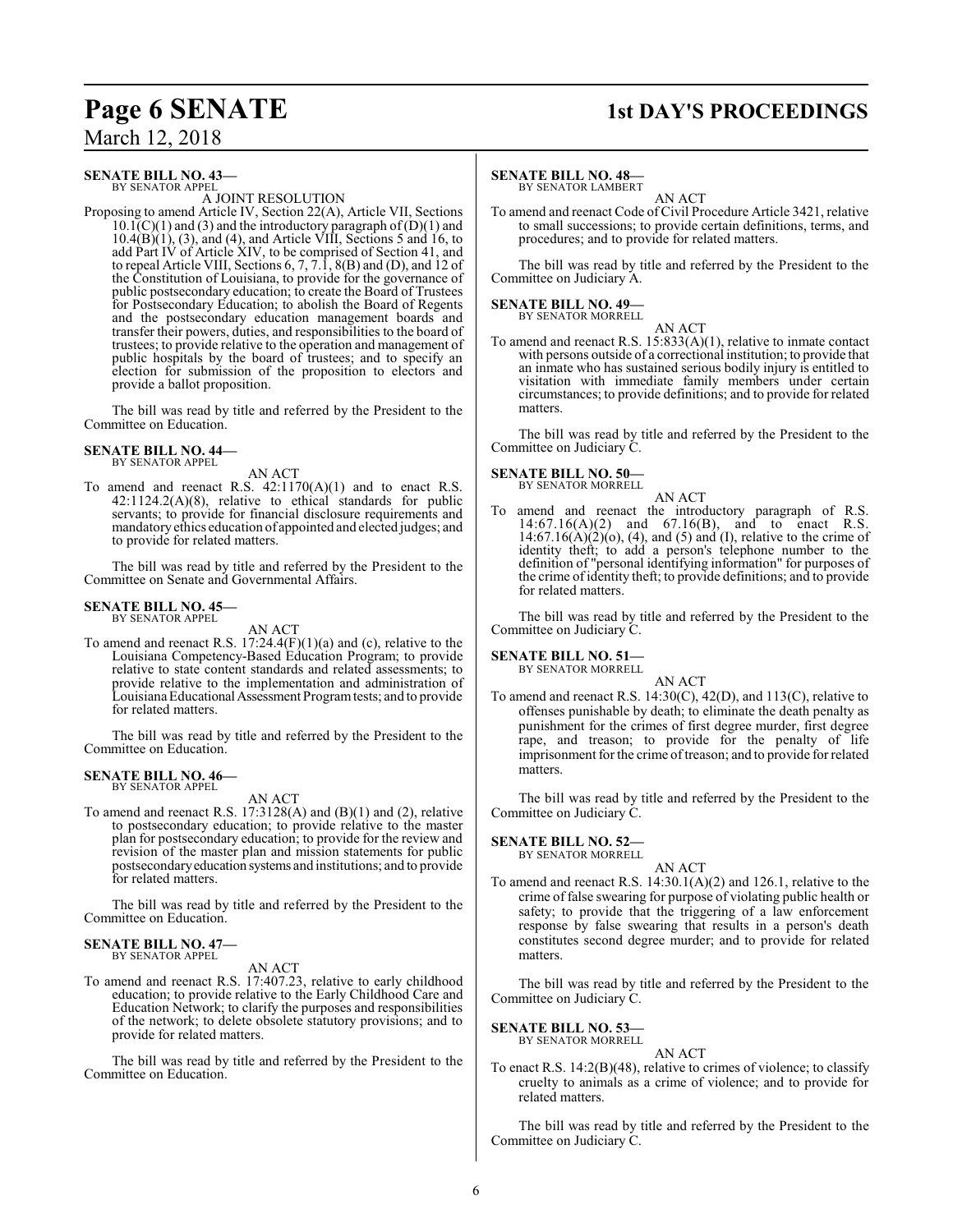### **1st DAY'S PROCEEDINGS Page 7 SENATE**

#### **SENATE BILL NO. 54—**

BY SENATOR MARTINY AN ACT

To enact R.S. 14:52.2, relative to arson; to create the crime of negligent arson; to provide definitions; to provide penalties; and to provide for related matters.

The bill was read by title and referred by the President to the Committee on Judiciary C.

#### **SENATE BILL NO. 55—** BY SENATOR MILKOVICH

AN ACT

To enact R.S. 17:24.4(E)(7), relative to state content standards and related assessments; to allow each public school governing authority to determine the content standards and assessments to be used in the schools under its jurisdiction; to prohibit the State Board of Elementary and Secondary Education and the state Department of Education from mandating the use of stateadopted standards and assessments; to provide for a process whereby the people can decide which content standards and assessments will be used in public schools; to provide relative to the school and district accountability plan, teacher evaluations, and pupil progression plans; and to provide for related matters.

The bill was read by title and referred by the President to the Committee on Education.

#### **SENATE BILL NO. 56—**

BY SENATOR MILKOVICH AN ACT

To enact Code of Civil Procedure Art. 1636.1, relative to contradictory hearings in civil proceedings; to provide for the right to present oral arguments; to provide with respect to reasonable control of oral argument by the court, waiver of oral argument, and grounds for setting aside a judgment obtained in violation of requirements; and to provide for related matters.

The bill was read by title and referred by the President to the Committee on Judiciary A.

#### **SENATE BILL NO. 57—** BY SENATOR MILKOVICH

AN ACT

To amend and reenact R.S. 40:2531(B)(7), relative to law enforcement; to provide relative to the rights of law enforcement officers while under investigation; to provide relative to investigations of alleged criminal activity; and to provide for related matters.

The bill was read by title and referred by the President to the Committee on Judiciary B.

#### **SENATE BILL NO. 58—** BY SENATOR LUNEAU

AN ACT

To provide relative to state highways; to designate Louisiana Highway 3170 in Rapides Parish as the "Cecil R. Blair Memorial Highway"; and to provide for related matters.

The bill was read by title and referred by the President to the Committee on Transportation, Highways and Public Works.

#### **SENATE BILL NO. 59—** BY SENATOR CORTEZ

A JOINT RESOLUTION

Proposing to amend Article VII, Section 27(B)(1) of the Constitution of Louisiana, relative to the Transportation Trust Fund; to

# March 12, 2018

remove authority to appropriate or dedicate monies in the trust fund to state police for traffic control purposes; and to specify an election for submission of the proposition to electors and provide a ballot proposition.

The bill was read by title and referred by the President to the Committee on Transportation, Highways and Public Works.

#### **SENATE BILL NO. 60—** BY SENATOR MARTINY

AN ACT

To amend and reenact Civil Code Article 2315.8(A), and to enact Civil Code Article 3496.3 and Code of Evidence Article 412.5, relative to civil liability for domestic abuse; to provide certain requirements, terms, and procedures; to provide relative to dating partners; to provide relative to certain actions and prescriptive periods; to provide relative to certain evidence; and to provide for related matters.

The bill was read by title and referred by the President to the Committee on Judiciary A.

#### **SENATE BILL NO. 61—**

BY SENATOR MARTINY

AN ACT

To amend and reenact R.S. 13:50, relative to certain judicial salaries; to provide for salary increases for judges of the supreme court, courts of appeal, district courts, city courts, and parish courts as recommended by the Judicial Compensation Commission; and to provide for related matters.

The bill was read by title and referred by the President to the Committee on Judiciary A.

#### **SENATE BILL NO. 62—**

BY SENATOR MARTINY

AN ACT To enact R.S. 49:191(10)(c) and to repeal R.S. 49:191(8)(j), relative to certain agencies within the office of the governor, including provisions to provide for the re-creation of such agencies; to provide for the effective termination date for all statutory authority for the existence of such statutory entities; and to provide for related matters.

The bill was read by title and referred by the President to the Committee on Commerce, Consumer Protection, and International Affairs.

#### **SENATE BILL NO. 63—**

BY SENATOR MARTINY AN ACT

To enact R.S. 49:191(10)(c) and to repeal R.S. 49:191(8)(h), relative to the Department of Economic Development; to provide for the re-creation of the Department of Economic Development and all statutory entities made a part of the department by law; to provide for the effective termination date for all statutory authority for the existence of such statutory entities; and to provide for related matters.

The bill was read by title and referred by the President to the Committee on Commerce, Consumer Protection, and International Affairs.

#### **SENATE BILL NO. 64—**

BY SENATOR MARTINY AN ACT

To enact R.S. 49:191(10)(c) and to repeal R.S. 49:191(8)(i), relative to the Department of Public Service; to provide for the recreation of the Department of Public Service and all statutory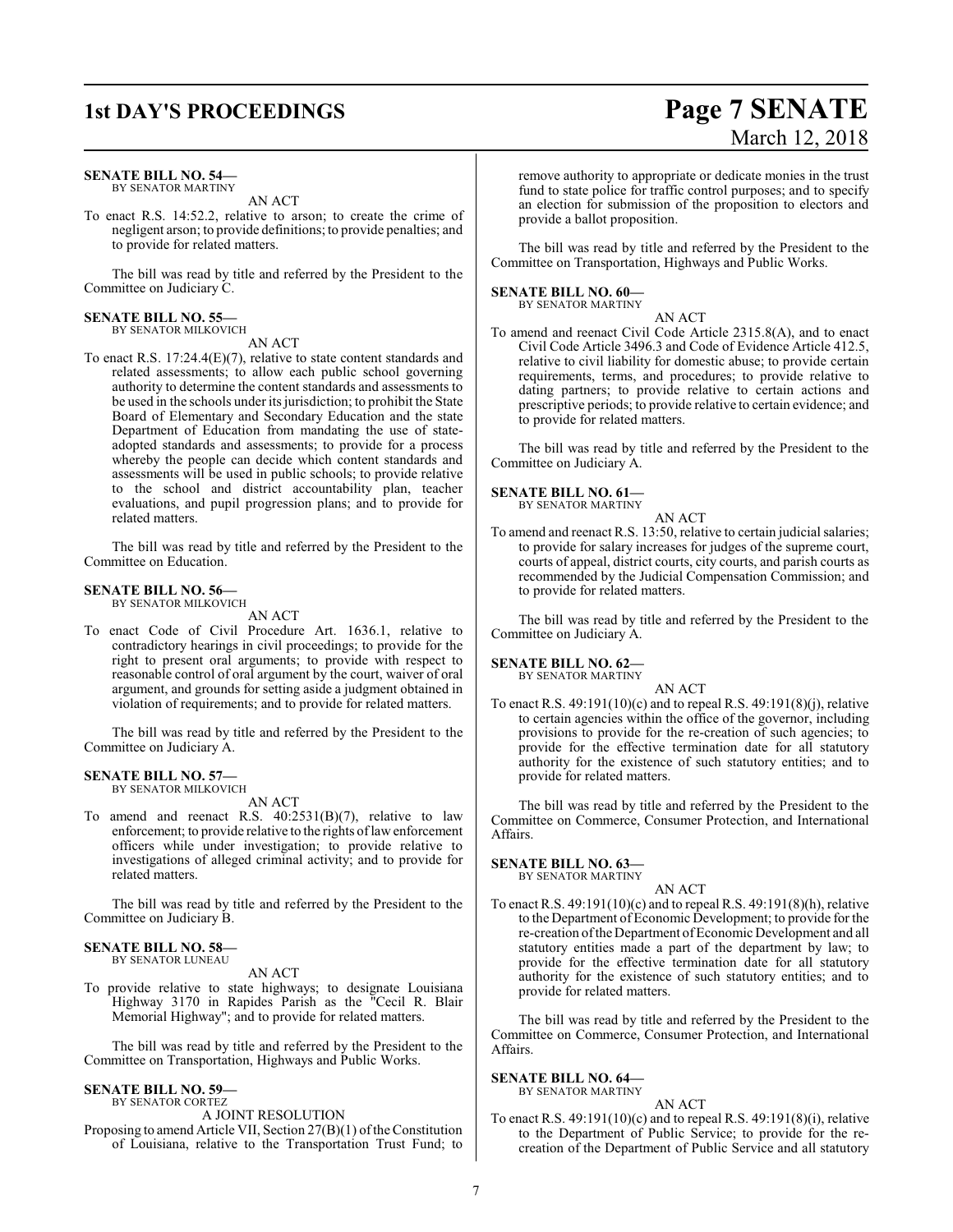## **Page 8 SENATE 1st DAY'S PROCEEDINGS**

entities made a part of the department by law; to provide for the effective termination date for all statutory authority for the existence of such statutory entities; and to provide for related matters.

The bill was read by title and referred by the President to the Committee on Commerce, Consumer Protection, and International Affairs.

#### **SENATE BILL NO. 65—** BY SENATOR JOHNS

AN ACT

To amend and reenact R.S. 51:2455(D)(3), relative to Quality Jobs incentive rebates; to change the application period for certain incentive rebates; to provide for an effective date; and to provide for related matters.

The bill was read by title and referred by the President to the Committee on Revenue and Fiscal Affairs.

#### **SENATE BILL NO. 66—** BY SENATOR CLAITOR

AN ACT

To amend and reenact the introductory paragraph of R.S.  $28:53(G)(8)$ , relative to emergency certificates; to provide for admission procedures to treatment facilities; to provide for applicability to all parishes except St. Tammany; and to provide for related matters.

The bill was read by title and referred by the President to the Committee on Health and Welfare.

#### **SENATE BILL NO. 67—** BY SENATOR CLAITOR

AN ACT

To amend and reenact R.S. 13:5713 and R.S. 44:19(A)(3), to enact R.S. 44:19(E), and to repeal R.S. 13:5714(C), relative to coroner reports and duties; to provide for autopsies; to provide for investigations to determine cause of death; to provide relative to coroner final report; and to provide for related matters.

The bill was read by title and referred by the President to the Committee on Senate and Governmental Affairs.

#### **SENATE BILL NO. 68—** BY SENATOR CLAITOR

AN ACT

To amend and reenact R.S. 32:58(A) and to enact R.S. 34:851.4(A)(21), relative to careless operation ofmotor vehicles and watercraft; to provide that careless operation includes injury or damage caused by the wake created by a motor vehicle or watercraft during flood conditions; and to provide for related matters.

The bill was read by title and referred by the President to the Committee on Judiciary C.

#### **SENATE BILL NO. 69—** BY SENATOR CLAITOR

AN ACT

To enact Code of Criminal Procedure Article 983(H), relative to expungement; to allow the in forma pauperis filing of a motion to expunge a criminal record in accordance with provisions relative to in forma pauperis filings in civil matters; and to provide for related matters.

The bill was read by title and referred by the President to the Committee on Judiciary C.

### **SENATE BILL NO. 70—**

BY SENATOR MIZELL

AN ACT To amend and reenact Code of Criminal Procedure Article 895(A)(13)(a) and to enact R.S. 15:574.4.2(I), relative to probation and parole; to provide that a warrantless search may be conducted of a probationer's residence under certain circumstances by either the probation officer assigned to the probationer or by a probation officer assigned by the Department of Public Safety and Corrections to conduct the search; to define "probation and parole officer"; to provide relative to legislative intent; and to provide for related matters.

The bill was read by title and referred by the President to the Committee on Judiciary C.

#### **SENATE BILL NO. 71—**

BY SENATOR MIZELL AN ACT

To amend and reenact R.S. 17:407.43 and 407.65, relative to certain early leaning centers and registered child care providers; to provide relative to investigations of complaints and child safety issues; to require the state Department of Education to obtain an administrative search warrant to access and view certain video recordings; and to provide for related matters.

The bill was read by title and referred by the President to the Committee on Education.

#### **SENATE BILL NO. 72—**

BY SENATOR MARTINY

AN ACT To amend and reenact R.S. 28:53.2(G), relative to the execution of an order for protective custody and examination; to provide certain procedures, terms, and conditions; to provide relative to law enforcement; to provide relative to certain civil immunity; and to provide for related matters.

The bill was read by title and referred by the President to the Committee on Judiciary A.

#### **SENATE BILL NO. 73—** BY SENATOR GATTI

AN ACT

To enact R.S. 14:87.3(F) and (G), relative to the sale and transport of fetal organs; to provide relative to prosecutions of the unlawful sale and transport of fetal organs; to create and provide relative to the Fetal Organ Whistleblower Fund; and to provide for related matters.

The bill was read by title and referred by the President to the Committee on Judiciary C.

#### **SENATE BILL NO. 74—** BY SENATOR GATTI

AN ACT To enact R.S. 40:1472.3(F), relative to licensing a manufacturer, dealer-distributor, user, blaster, or handler of explosives; to provide for the requirement of liability insurance as a condition for obtaining a license; and to provide for related matters.

The bill was read by title and referred by the President to the Committee on Insurance.

### **SENATE BILL NO. 75—**

BY SENATOR BOUDREAUX AN ACT

To amend and reenact R.S. 40:978(F)(2), relative to the prescription monitoring program; to provide for prescriber notice from his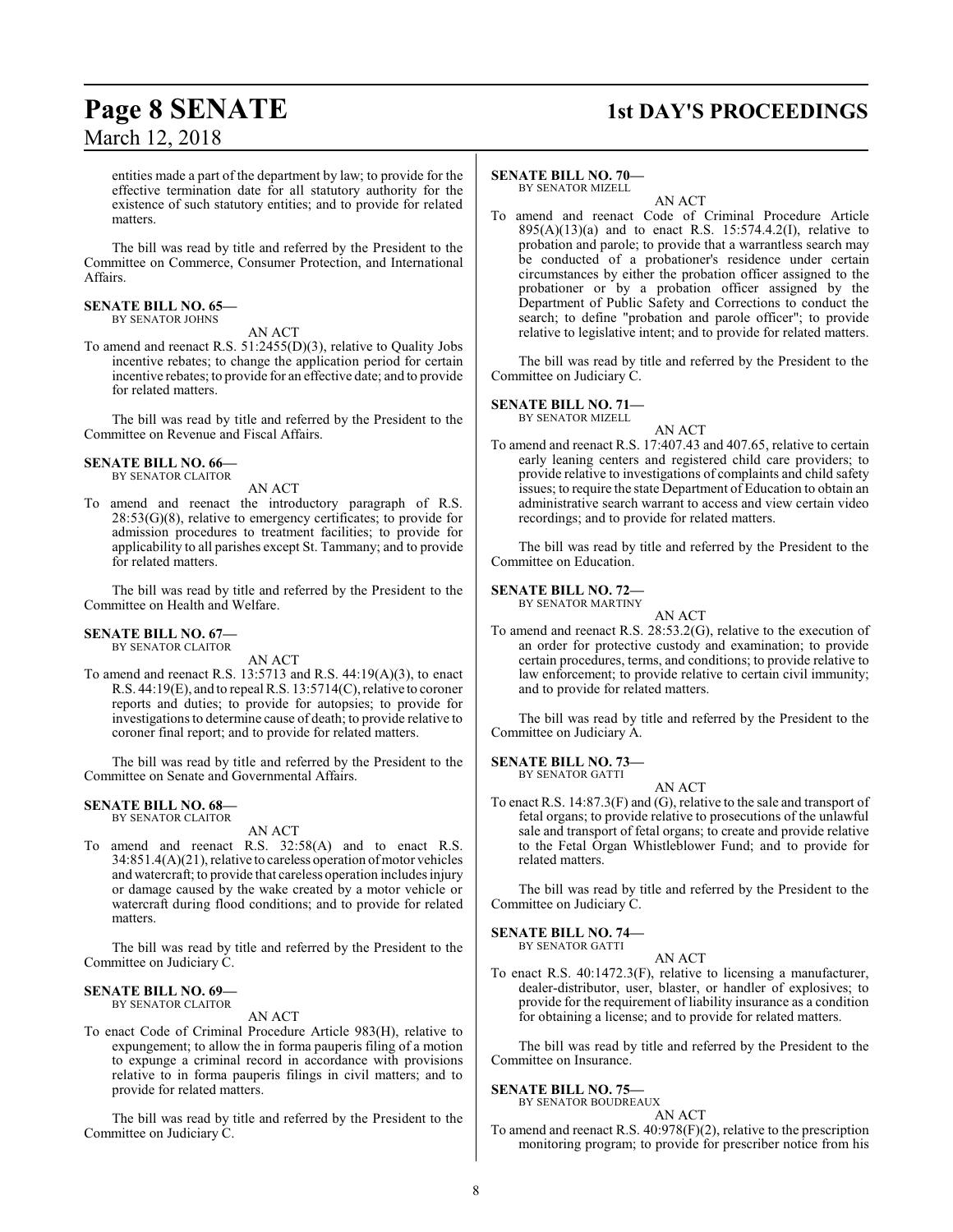## **1st DAY'S PROCEEDINGS Page 9 SENATE**

# March 12, 2018

licensing board upon first failure to comply with certain statutory requirements; to provide for a complaint against the prescriber upon second and subsequent failures to comply with certain statutory requirements; and to provide for related matters.

The bill was read by title and referred by the President to the Committee on Health and Welfare.

#### **SENATE BILL NO. 76—** BY SENATOR BOUDREAUX

AN ACT

To amend and reenact R.S. 14:402.1, relative to controlled dangerous substances in a hospital; to provide for applicability to all hospitals; to provide for relevant statutory reference; and to provide for related matters.

The bill was read by title and referred by the President to the Committee on Health and Welfare.

**SENATE BILL NO. 77—** BY SENATOR HEWITT

AN ACT

To enact R.S. 46:460.53, relative to opportunities to promote work and community engagement among Medicaid recipients; to provide legislative findings and intent; to provide for an 1115 demonstration project; to provide for timelines; and to provide for related matters.

The bill was read by title and referred by the President to the Committee on Health and Welfare.

#### **SENATE BILL NO. 78—** BY SENATOR GATTI

AN ACT

To enact R.S. 14:34.5.2, relative to the crime of battery; to create the crime of battery of a utility service employee; to provide definitions; to provide penalties; and to provide for related matters.

The bill was read by title and referred by the President to the Committee on Judiciary C.

### **SENATE BILL NO. 79—**

BY SENATOR GATTI

AN ACT To amend and reenact Code of Criminal Procedure Art. 571.1 and R.S. 14:81.4(B)(1), (E), and (F), relative to sex offenses; to make a first or subsequent conviction of the crime of prohibited sexual conduct between educator and student a felony; to provide relative to mandatory reporters of prohibited sexual conduct; to provide penalties; to provide relative to the time limitation for prosecution of the offense; and to provide for related matters.

The bill was read by title and referred by the President to the Committee on Judiciary C.

#### **SENATE BILL NO. 80—** BY SENATOR CLAITOR

#### AN ACT

To amend and reenact R.S. 13:5715(A)(2), relative to coroners; to provide relative to the disposition of paupers; to provide for disposition expenses; and to provide for related matters.

The bill was read by title and referred by the President to the Committee on Judiciary B.

#### **SENATE BILL NO. 81—**

BY SENATOR CLAITOR

AN ACT To enact R.S. 13:3734(H), relative to coroners; to provide relative to coroners' investigations; to provide relative to certain biological fluids or samples; to provide relative to the release of biological fluids or samples to coroners; to provide relative to custodians of records; to provide relative to liability; to provide for exceptions; and to provide for related matters.

The bill was read by title and referred by the President to the Committee on Judiciary B.

**SENATE BILL NO. 82—**

BY SENATOR WALSWORTH

AN ACT To enact R.S. 49:191(10)(c) and to repeal R.S. 49:191(8)(l), relative to the Department of Environmental Quality, including provisions to provide for the re-creation of the Department of Environmental Quality and the statutory entities made a part of the department by law; to provide for the effective termination date for all statutory authority for the existence of such statutory entities; and to provide for related matters.

The bill was read by title and referred by the President to the Committee on Environmental Quality.

#### **SENATE BILL NO. 83—** BY SENATOR PERRY

AN ACT

To amend and reenact R.S. 33:385.1(A), relative to the town of Gueydan; to provide relative to qualifications of an elected chief of police; and to provide for related matters.

The bill was read by title and referred by the President to the Committee on Local and Municipal Affairs.

#### **SENATE BILL NO. 84—** BY SENATOR WALSWORTH

AN ACT

To amend and reenact Children's Code Article 804(1)(b), relative to juveniles; to change the effective date of the definition of child; and to provide for related matters.

The bill was read by title and referred by the President to the Committee on Judiciary B.

#### **SENATE BILL NO. 85—**

BY SENATOR JOHN SMITH

#### AN ACT

To amend and reenact R.S. 22:41(13), relative to the insurance policyholder bill of rights; to provide for an insured to opt in to receive a claim payment by electronic transfer; and to provide for related matters.

The bill was read by title and referred by the President to the Committee on Insurance.

#### **SENATE BILL NO. 86—**

BY SENATOR JOHN SMITH AN ACT

To amend and reenact R.S. 22:1673(B) and (C), relative to continuing education for insurance adjusters; to provide for an exemption for adjusters upon their first renewal; and to provide for related matters.

The bill was read by title and referred by the President to the Committee on Insurance.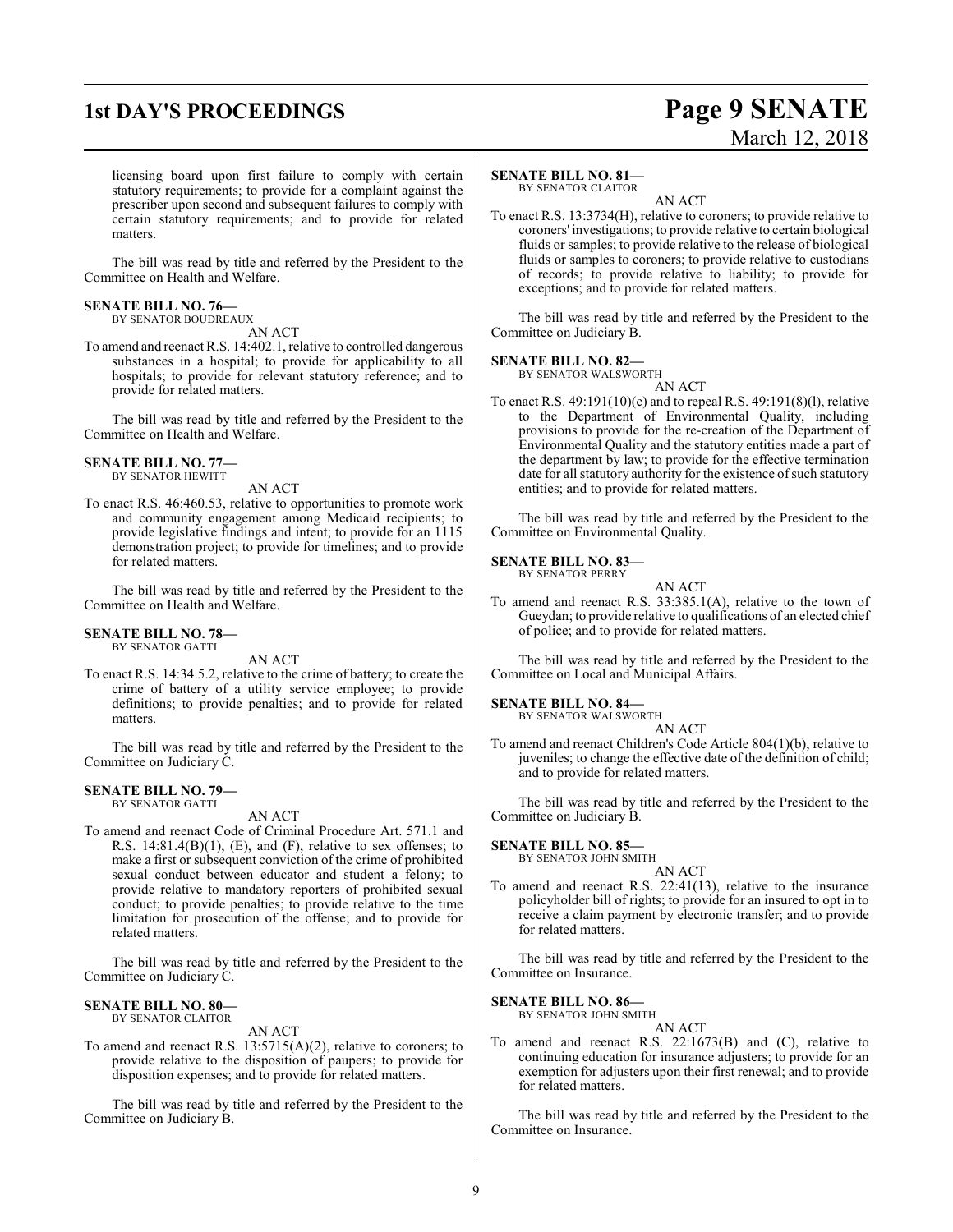### **Page 10 SENATE** 1st DAY'S PROCEEDINGS

## March 12, 2018

### **SENATE BILL NO. 87—**

BY SENATOR JOHN SMITH AN ACT

To amend and reenact R.S. 22:42(F), relative to public records of the commissioner of insurance; to provide with respect to the commissioner requiring or permitting the electronic filing of any application for any license or registration; and to provide for related matters.

The bill was read by title and referred by the President to the Committee on Insurance.

#### **SENATE BILL NO. 88—**

BY SENATORS MILLS AND BOUDREAUX AND REPRESENTATIVES BARRAS, HUVAL AND TERRY LANDRY AN ACT

To provide relative to state highways; to designate Louisiana Highway 352 (Henderson Highway) in St. Martin Parish as the "Pat Huval Memorial Highway"; and to provide for related matters.

The bill was read by title and referred by the President to the Committee on Transportation, Highways and Public Works.

#### **SENATE BILL NO. 89—** BY SENATOR BISHOP

AN ACT

To amend and reenact R.S.  $17:3991(A)(1)(c)(iii)$ , relative to the membership of a charter school governing or management board; to provide for a parent member of such board; and to provide for related matters.

The bill was read by title and referred by the President to the Committee on Education.

#### **SENATE BILL NO. 90—** BY SENATOR MILLS

AN ACT

To enact Subpart D of Part 1 of Subchapter A of Chapter 5-D of Title 40 of the Louisiana Revised Statutes of 1950, to be comprised of R.S. 40:1156.1, relative to a voluntary nonopioid directive form; to provide for voluntary prescription opioid opt-out opportunity for patients; to provide for a form; to provide for access to the form; to provide for immunity; and to provide for related matters.

The bill was read by title and referred by the President to the Committee on Health and Welfare.

#### **SENATE BILL NO. 91—** BY SENATOR CLAITOR

AN ACT

To enact Civil Code Art. 2315.10, relative to civil liability for offenses and quasi offenses; to provide relative to hazing; to authorize exemplary damages for death caused by hazing; and to provide for related matters.

The bill was read by title and referred by the President to the Committee on Judiciary A.

#### **SENATE BILL NO. 92—** BY SENATOR WARD

AN ACT

To amend and reenact R.S. 35:191(C)(3), relative to notaries public; to provide relative to written examinations and procedures; and to provide for related matters.

The bill was read by title and referred by the President to the Committee on Judiciary A.

#### **SENATE BILL NO. 93—**

BY SENATOR MIZELL

AN ACT To enact Part XIII of Chapter 6 of Title 33 of the Louisiana Revised Statutes of 1950, to be comprised of R.S. 33:3111, relative to funding of volunteer fire departments; to provide for allocation of ad valoremtaxes to volunteer fire departments; to specify that this allocation may not be reduced by allocations to certain other entities; to provide for an effective date; and to provide for related matters.

The bill was read by title and referred by the President to the Committee on Revenue and Fiscal Affairs.

#### **SENATE BILL NO. 94—** BY SENATOR APPEL

AN ACT To amend and reenact R.S. 38:2191(B), relative to public contracts; to provide for payment of interest on amounts due for failure to pay progressive stage or final payments under certain circumstances; and to provide for related matters.

The bill was read by title and referred by the President to the Committee on Finance.

## **SENATE BILL NO. 95—** BY SENATOR BOUDREAUX

AN ACT

To enact Part III-A of Chapter 42 of Title 17 of the Louisiana Revised Statutes of 1950, to be comprised of R.S. 17:3985, relative to charter schools; to provide for definitions; to provide relative to the student membership count and the funding of virtual charter schools; and to provide for related matters.

The bill was read by title and referred by the President to the Committee on Education.

### **SENATE BILL NO. 96—** BY SENATOR MORRELL

AN ACT

To amend and reenact R.S. 14:82(C)(3), relative to prostitution; to provide relative to penalties; and to provide for related matters.

The bill was read by title and referred by the President to the Committee on Judiciary C.

#### **SENATE BILL NO. 97—**

BY SENATOR MORRELL

AN ACT To amend and reenact R.S. 23:303(D) and R.S. 51:2257(A), relative to unlawful employment practices and discrimination; to provide relative to certain procedures and actions; to provide certain time periods; to provide relative to prescription and suspension of certain time periods; to provide terms, requirements, and conditions; and to provide for related matters.

The bill was read by title and referred by the President to the Committee on Judiciary A.

#### **SENATE BILL NO. 98—** BY SENATOR MORRELL

AN ACT

To amend and reenact the headings of Chapter 1 and Title IV of Book I of the Civil Code and Civil Code Articles 86, 87, 96, 221, 236, 246, 257, 259, 263, 270, 2315.1(A)(2) and (4), (D), and (E), 2315.2(A)(2) and (4), (D), and (E), 2315.6(A)(2) and (4), 2318, 2333, 3506(8), and 3520, Code of Civil Procedure Article 3947, the headings of Chapter 1 and Code Title IV of Code Book I of Title 9 of the Louisiana Revised Statutes of 1950 and R.S. 9:223, 224(A)(2) and (C), 273(A)(1), 273.1(A), 275(C)(1)(a), 275.1(A), 309(A)(1) and 2729, R.S. 13:1832(D), and R.S. 35:11(A), to enact Civil Code Article 3506(9), R.S. 1:18, and R.S. 9:2831 and 2832, and to repeal Civil Code Articles 89 and 3506(12), relative to marriage; to provide relative to terminology; to revise terminology to be gender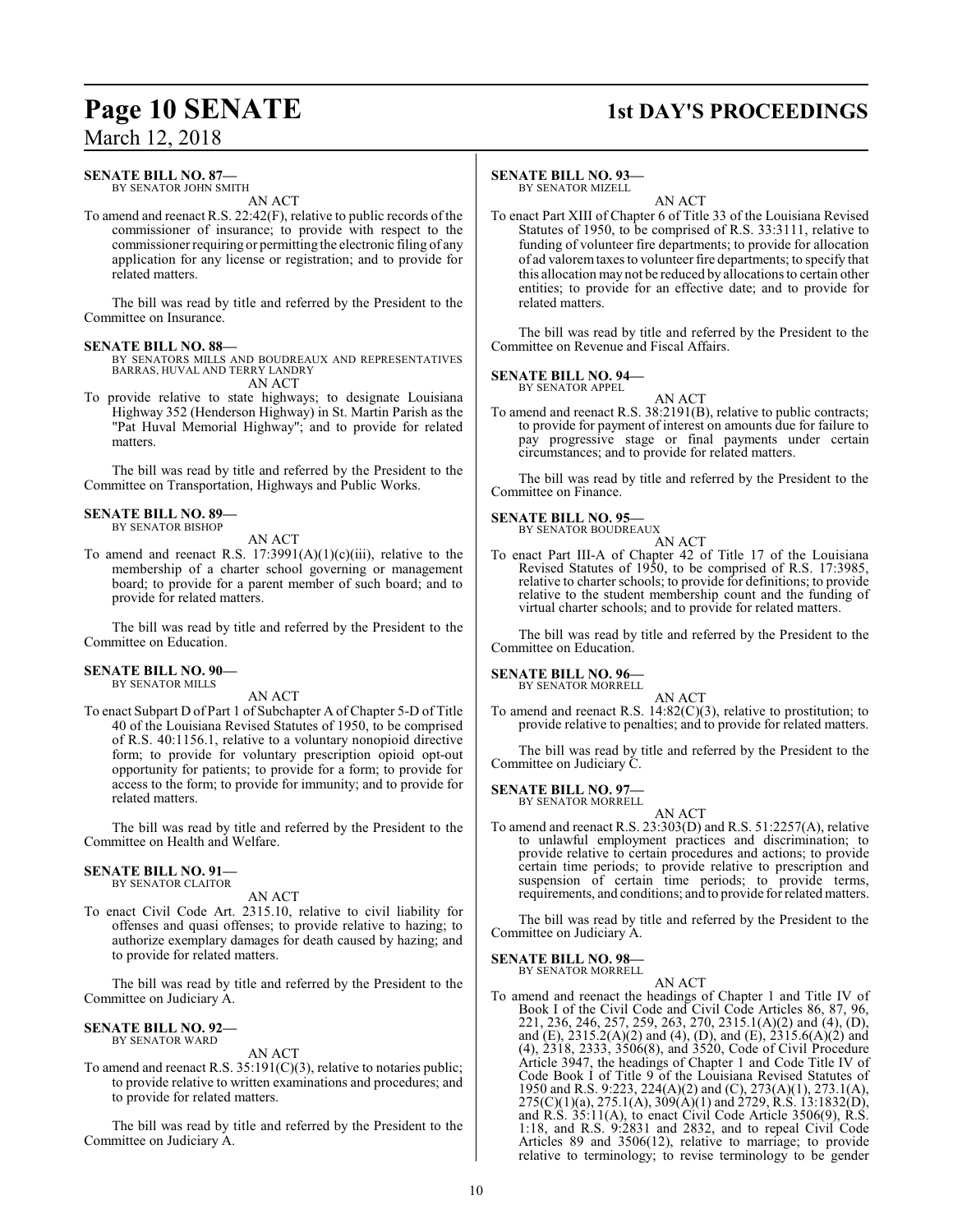### **1st DAY'S PROCEEDINGS Page 11 SENATE** March 12, 2018

neutral; to provide for certain definitions, procedures, and effects; to provide for the application of law to same-sex couples; to provide relative to the community property regime and effects; to provide for the rights of third persons; and to provide for related matters.

The bill was read by title and referred by the President to the Committee on Judiciary A.

#### **SENATE BILL NO. 99—** BY SENATOR MORRELL

AN ACT

To amend and reenact R.S. 37:3718, relative to the Louisiana Behavior Analyst Board; to provide for a termination date of the board; to provide for an effective date; and to provide for related matters.

The bill was read by title and referred by the President to the Committee on Health and Welfare.

### **SENATE BILL NO. 100—** BY SENATOR MORRELL

AN ACT

To authorize and provide relative to certain state funds; to provide for the deposit, classification, dedication, use, or transfer of certain monies in the state treasury; to provide for an effective date; and to provide for related matters.

The bill was read by title and referred by the President to the Committee on Finance.

#### **SENATE BILL NO. 101—**

BY SENATOR MORRELL AND REPRESENTATIVE MORENO AN ACT

To amend and reenact R.S. 15:555 and 556 and to enact R.S. 36:706(D), relative to sexual assault collection kits and forensic medical examinations; to create the Louisiana Sexual Assault Oversight Commission; to provide relative to the membership, meetings, compensation, and duties of the Louisiana Sexual Assault Oversight Commission; to provide relative to the office of the attorney general; and to provide for related matters.

The bill was read by title and referred by the President to the Committee on Judiciary B.

### **SENATE BILL NO. 102—**

BY SENATOR MORRELL AN ACT

To amend and reenact R.S.  $15:901(D)(1)$  and 906, and the introductory paragraph of Children's Code Articles 116 and 116(24.2), 801, 897.1, 901(B), the introductory paragraph of  $(D)$ ,  $(E)$ , and  $(F)$ , to enact Children's Code Article 897.1 $(D)$  and (E), and to repeal Children's Code Article 901(G), relative to juvenile justice; to provide relative to disposition in delinquency cases; to provide relative to disposition after adjudication of certain felony-grade delinquent acts; to provide relative to modification of dispositions; to provide relative to parole for certain juveniles; to provide relative to the duration of dispositions; to provide relative to applicability; to provide for exceptions; to provide for technical changes; and to provide for related matters.

The bill was read by title and referred by the President to the Committee on Judiciary B.

### **SENATE BILL NO. 103—** BY SENATOR MORRELL

AN ACT

To amend and reenact Children's Code Art. 408, relative to juvenile court proceedings; to prohibit the use of restraints on a child except under certain circumstances; to provide for exceptions; to provide for a procedure to determine if restraints are necessary; to provide for notice; and to provide for related matters.

The bill was read by title and referred by the President to the Committee on Judiciary B.

#### **SENATE BILL NO. 104—** BY SENATOR ALLAIN

AN ACT To enact R.S. 32:1254(P), relative to marine products; to provide for a licensing exception for certain manufacturers of marine products; to provide for certain terms and conditions; and to provide for related matters.

The bill was read by title and referred by the President to the Committee on Commerce, Consumer Protection, and International Affairs.

### **SENATE BILL NO. 105—** BY SENATOR MORRELL

AN ACT To enact R.S. 14:41.1, relative to rape and sexual battery; to provide that a person is deemed incapable of consent to sexual conduct with a police officer when the person is under arrest or otherwise in police custody; and to provide for related matters.

The bill was read by title and referred by the President to the Committee on Judiciary C.

### **SENATE BILL NO. 106—**

BY SENATOR MORRELL AN ACT

To amend and reenact Children's Code Art. 898(B)(1) and (2) and  $(C)(1)(a)$  and  $(2)$  and  $906(B)(1)$ , relative to juvenile justice; to provide relative to the duration of a disposition based on a felony-grade adjudication; to provide relative to modification of dispositions; to provide for hearings; and to provide for related matters.

The bill was read by title and referred by the President to the Committee on Judiciary B.

### **SENATE BILL NO. 107—** BY SENATOR MORRISH

AN ACT To enact R.S. 17:24.4(L), relative to student assessments; to require the state Department ofEducation to provide student assessment results for the standards-based assessments in English language arts and mathematics to public school governing authorities; to require each public school governing authority to disperse such results to teachers; to provide that such results include specified information; to provide for definitions; and to provide for related matters.

The bill was read by title and referred by the President to the Committee on Education.

#### **SENATE BILL NO. 108—** BY SENATOR JOHNS

AN ACT

To amend and reenact R.S.  $40:1253.2(A)(1)(h)$ , relative to the Medicaid managed care annual report; to provide for report data; to provide for an effective date; and to provide for related matters.

The bill was read by title and referred by the President to the Committee on Health and Welfare.

#### **SENATE BILL NO. 109—** BY SENATOR JOHNS

AN ACT

To enact R.S. 40:1007(E)(8), relative to access to prescription monitoring information; to provide for access by certain Louisiana Department of Health epidemiologists; and to provide for related matters.

The bill was read by title and referred by the President to the Committee on Health and Welfare.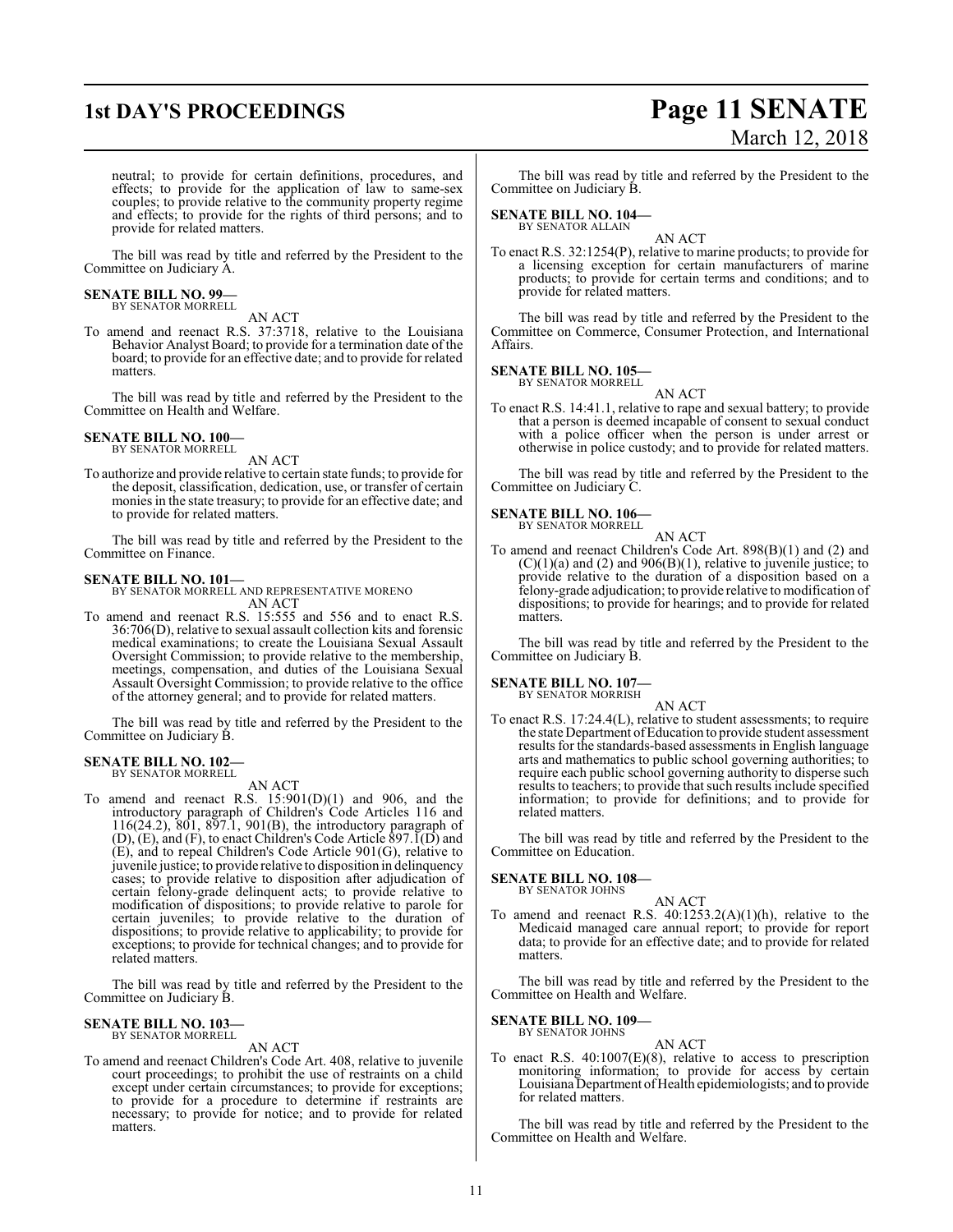### **Page 12 SENATE 1st DAY'S PROCEEDINGS**

### **SENATE BILL NO. 110—**

BY SENATOR JOHNS AN ACT

To amend and reenact R.S. 40:1003(10), relative to definitions used for implementation of the prescription monitoring program; to provide for an update to certain terms; and to provide for related matters.

The bill was read by title and referred by the President to the Committee on Health and Welfare.

#### **SENATE BILL NO. 111—** BY SENATOR CORTEZ

AN ACT

To amend and reenact R.S. 4:61(C), the section heading of R.S. 4:67, and R.S. 4:70(A) and (C), relative to the State Boxing and Wrestling Commission; to provide for domicile; to provide for duties of the commission; to eliminate certain terms; to provide for procedures and conditions; and to provide for related matters.

The bill was read by title and referred by the President to the Committee on Commerce, Consumer Protection, and International Affairs.

#### **SENATE BILL NO. 112—** BY SENATOR GARY SMITH

AN ACT

To amend and reenact R.S. 37:212(C), relative to the practice of law; to provide definitions and exceptions; to provide relative to the assertion or defense of claims by a legal entity; and to provide for related matters.

The bill was read by title and referred by the President to the Committee on Judiciary A.

### **SENATE BILL NO. 113—** BY SENATOR PEACOCK

A JOINT RESOLUTION

Proposing to amend Article VII, Section 2.2(C) of the Constitution of Louisiana, relative to the definition of water sold directly to the consumer for residential use; to remove the separate metering requirement for water for multi-unit residences; and to specify an election for submission of the proposition to electors and provide a ballot proposition.

The bill was read by title and referred by the President to the Committee on Revenue and Fiscal Affairs.

#### **SENATE BILL NO. 114—** BY SENATOR PEACOCK

AN ACT

To amend and reenact R.S. 29:402(C) and 422(A) and to enact R.S. 29:418.2, relative to the Military Service Relief Act; to provide relative to contracts; to provide for suspension or termination of contracts under certain circumstances; to provide for procedures, terms, and conditions; and to provide for related matters.

The bill was read by title and referred by the President to the Committee on Commerce, Consumer Protection, and International Affairs.

#### **SENATE BILL NO. 115—** BY SENATOR MIZELL

AN ACT

To amend and reenact R.S. 46:236.9(K) and to enact R.S. 46:236.9(L), relative to child support enforcement; to provide for cooperation between the Department of Revenue and the Department of Children and Family Services; to provide for the sharing of data; and to provide for related matters.

The bill was read by title and referred by the President to the Committee on Health and Welfare.

#### **SENATE BILL NO. 116—**

BY SENATOR MARTINY AN ACT

To amend and reenact R.S. 27:402(17) and (18) and 405(C)(2), (3), and (4), relative to the Video Draw Poker Devices Control Law; to provide for the method of operation of video draw poker devices; to provide for definitions; and to provide for related matters.

The bill was read by title and referred by the President to the Committee on Judiciary B.

#### **SENATE BILL NO. 117—**

BY SENATOR MORRELL AN ACT

To amend and reenact R.S. 23:663(3) and R.S. 39:1625 and to enact R.S. 38:2216(N), relative to the Louisiana Equal Pay for Women Act; to provide for employment by employers who contract with the state; to provide for state procurement contracts; to provide for state services contracts; to provide for definitions; to require certain acknowledgments in contacts; and to provide for related matters.

The bill was read by title and referred by the President to the Committee on Labor and Industrial Relations.

#### **SENATE BILL NO. 118—**

BY SENATOR MORRELL AN ACT

To amend and reenact Chapter 6-A of Title 23 of the Louisiana Revised Statutes of 1950, to be comprised of R.S. 23:661 through 669, relative to equal pay; to provide with respect to public policy; to provide for definitions; to further prohibit pay discrimination; to provide for a complaint procedure, penalties, attorney fees, and damages; and to provide for related matters.

The bill was read by title and referred by the President to the Committee on Labor and Industrial Relations.

### **SENATE BILL NO. 119—** BY SENATOR MORRELL

AN ACT To amend and reenact R.S. 47:1508(B)(33), relative to the confidentiality of taxpayer information; to authorize the disclosure of taxpayer information to the Department of Health to verify eligibility for Medicaid; to provide for an effective date; and to provide for related matters.

The bill was read by title and referred by the President to the Committee on Revenue and Fiscal Affairs.

### **SENATE BILL NO. 120—** BY SENATOR PERRY

To amend and reenact R.S. 13:5554(G)(1) and to enact R.S. 13:5554(II), relative to payment of certain premium costs of retired sheriffs and retired deputy sheriffs; to provide relative to payment of certain premium costs for retired sheriffs and retired deputy sheriffs of the Vermilion Parish Sheriff's Office; to provide for eligibility for payment of premium costs; to provide for applicability; and to provide for related matters.

The bill was read by title and referred by the President to the Committee on Judiciary B.

#### **SENATE BILL NO. 121—** BY SENATOR PERRY

AN ACT

To enact R.S. 42:1123(44), relative to an exception to the Code of Governmental Ethics; to provide for an exception to certain prohibitions of pharmacists as public servants; to provide an exception to allow a pharmacist to serve on a certain hospital service district; and to provide for related matters.

The bill was read by title and referred by the President to the Committee on Senate and Governmental Affairs.

AN ACT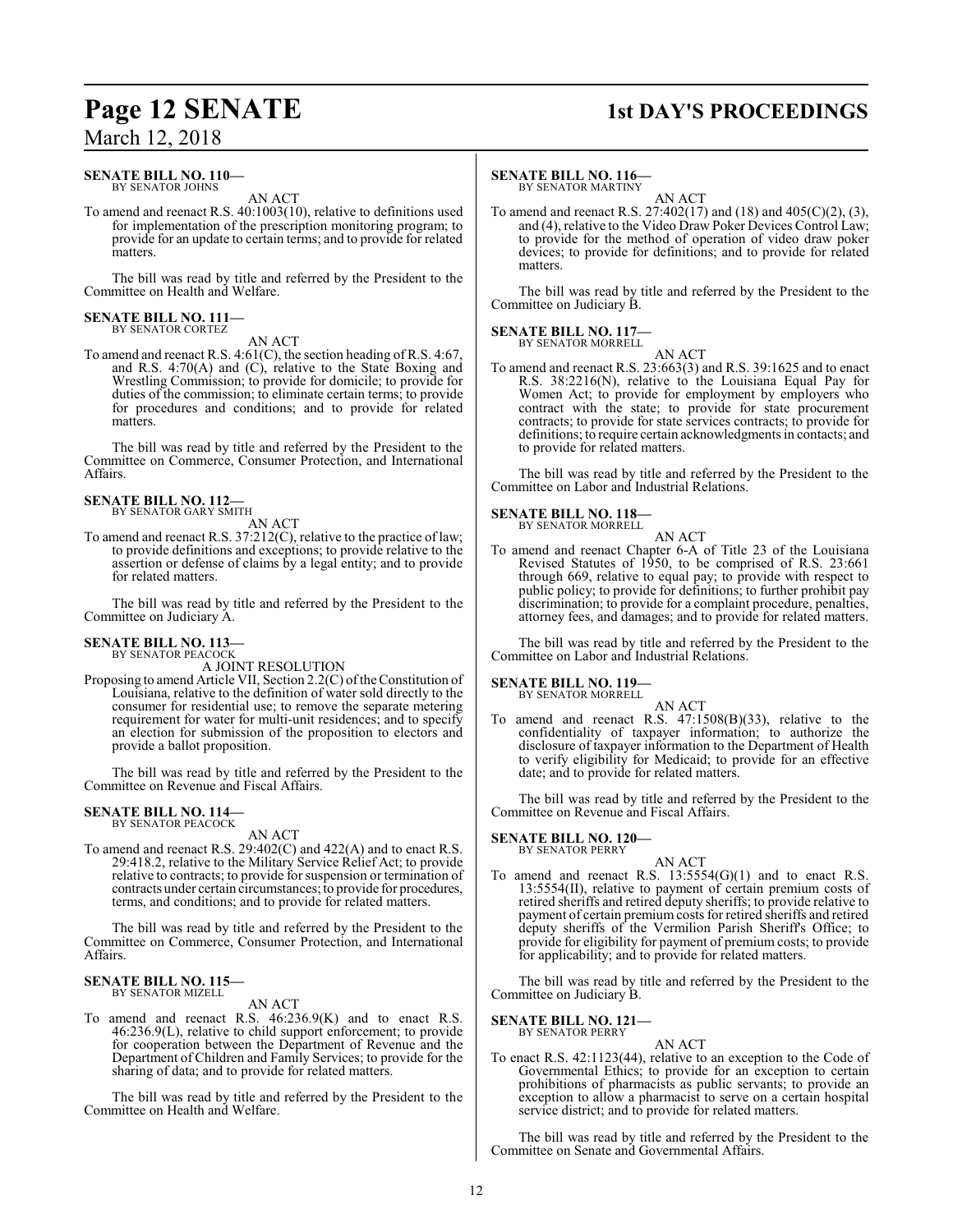### **1st DAY'S PROCEEDINGS Page 13 SENATE**

#### **SENATE BILL NO. 122—** BY SENATOR PERRY

AN ACT

To repeal R.S. 33:423.24, relative to the city of Kaplan; to repeal authority of the elected chief of police to manage police personnel; and to provide for related matters.

The bill was read by title and referred by the President to the Committee on Local and Municipal Affairs.

## **SENATE BILL NO. 123—** BY SENATOR PERRY

AN ACT

To amend and reenact R.S. 13:1878, relative to city courts; to provide for courts with two divisions; to provide for division declaration; to provide for determining the presiding judge; to provide for the duties of the presiding judge; to provide for the term of the presiding judge; to provide fortechnical changes; and to provide for related matters.

The bill was read by title and referred by the President to the Committee on Judiciary A.

### **SENATE BILL NO. 124—** BY SENATOR PERRY

AN ACT

To amend and reenact R.S. 32:398.1(C), relative to traffic citations; to provide for warning citations; to allow warning citations in Acadia, Lafayette, and Vermilion parishes; and to provide for related matters.

The bill was read by title and referred by the President to the Committee on Judiciary B.

#### **SENATE BILL NO. 125—** BY SENATOR PERRY

AN ACT

To amend and reenact R.S. 13:2104, relative to the city courts of Abbeville, Kaplan, Crowley, Eunice, Rayne, and Lafayette; to provide relative to civil fee accounts; to authorize the annual transfer of interest earned on the civil fee account to the general operational fund of certain city courts; to authorize under certain conditions the transfer of certain funds in the civil fee account to the general operational fund of certain city courts; to provide for the obligation of certain courts regarding unclaimed property claims; to provide for applicability; and to provide for related matters.

The bill was read by title and referred by the President to the Committee on Finance.

## **SENATE BILL NO. 126—** BY SENATOR MARTINY

AN ACT

To enact R.S. 32:1264.2, relative to recall repairs; to provide for definitions; to provide for reimbursement claims; to provide for compensation to a dealer under certain circumstances; to provide forterms, conditions, and procedures; and to provide for related matters.

The bill was read by title and referred by the President to the Committee on Commerce, Consumer Protection, and International Affairs.

### **SENATE BILL NO. 127—** BY SENATOR HEWITT

AN ACT

To amend and reenact R.S. 9:3571.1(W), relative to credit reporting agencies; to provide relative to charges upon consumers for information and reports; to provide certain exceptions to charges for a security freeze on a consumer file; to provide certain procedures and requirements; and to provide for related matters.

The bill was read by title and referred by the President to the Committee on Judiciary A.

#### **SENATE BILL NO. 128—**

BY SENATOR PERRY

AN ACT To amend and reenact R.S. 16:2(B) and R.S. 42:261(F), relative to legal representation of parishes; to authorize the governing authority of Acadia Parish to employ its own attorneys to represent it generally; and to provide for related matters.

The bill was read by title and referred by the President to the Committee on Judiciary B.

#### **SENATE BILL NO. 129—** BY SENATOR GATTI

AN ACT To enact R.S. 46:286.24, relative to foster care; to provide relative to education; to provide that a child may remain in foster care until he graduates from high school under certain circumstances; to provide terms, conditions, and requirements; and to provide for related matters.

The bill was read by title and referred by the President to the Committee on Health and Welfare.

### **SENATE BILL NO. 130—** BY SENATOR MILLS

AN ACT To enact Subpart L of Part III of Chapter 17 of Subtitle III of Title 39 of the Louisiana Revised Statutes of 1950, to be comprised of R.S. 39:1648, relative to Medicaid payments for pharmacy benefit manager services; to provide for managed care contracts; to provide for Medicaid managed care subcontracts; and to provide for related matters.

The bill was read by title and referred by the President to the Committee on Health and Welfare.

**SENATE BILL NO. 131—** BY SENATOR MILLS

AN ACT

To amend and reenact R.S. 37:1202(A), (B)(4), and (C) and 1203(A) and to enact R.S. 37:1202(D), relative to licensing requirements for pharmacists; to provide for qualifications to obtain a license; to provide for the expiration of examination scores; to provide for a timeline to issue a license; to provide for qualifications for reciprocity; and to provide for related matters.

The bill was read by title and referred by the President to the Committee on Health and Welfare.

#### **SENATE BILL NO. 132—** BY SENATOR MORRELL

AN ACT

To amend and reenact R.S. 47:6103, relative to the administration of the school readiness tax credit program; to provide relative to rulemaking procedures pursuant to the school readiness tax credit program; to provide relative to the oversight committees for school readiness tax credit program rules; and to provide for related matters.

The bill was read by title and referred by the President to the Committee on Revenue and Fiscal Affairs.

**SENATE BILL NO. 133** BY SENATOR HEWITT

AN ACT

To enact R.S. 44:3.2(G), relative to public records; to provide an exception for access to proprietary and trade secrets; to provide access to State Fire Marshal documents by certain entities; and to provide for related matters.

The bill was read by title and referred by the President to the Committee on Senate and Governmental Affairs.

# March 12, 2018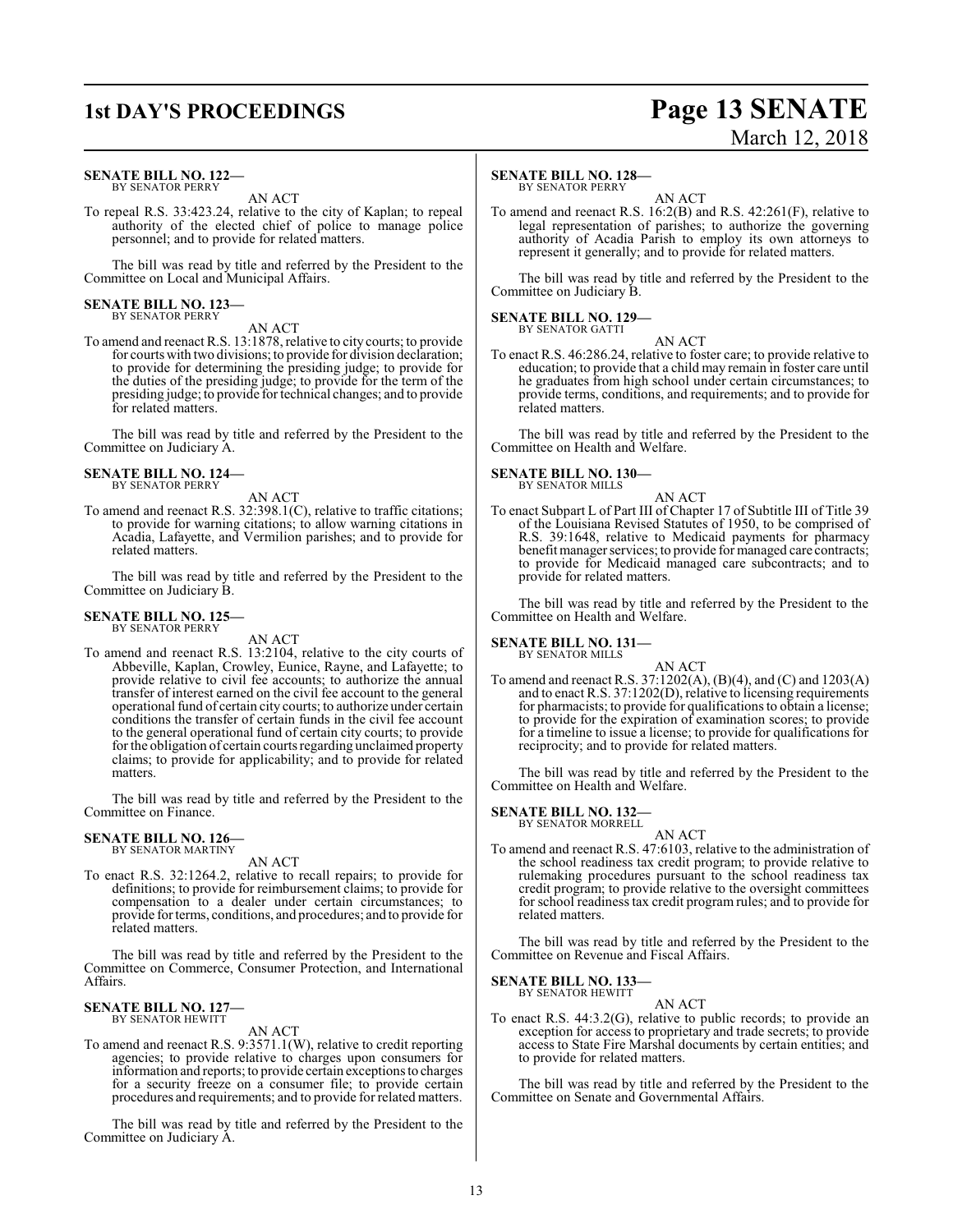### **Page 14 SENATE** 1st DAY'S PROCEEDINGS

### March 12, 2018

#### **SENATE BILL NO. 134—** BY SENATOR MILLS

AN ACT

To amend and reenact R.S. 40:978(A), relative to prescriptions for controlled dangerous substances; to provide for patient options regarding quantity dispensed; to provide technical corrections; and to provide for related matters.

The bill was read by title and referred by the President to the Committee on Health and Welfare.

#### **SENATE BILL NO. 135—** BY SENATOR MILLS

AN ACT

To amend and reenact R.S. 46:1072(3) and (4) and 1073(A) and (C) and to enact R.S. 46:1073(D), relative to hospital service districts; to provide for definitions; to provide for clarification regarding market strategies and strategic plans; and to provide for related matters.

The bill was read by title and referred by the President to the Committee on Health and Welfare.

## **SENATE BILL NO. 136—** BY SENATOR PEACOCK

AN ACT

To enact R.S. 26:73(I) and 272(J), relative to alcoholic beverages; to provide relative to beverages of high and low alcoholic content; to provide relative to Class "R" restaurant permit establishments; to provide relative to municipalities with a population between 60,000 and 65,000 based upon the latest federal decennial census; to allow the governing authority to authorize and regulate alcoholic beverage take out service; to provide for exceptions; and to provide for related matters.

The bill was read by title and referred by the President to the Committee on Judiciary B.

#### **SENATE BILL NO. 137—** BY SENATOR PEACOCK

AN ACT

To enact R.S. 1:58.9, relative to Diffuse Intrinsic Pontine Glioma awareness; to designate "Diffuse Intrinsic Pontine Glioma Awareness Day" in Louisiana; to promote public awareness about the cancer and recognize those individuals who have been diagnosed with Diffuse Intrinsic Pontine Glioma; and to provide for related matters.

The bill was read by title and referred by the President to the Committee on Senate and Governmental Affairs.

### **SENATE BILL NO. 138—** BY SENATOR LUNEAU

AN ACT

To amend and reenact R.S. 32:872(D), relative to automobile insurance; to provide relative to required security and proof of financial responsibility; to provide for out-of-state automobile insurance coverage; and to provide for related matters.

The bill was read by title and referred by the President to the Committee on Insurance.

#### **SENATE BILL NO. 139—** BY SENATOR LUNEAU

AN ACT

To enact R.S.  $22:1269(B)(1)(g)$ , relative to civil actions against insurers; to authorize direct action against the insurer alone under certain circumstances; to authorize direct actions involving certain small businesses; to provide for terms, conditions, and procedures; and to provide for related matters.

The bill was read by title and referred by the President to the Committee on Insurance.

#### **SENATE BILL NO. 140—**

BY SENATOR GATTI AN ACT

To enact R.S.17:1688, relative to tuition and fee exemptions for military members, veterans, and their dependents; to provide definitions; to provide relative to initial and ongoing eligibility; to provide for repayment of benefits under certain circumstance; and to provide for related matters.

The bill was read by title and referred by the President to the Committee on Education.

#### **SENATE BILL NO. 141—** BY SENATOR GATTI

AN ACT

To enact Chapter 5 of Subtitle VII of Title 47 of the Louisiana Revised Statutes of 1950, to be comprised of R.S. 47:6361, relative to a tax rebate for certain TOPS recipients; to provide for a rebate for recipients of TOPS who complete their baccalaureate degree within three years; to provide eligibility criteria for the rebate; to provide for a review of the rebate program; to provide a sunset date; to provide for an effective date; and to provide for related matters.

The bill was read by title and referred by the President to the Committee on Revenue and Fiscal Affairs.

### **SENATE BILL NO. 142—**<br>BY SENATOR PETERSON

AN ACT To enact R.S. 49:191(10)(c) and to repeal R.S. 49:191(8)(b), relative to the Department of State Civil Service, including provisions to provide for the re-creation of the Department of State Civil Service and the statutory entities made a part of the department by law; to provide for the effective termination date for all statutory authority for the existence of such statutory entities; and to provide for related matters.

The bill was read by title and referred by the President to the Committee on Senate and Governmental Affairs.

### **SENATE BILL NO. 143—**

BY SENATOR ALLAIN AN ACT

To provide for the transfer of certain monies from funds established by law or the Constitution of Louisiana to the state general fund in accordance with the provisions of Article VII, Section 10(F)(2)(b) of the Constitution of Louisiana; to provide for an effective date; and to provide for related matters.

The bill was read by title and referred by the President to the Committee on Finance.

#### **SENATE BILL NO. 144—** BY SENATOR MILLS

AN ACT

To repeal R.S. 40:1241, relative to the hospital prospective reimbursement methodology; to provide for the repeal of certain eligibility criteria for a major teaching hospital to be eligible for prospective reimbursement; and to provide for related matters.

The bill was read by title and referred by the President to the Committee on Health and Welfare.

### **SENATE BILL NO. 145—**<br>BY SENATOR GARY SMITH

AN ACT

To enact R.S. 22:1060.7, relative to prescriptions for chronic pain; to prohibit the denial of coverage for a non-opioid prescription in favor of an opioid prescription; and to provide for related matters.

On motion of Senator Gary Smith the bill was read by title and withdrawn prior to introduction.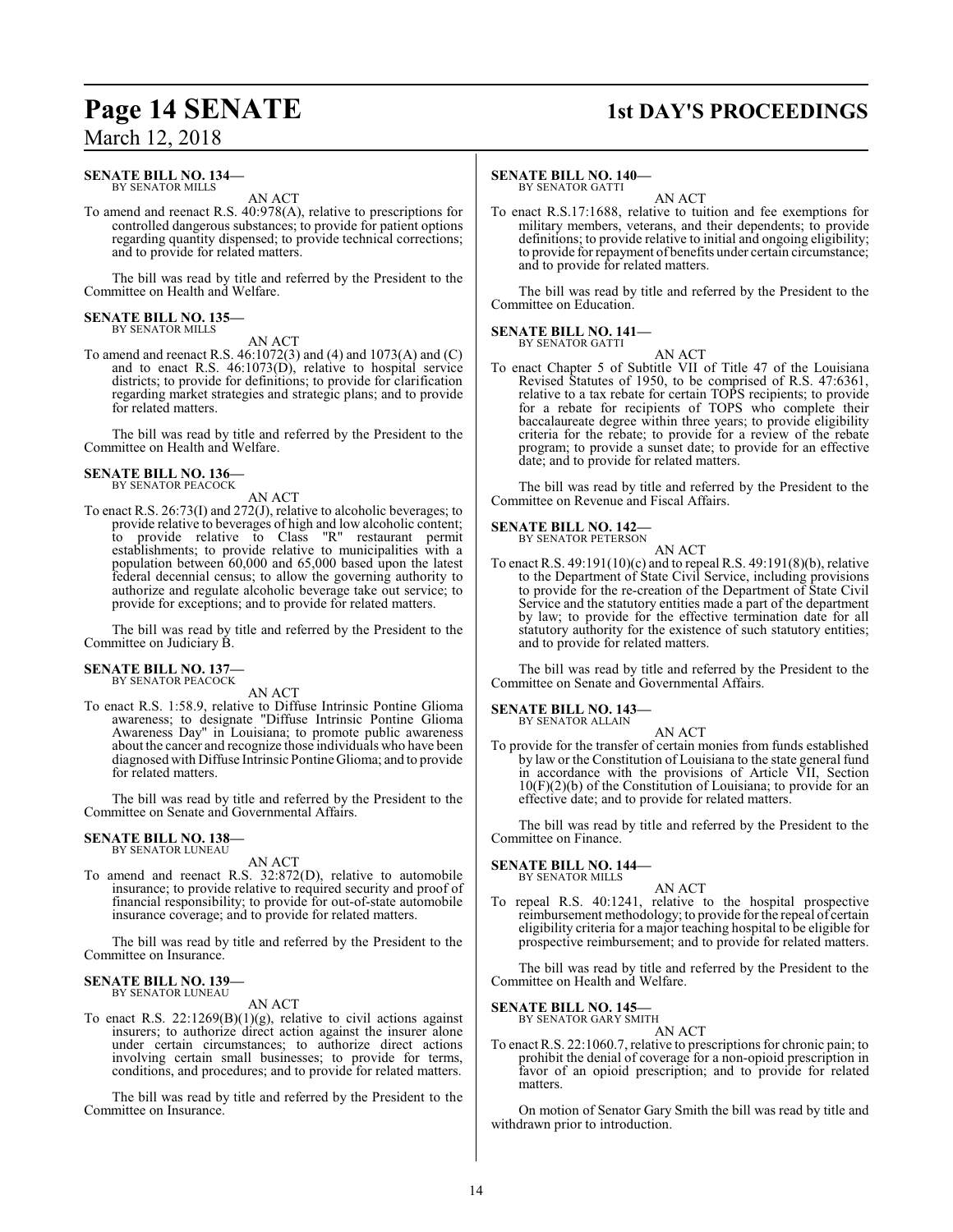#### **SENATE BILL NO. 146—** BY SENATOR MILLS

AN ACT

To enact Subpart E of Part 1 of Chapter 5-E of Title 40 of the Louisiana Revised Statutes of 1950, to be comprised of R.S. 40:1248, relative to health care emergency visit alternative treatment reimbursement; to provide for participation eligibility; to provide for graduated benchmarks and enhanced reimbursement rate percentages; to provide for funding; to provide for exclusions; to provide for rulemaking; and to provide for related matters.

The bill was read by title and referred by the President to the Committee on Health and Welfare.

**SENATE BILL NO. 147—** BY SENATOR MORRELL AND REPRESENTATIVE MORENO AN ACT

To enact Chapter 12-A of Title 13 of the Louisiana Revised Statutes of 1950, to be comprised of R.S. 13:3381 and 3382, relative to certain claims initiated by alleged perpetrators of sexual misconduct; to provide for special procedures when claims are against the alleged victim; to provide for waivers; to provide for damages; and to provide for related matters.

The bill was read by title and referred by the President to the Committee on Judiciary B.

#### **SENATE BILL NO. 148—** BY SENATOR MORRELL

A JOINT RESOLUTION

Proposing to amend Article VII, Section 21(F) of the Constitution of Louisiana, relative to the industrial property tax exemption; to require local government approval of contracts pursuant to the industrial property tax exemption program; to reduce the renewal period for the exemptions granted pursuant to the program; to provide for the determination of best interest of the state; and to specify an election for submission of the proposition to electors and provide a ballot proposition.

The bill was read by title and referred by the President to the Committee on Revenue and Fiscal Affairs.

#### **SENATE BILL NO. 149—** BY SENATOR MORRELL

AN ACT

To amend and reenact R.S. 23:332(H)(3) and to enact R.S. 23:332(A)(4), relative to employment wages; to prohibit discrimination against an employee who discloses his wages; to prohibit discrimination against an employee who inquires about the wages of another employee; to prohibit certain nondisclosure agreements; to provide for exceptions; and to provide for related matters.

The bill was read by title and referred by the President to the Committee on Labor and Industrial Relations.

#### **SENATE BILL NO. 150—** BY SENATOR MORRELL

AN ACT

To amend and reenact R.S. 18:114(B)(1), (E), and (F) and to repeal R.S. 18:114(J), relative to voter registration; to provide for voter registration through driver's license facilities; to provide procedures and requirements for voter registration through driver's license facilities; to provide procedures and requirements for application to obtain, renew, or change the name or address on a driver's license or identification card issued by the Department of Public Safety and Corrections; to provide relative to the powers, functions, and duties of the deputy secretary for public safety services of the Department of Public Safety and Corrections, employees of driver's license facilities, the secretary of state, and registrars of voters; to provide for criminal penalties; and to provide for related matters.

## **1st DAY'S PROCEEDINGS Page 15 SENATE** March 12, 2018

The bill was read by title and referred by the President to the Committee on Senate and Governmental Affairs.

**SENATE BILL NO. 151—**

BY SENATOR MORRISH

AN ACT To amend and reenact R.S. 27:92(B)(2), 270(A)(2)(b) and (3)(a), 392(B)(2)(a) and (C), 437(B)(1)(c) and (2), and 439(A), and to enact R.S. 27:92(D), 270(D), 392(D), 437(D), and 439(C), relative to gaming revenues which exceed the amounts actually collected during Fiscal Year 2017-2018; to provide that certain river boat gaming proceeds, casino gaming revenues, slot machine proceeds, and video draw poker device proceeds and fees shall be used to fund the TOPS program; and to provide for related matters.

The bill was read by title and referred by the President to the Committee on Finance.

#### **SENATE BILL NO. 152—**

BY SENATOR MORRISH

AN ACT To enact R.S. 17:10.1(H), relative to school and district accountability; to provide relative to information to be provided with the annual release ofschool and district performance scores and letter grades; and to provide for related matters.

The bill was read by title and referred by the President to the Committee on Education.

**SENATE BILL NO. 153—** BY SENATOR MORRISH

AN ACT

To amend and reenact R.S. 22:1931.13 and R.S. 40:1429, relative to insurance fraud; to extend the insurance fraud investigation unit within the Department of Public Safety and Corrections; to extend the Sledge Jeansonne Louisiana Insurance Fraud Prevention Act; to provide for an effective date; and to provide for related matters.

The bill was read by title and referred by the President to the Committee on Insurance.

### **SENATE BILL NO. 154—** BY SENATOR CARTER

AN ACT

To enact R.S. 40:2402(3)(e), relative to Peace Officer Standards and Training Law; to include personnel whose duties include enforcement of a local sanitation standards code within the definition of "peace officer"; and to provide for related matters.

The bill was read by title and referred by the President to the Committee on Judiciary B.

#### **SENATE BILL NO. 155—** BY SENATOR CARTER

AN ACT

To amend and reenact R.S. 14:91, relative to unlawful sales of weapons to minors; to provide relative to sales of weapons to persons under the age of twenty-one; to provide with respect to fines and penalties; and to provide for related matters.

The bill was read by title and referred by the President to the Committee on Judiciary C.

#### **SENATE BILL NO. 156—** BY SENATOR CARTER

AN ACT

To enact R.S. 37:1738, relative to liability of persons providing certain gratuitous care; to provide with respect to immunity from liability for a person providing gratuitous emergency care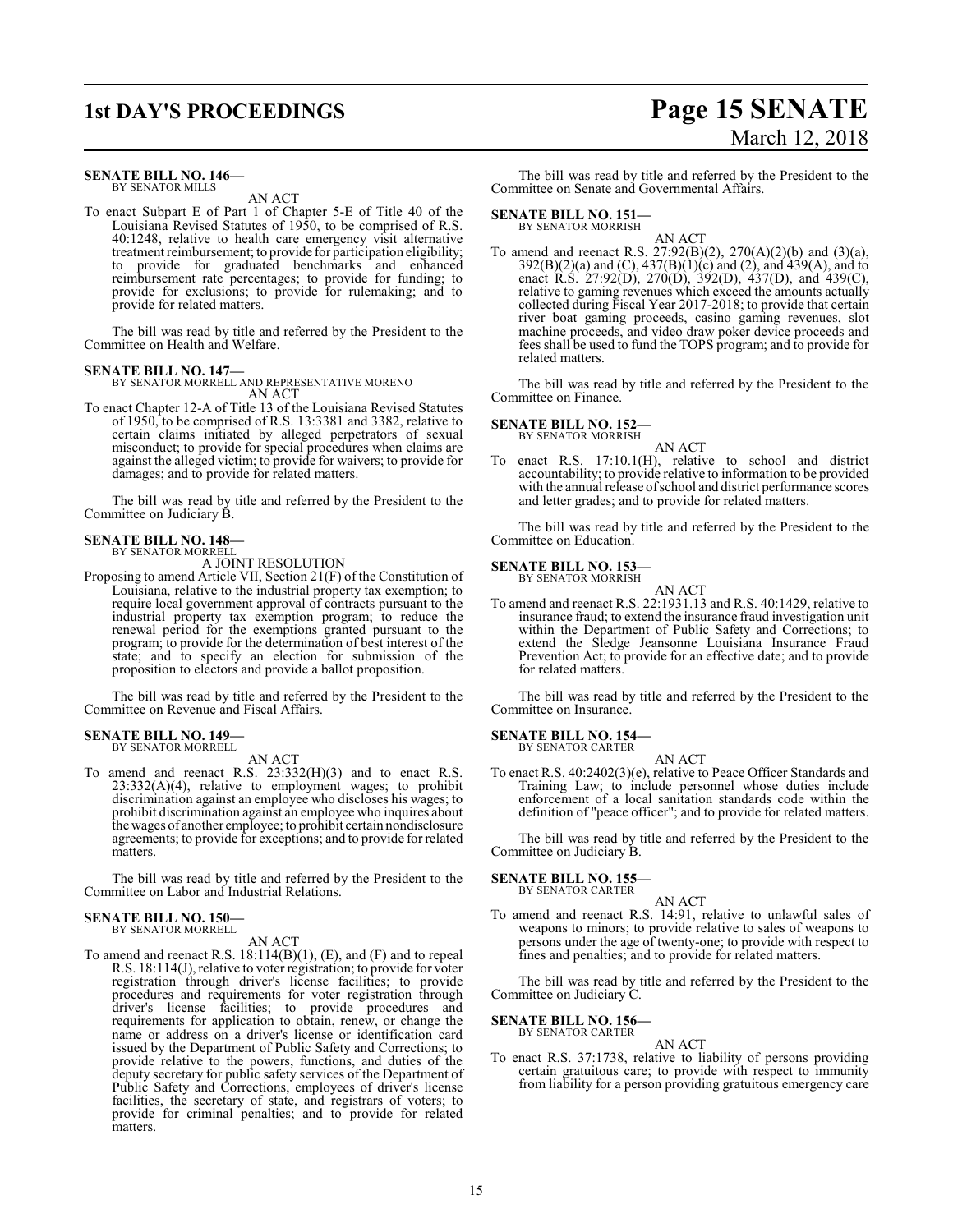## **Page 16 SENATE 1st DAY'S PROCEEDINGS**

to a minor or a domestic animal; to provide certain definitions, terms, procedures, conditions, and effects; and to provide for related matters.

The bill was read by title and referred by the President to the Committee on Judiciary A.

#### **SENATE BILL NO. 157—** BY SENATOR LAMBERT

AN ACT

To authorize and provide for the transfer of certain state property; to authorize the transfer of certain state property in Ascension Parish; to provide for the property description; to provide for reservation of mineral rights; to provide terms and conditions; to provide an effective date; and to provide for related matters.

The bill was read by title and referred by the President to the Committee on Natural Resources.

#### **SENATE BILL NO. 158—** BY SENATOR COLOMB

AN ACT

To enact R.S. 23:388.1 and R.S. 51:934, relative to apprenticeship; to provide for apprenticeship agreements for economic development participants; to require certain employers that receive economic development incentives for new construction or existing construction projects to employ certain apprentices; to provide for agreements; to provide for waivers; and to provide for related matters.

The bill was read by title and referred by the President to the Committee on Labor and Industrial Relations.

#### **SENATE BILL NO. 159—** BY SENATOR CARTER

AN ACT

To amend and reenact R.S. 23:642, relative to the setting of local wages; to repeal the provisions that prohibit local governmental subdivisions from establishing a local minimum wage rate which a private employer would be required to pay or grant employees; and to provide for related matters.

The bill was read by title and referred by the President to the Committee on Labor and Industrial Relations.

#### **SENATE BILL NO. 160—**

BY SENATOR CARTER

AN ACT To amend and reenact R.S. 3:2361 and 2362, relative to cruelty to animals; to prohibit tying, tethering, or restraining a dog or cat in extreme weather conditions; to provide for penalties; to provide for technical corrections; and to provide for related

matters. The bill was read by title and referred by the President to the Committee on Agriculture, Forestry, Aquaculture, and Rural

### **SENATE BILL NO. 161—**

Development.

BY SENATOR CARTER AN ACT

To amend and reenact R.S. 32:45(A) and (C), relative to speed cameras; to provide that a speed camera produces a recorded image of a motor vehicle traveling at a speed at least nine miles above the posted speed limit; and to provide for related matters.

The bill was read by title and referred by the President to the Committee on Transportation, Highways and Public Works.

#### **SENATE BILL NO. 162—** BY SENATOR CARTER

AN ACT

To enact Chapter 6-B of Title 23 of the Louisiana Revised Statutes of 1950, to be comprised of R.S. 23:671 through 678, and R.S. 23:1516, relative to minimum wage; to establish a state minimum wage; to provide for an increase of the minimum wage; to provide for enforcement; to provide for civil remedies; to provide for damages; to provide for venue; to provide for the limitation of actions; to provide for notifications; to provide for the creation of an account within a fund; to provide for exceptions; and to provide for related matters.

The bill was read by title and referred by the President to the Committee on Labor and Industrial Relations.

#### **SENATE BILL NO. 163—** BY SENATOR PERRY

A JOINT RESOLUTION

Proposing to add Article VII, Section 18(G)(6) of the Constitution of Louisiana, relative to special assessment levels; to extend the special assessment level for homesteads to apply to trusts under certain circumstances; and to specify an election for submission of the proposition to electors and provide a ballot proposition.

The bill was read by title and referred by the President to the Committee on Revenue and Fiscal Affairs.

#### **SENATE BILL NO. 164—** BY SENATOR MORRELL

A JOINT RESOLUTION

Proposing to amend Article VII, Section 18(A) and (F) of the Constitution of Louisiana, to provide relative to ad valorem taxation; to provide for the reappraisal of property subject to ad valorem taxation; to require the phase-in of the amount of an increase in assessed value of certain property following reappraisal under certain circumstances; to provide for certain limitations; and to specify an election for submission of the proposition to electors and provide a ballot proposition.

The bill was read by title and referred by the President to the Committee on Revenue and Fiscal Affairs.

### **SENATE BILL NO. 165—**<br>BY SENATOR PETERSON

AN ACT

To enact R.S. 49:191(10)(c) and to repeal R.S. 49:191(8)(c), relative to the Department of State, including provisions to provide for the re-creation of the Department of State and the statutory entities made a part of the department by law; to provide for the effective termination date for all statutory authority for the existence of such statutory entities; and to provide for related matters.

The bill was read by title and referred by the President to the Committee on Senate and Governmental Affairs.

### **SENATE BILL NO. 166—**<br>BY SENATOR THOMPSON

AN ACT

To enact R.S. 15:541.1(A)(6) and (7), relative to the posting of the National Human Trafficking Resource Center hotline; to require airports and bus terminals and stations to post information regarding the hotline; to provide for the location of the posting; and to provide for related matters.

The bill was read by title and referred by the President to the Committee on Judiciary B.

**SENATE BILL NO. 167** 

BY SENATOR THOMPSON AN ACT

To enact R.S. 49:191(10)(c) and to repeal R.S. 49:191(8)(d), relative to the Department of Agriculture and Forestry, including provisions to provide for the re-creation of the Department of Agriculture and Forestry and the statutory entities made a part of the department by law; to provide for the effective termination date for all statutory authority for the existence of such statutory entities; and to provide for related matters.

The bill was read by title and referred by the President to the Committee on Agriculture, Forestry, Aquaculture, and Rural Development.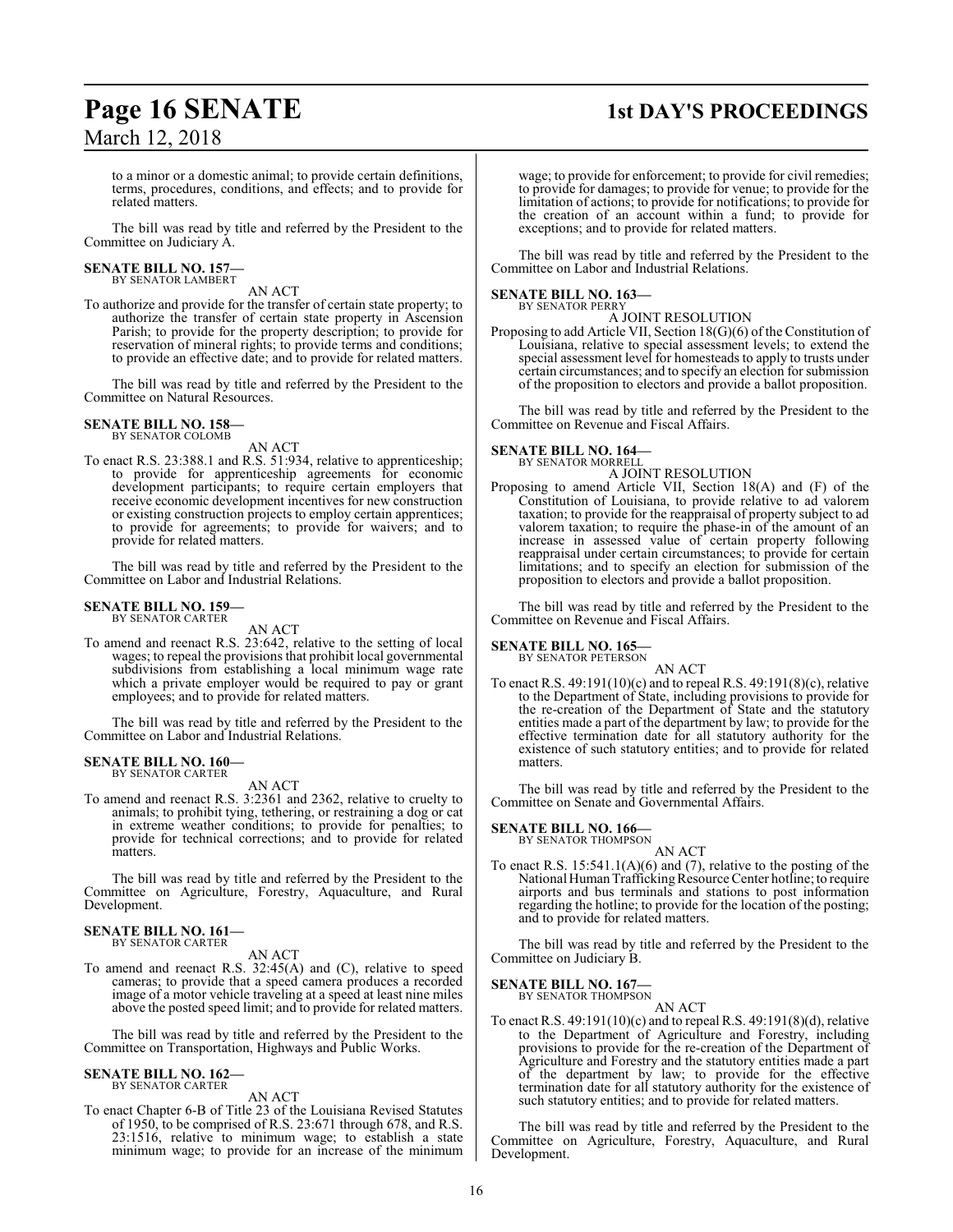### **1st DAY'S PROCEEDINGS Page 17 SENATE** March 12, 2018

#### **SENATE BILL NO. 168—**

BY SENATOR THOMPSON AN ACT

To amend and reenact the introductory paragraph of R.S. 44:3(A), relative to public records; to exempt certain records of the Department of Agriculture and Forestry from the Public Records Law; and to provide for related matters.

The bill was read by title and referred by the President to the Committee on Senate and Governmental Affairs.

### **SENATE BILL NO. 169—** BY SENATOR THOMPSON

AN ACT

To amend and reenact R.S. 3:1431(19), 1435(5), 1436(4)(d) and  $(5)(e)$ , and 1444 $(10)$  and to repeal R.S. 3:1431 $(23)$ , relative to seeds; to provide for the authority of the commissioner of agriculture; to require seed test confidentiality; to provide relative to seed labeling; to provide for definitions; and to provide for related matters.

The bill was read by title and referred by the President to the Committee on Agriculture, Forestry, Aquaculture, and Rural Development.

#### **SENATE BILL NO. 170—** BY SENATOR THOMPSON

AN ACT

To amend and reenact R.S. 3:1382(A)(4), relative to the Agricultural Chemistry and Seed Commission; to provide for a change in the commission membership; and to provide for related matters.

The bill was read by title and referred by the President to the Committee on Agriculture, Forestry, Aquaculture, and Rural Development.

### **SENATE BILL NO. 171—** BY SENATOR THOMPSON

AN ACT

To amend and reenact R.S. 9:3561(D), relative to consumer loans; to provide for the acquisition or control of a consumer loan license; to provide for certain procedures, terms, and conditions; and to provide for related matters.

The bill was read by title and referred by the President to the Committee on Commerce, Consumer Protection, and International Affairs.

#### **SENATE BILL NO. 172—** BY SENATOR PERRY

AN ACT

To enact R.S. 47:338.24.5, relative to municipal sales and use taxes; to authorize the governing authority for the city of Scott to levy and collect an additional sales and use tax; to require voter approval; to provide for the use of the tax revenue; and to provide for related matters.

The bill was read by title and referred by the President to the Committee on Local and Municipal Affairs.

#### **SENATE BILL NO. 173—** BY SENATOR PERRY

AN ACT

To amend and reenact R.S. 42:20 (B) and R.S. 43:143 and 144, to provide relative to the governing authority of Vermilion Parish; to authorize the Vermilion Parish Police Jury to choose to publish its written minutes of its open meetings on its website only; to provide regarding penalties for failure to publish; and to provide for related matters.

The bill was read by title and referred by the President to the Committee on Local and Municipal Affairs.

#### **SENATE BILL NO. 174—**

BY SENATOR PERRY

AN ACT To repeal Chapter 9 of Title 25 of the Louisiana Revised Statutes of 1950, comprised ofR.S. 25:551 through 553, R.S. 25:802(A)(7) and  $(B)(11)$ , and R.S. 36:209 $(H)(11)$ , relative to the Old Arsenal Museum; to provide for its management, operation, maintenance, and control; and to provide for related matters.

The bill was read by title and referred by the President to the Committee on Senate and Governmental Affairs.

#### **SENATE BILL NO. 175—** BY SENATOR PERRY

AN ACT

To enact R.S. 49:150.1(H), relative to the state capitol complex; to provide for the establishment and maintenance of a monument honoring Louisiana Gold Star Families; to provide for the duties of the superintendent of state buildings relative thereto; and to provide for related matters.

The bill was read by title and referred by the President to the Committee on Senate and Governmental Affairs.

#### **SENATE BILL NO. 176—**

BY SENATOR LONG

AN ACT To amend and reenact R.S. 56:325(A)(5), relative to the daily take of freshwater recreational fish; to reduce the crappie daily take limit from fifty to twenty-five on Sibley Lake; to provide for terms, conditions, and requirements; and to provide for related matters.

The bill was read by title and referred by the President to the Committee on Natural Resources.

**SENATE BILL NO. 177—**<br>BY SENATOR WALSWORTH

AN ACT

To enact R.S. 15:587.5(A)(7) and 24:513.1(E), relative to the legislative auditor; to authorize the legislative auditor to have access to federal tax information relative to auditees; to authorize the legislative auditor to perform criminal background checks on the auditor's employees having access to federal tax information; and to provide for related matters.

The bill was read by title and referred by the President to the Committee on Revenue and Fiscal Affairs.

### **SENATE BILL NO. 178—**<br>BY SENATOR WALSWORTH

AN ACT

To enact R.S. 14:95.9(C)(8), relative to wearing or possessing body armor on school property; to allow students to carry or wear a backpack with bullet resistant material; and to provide for related matters.

The bill was read by title and referred by the President to the Committee on Judiciary C.

#### **SENATE BILL NO. 179—**

BY SENATOR WALSWORTH A JOINT RESOLUTION

Proposing to add Article VII, Section 21(O) of the Constitution of Louisiana, relative to ad valorem taxes; to authorize local governmenttaxing authorities to enter into cooperative endeavor agreements with owners of industrial or commercial property that provide for stipulated tax payments; to provide for a maximum term for cooperative endeavor agreements; and to specify an election for submission of the proposition to electors and provide a ballot proposition.

On motion of Senator Walsworth the bill was read by title and withdrawn prior to introduction.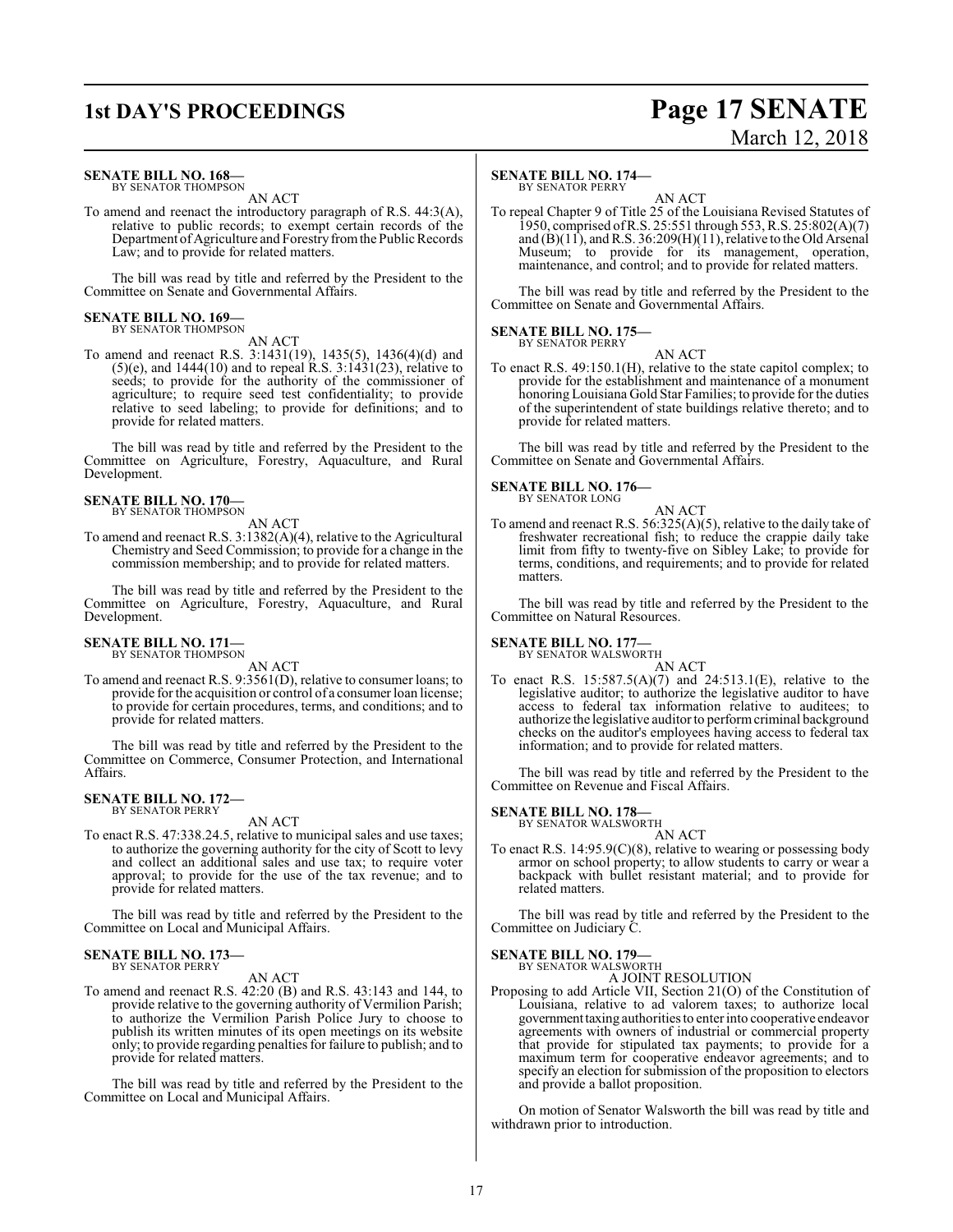#### **SENATE BILL NO. 180—**

BY SENATOR MILKOVICH AN ACT

To amend and reenact R.S. 23:1203(E), relative to workers' compensation; to provide for workers' compensation benefits; to provide for medical treatment for certain injured employees; to provide for liability; to provide for exclusions for liability; to provide for damages; and to provide for related matters.

The bill was read by title and referred by the President to the Committee on Labor and Industrial Relations.

#### **SENATE BILL NO. 181** BY SENATOR MILKOVICH

AN ACT

To amend and reenact R.S. 14:87(D) and to enact R.S. 14:87(E), relative to the crime of abortion; to provide that an abortion cannot be performed after fifteen weeks following the date of conception; and to provide for related matters.

The bill was read by title and referred by the President to the Committee on Judiciary C.

## **SENATE BILL NO. 182—** BY SENATOR HEWITT

AN ACT

To enact R.S. 39:21.3(E)(5)(e), relative to the Medicaid Subcommittee on the Health and Social Services Estimating Conference; to require the Medicaid Subcommittee to submit the Medicaid forecast to the Joint Legislative Committee on the Budget for its review; to provide for an effective date; and to provide for related matters.

The bill was read by title and referred by the President to the Committee on Finance.

#### **SENATE BILL NO. 183—** BY SENATOR MARTINY

AN ACT

To enact R.S. 6:121.9, relative to financial institutions; to provide for certain removal and prohibition authority by the commissioner offinancial institutions; to provide certain terms, conditions, and procedures; and to provide for related matters.

The bill was read by title and referred by the President to the Committee on Commerce, Consumer Protection, and International Affairs.

#### **SENATE BILL NO. 184—** BY SENATOR MARTINY

AN ACT

To amend and reenact R.S. 27:402(17) and (18), 405(C)(2), (3), and (4), 416(A), (C), and (D)(1) and (2), 417(A)(2) and (3), and  $418(A)$ , to enact R.S.  $27:417(A)(6)(h)$ , and to repeal R.S. 27:421, relative to the Video Draw Poker Devices Control Law; to provide for the method of operation of video draw poker devices; to provide for qualified truck stops; to provide for fuel sales of qualified truck stops; to provide for qualified truck stop amenities; to provide for leasing or subleasing of certain business operations by qualified truck stop facilities; to provide for definitions; and to provide for related matters.

The bill was read by title and referred by the President to the Committee on Judiciary B.

#### **SENATE BILL NO. 185—** BY SENATOR BISHOP

AN ACT

To enact R.S. 40:1796(D), relative to firearms and ammunition; to provide for the preemption of state law; to provide for an exemption for certain parishes; and to provide for related matters.

The bill was read by title and referred by the President to the Committee on Judiciary B.

### **Page 18 SENATE 1st DAY'S PROCEEDINGS**

#### **SENATE BILL NO. 186—**

BY SENATOR MILLS AN ACT

To amend and reenact R.S. 37:1285(A)(32)(b), relative to advertising by physicians; to provide for advertising board certification; and to provide for related matters.

The bill was read by title and referred by the President to the Committee on Health and Welfare.

## **SENATE BILL NO. 187—** BY SENATOR MARTINY

AN ACT

To enact R.S. 6:121.9, relative to state-chartered financial institutions or holding companies; to provide for acquisition or change of control of state-chartered financial institutions or holding companies; to provide relative to duties of the commissioner; to provide for certain conditions, terms, and procedures; and to provide for related matters.

The bill was read by title and referred by the President to the Committee on Commerce, Consumer Protection, and International Affairs.

### **SENATE BILL NO. 188—**

BY SENATOR LAFLEUR AN ACT

To amend and reenact R.S. 40:921(A) and 922(A) and to enact Subpart C of Part VII of Chapter 4 of Title 40 of the Louisiana Revised Statutes of 1950, to be comprised of R.S. 40:931 through 938, relative to the sale of milk; to authorize incidental sales of raw milk for human consumption; to provide for definitions; to provide for labeling; to provide for chemical, bacteriological, and temperature standards; to provide for sanitation standards; to provide for standards for bottling, packaging, and container filling; to provide for animal health standards; to provide for product recalls; to prohibit statements implying endorsement by the Louisiana Department of Health; and to provide for related matters.

The bill was read by title and referred by the President to the Committee on Health and Welfare.

### **SENATE BILL NO. 189—** BY SENATOR LAFLEUR

AN ACT

To amend and reenact R.S. 37:1701, relative to electronic prescribing of noncontrolled legend drugs; to provide for minimum data; to provide for transmittal to a pharmacy; and to provide for related matters.

The bill was read by title and referred by the President to the Committee on Health and Welfare.

#### **SENATE BILL NO. 190—** BY SENATOR BISHOP

#### AN ACT

To amend and reenact R.S. 33:4728 and 4780.48, relative to the enforcement of building and zoning regulations; to provide for a private right of action; to provide for notice; to provide for a prescriptive period; and to provide for related matters.

The bill was read by title and referred by the President to the Committee on Local and Municipal Affairs.

#### **SENATE BILL NO. 191—** BY SENATOR BISHOP

AN ACT

To amend and reenact R.S. 23:1595(A) and 1741, relative to unemployment insurance; to delete obsolete provisions; and to provide for related matters.

The bill was read by title and referred by the President to the Committee on Labor and Industrial Relations.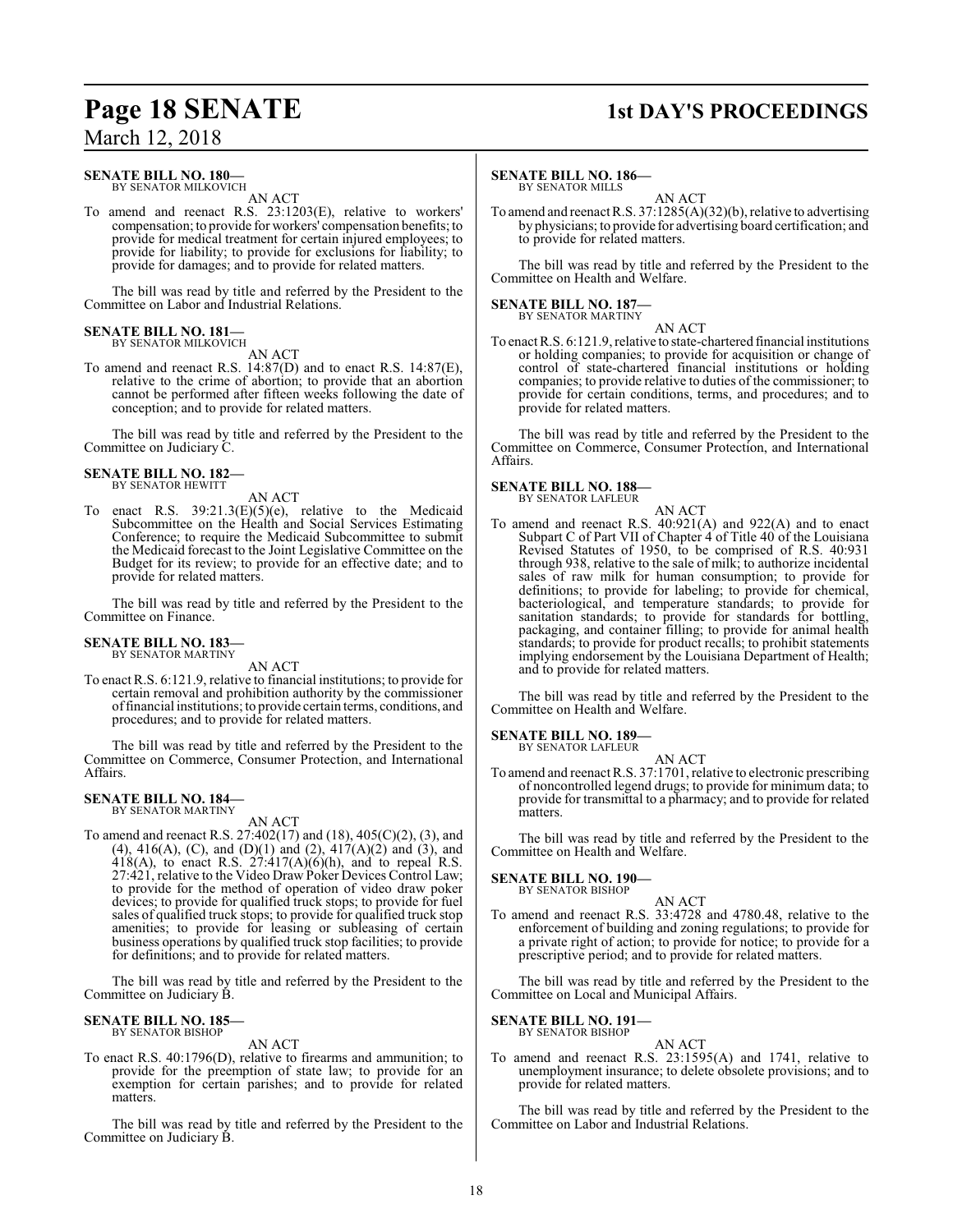#### **SENATE BILL NO. 192—** BY SENATOR BISHOP

AN ACT

To amend and reenact R.S. 26:90(D) and (E), 286(D) and (E), 931, 932, and 933(E) and (F), and 934, to enact R.S. 26:90(L),  $286(K)$ , and  $933(G)$ , and to repeal R.S.  $26:90(B)(4)$  and  $286(B)(4)$ , relative to holders of alcoholic retail dealer's permits for beverages of high alcoholic content orlow alcoholic content; to provide relative acts prohibited on the premises; to provide for Human Trafficking Guardians; to provide for training and certification; to provide for a Louisiana Human Trafficking Education Program; to provide for program requirements; to provide for definitions; to provide relative to legislative intent; and to provide for related matters.

The bill was read by title and referred by the President to the Committee on Judiciary B.

#### **SENATE BILL NO. 193—** BY SENATOR BISHOP

AN ACT

To amend and reenact R.S. 23:1742(A), relative to unemployment insurance; to provide for notice of assessment; and to provide for related matters.

The bill was read by title and referred by the President to the Committee on Labor and Industrial Relations.

### **SENATE BILL NO. 194—** BY SENATOR BISHOP

AN ACT

To amend and reenact R.S. 38:2225.5(E), relative to contracts in which public entities are participants; to provide for provisions that do not apply to contracts in which public entities are participants; and to provide for related matters.

The bill was read by title and referred by the President to the Committee on Labor and Industrial Relations.

### **SENATE BILL NO. 195—** BY SENATOR WALSWORTH

AN ACT

To amend and reenact R.S. 30:2195.3(A)(1)(a)(i) and 2195.8(A), and to repeal R.S. 30:2195.3(10), relative to the Motor Fuels Underground Storage Tank Trust Fund; to provide for the powers and duties of the secretary of the Department of Environmental Quality; to provide for the Motor Fuels Underground Storage Tank Trust Fund Advisory Board; to provide for the fee collected by the operator of a bulk facility; to provide for the fee calculation; to provide terms, conditions, and requirements; and to provide for related matters.

The bill was read by title and referred by the President to the Committee on Environmental Quality.

#### **SENATE BILL NO. 196—** BY SENATOR FANNIN

AN ACT

To amend and reenact R.S. 40:1730.39(A), relative to the state uniform construction code; to provide for powers of the state fire marshal; to provide relative to the contractual authority of the state fire marshal; to provide for certain terms, conditions, and procedures; and to provide for related matters.

The bill was read by title and referred by the President to the Committee on Commerce, Consumer Protection, and International Affairs.

### **SENATE BILL NO. 197—** BY SENATOR PEACOCK

### AN ACT

To enact R.S. 9:2800.25, relative to limitation for certain medical claims; to provide for limitation on recovery of medical or health care expenses incurred as the result of an offense or quasi offense; and to provide for related matters.

### **1st DAY'S PROCEEDINGS Page 19 SENATE** March 12, 2018

The bill was read by title and referred by the President to the Committee on Judiciary A.

#### **SENATE BILL NO. 198—**

BY SENATOR PEACOCK

AN ACT To enact Part VI of Chapter 5-C of Title 40 of the Louisiana Revised Statutes of 1950, to be comprised of R.S. 40:1141, relative to the Emergency Medical Services Personnel Licensure Interstate Compact ("REPLICA"); to provide for enactment of the model legislation required to participate in the compact; to provide for an effective date; and to provide for related matters.

The bill was read by title and referred by the President to the Committee on Health and Welfare.

#### **SENATE BILL NO. 199—**

BY SENATOR BISHOP AN ACT

To enact R.S. 17:3138.7 and R.S. 36:651(T)(7), relative to postsecondary education; to establish the Advisory Council on Historically Black Colleges and Universities under the jurisdiction of the Board of Regents; to provide relative to the membership, powers, duties, and functions of the council; and to provide for related matters.

The bill was read by title and referred by the President to the Committee on Education.

#### **SENATE BILL NO. 200—** BY SENATOR BISHOP

AN ACT To enact R.S. 15:765 and R.S. 39:1756, relative to telephone services at correctional facilities; to provide relative to the negotiation of contracts for inmate telephone services; to prohibit profit by the state or any governmental entity from contracts for inmate telephone services; to require that contractsfor inmate telephone services be awarded to the lowest bidder; and to provide for related matters.

The bill was read by title and referred by the President to the Committee on Judiciary B.

### **SENATE BILL NO. 201—**<br>BY SENATOR MILKOVICH

AN ACT

To enact Code of Criminal Procedure Art. 774.1, relative to criminal trial procedure; to provide that the defendant's right to present a defense at trial includes the right to offer evidence that a person other than the defendant committed the crime of which the defendant stands accused; and to provide for related matters.

The bill was read by title and referred by the President to the Committee on Judiciary C.

#### **SENATE BILL NO. 202—** BY SENATOR PEACOCK

AN ACT

To enact Part V of Chapter 11 of Title 37 of the Louisiana Revised Statutes of 1950, to be comprised ofR.S. 37:1018 through 1020, relative to the Nurse Licensure Compact; to provide for enactment of the model language required to participate in the compact; to provide for appointment of an administrator; to provide for enforcement and rulemaking authority; to provide for an effective date; and to provide for related matters.

The bill was read by title and referred by the President to the Committee on Health and Welfare.

#### **SENATE BILL NO. 203—**

BY SENATOR PEACOCK

AN ACT To enact Part II of Chapter 29 of Title 37 of the Louisiana Revised Statutes of 1950, to be comprised of R.S. 37:2425, relative to the Physical Therapy Licensure Compact; to provide for enactment of the model language required to participate in the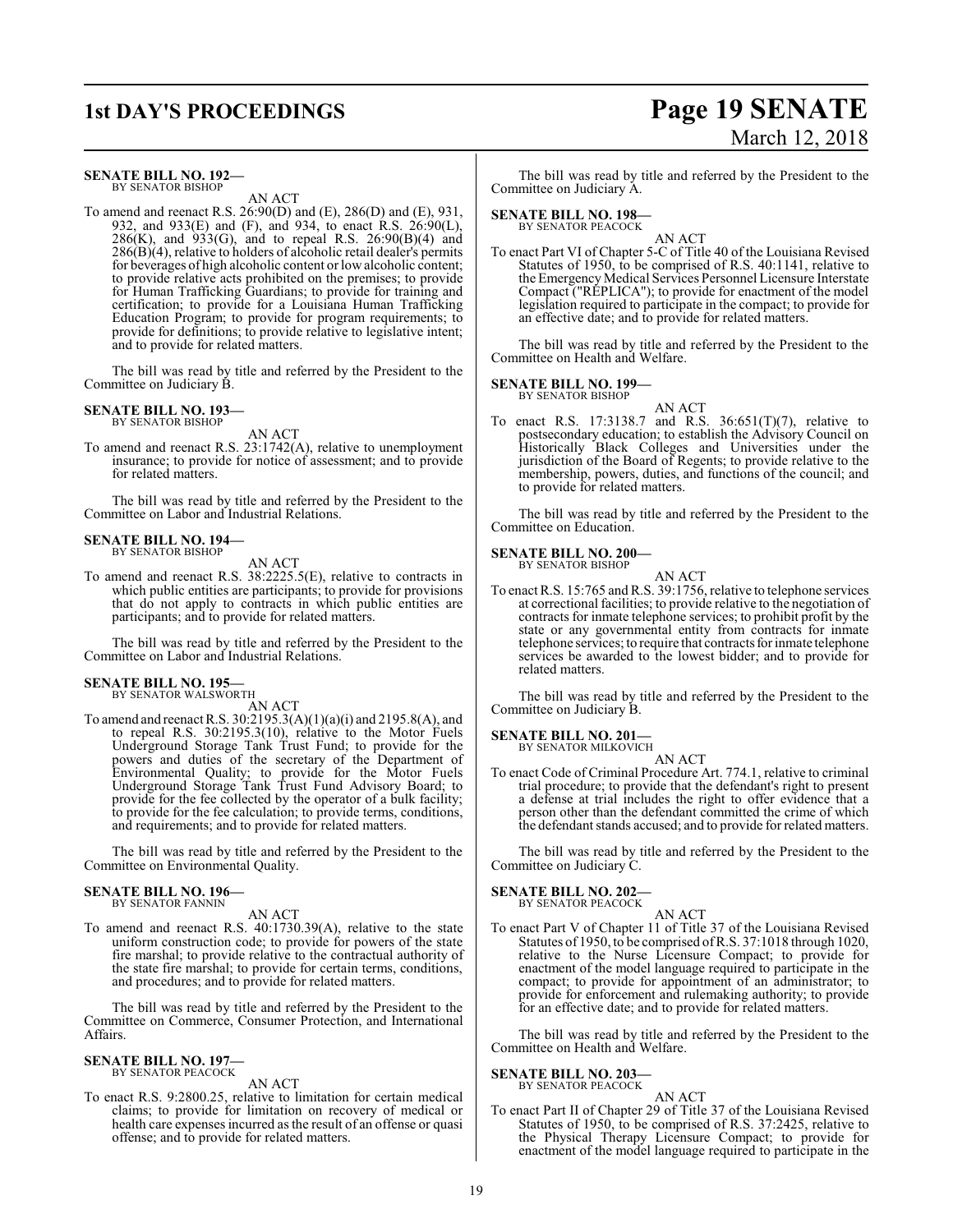## **Page 20 SENATE 1st DAY'S PROCEEDINGS**

compact; to designate Chapter 29 of Title 37 of the Louisiana Revised Statutes of 1950, comprised of R.S. 37:2401 through 2424, "PART I. PHYSICAL THERAPISTS"; to provide for an effective date; and to provide for related matters.

The bill was read by title and referred by the President to the Committee on Health and Welfare.

# **SENATE BILL NO. 204—** BY SENATOR GARY SMITH

AN ACT

To amend and reenact the heading of Chapter 19-C of Title 51 of the Louisiana Revised Statues of 1950, R.S. 51:1741.1, 1741.2, 1741.4(A), and 1741.5 and to enact R.S. 51:1741.4(B)(5), relative to caller ID spoofing; to provide for definitions; to provide for unlawful acts; to provide for exceptions; to provide injunctive relief, penalties, and damages; to provide for certain terms, procedures, and conditions; and to provide for related matters.

The bill was read by title and referred by the President to the Committee on Commerce, Consumer Protection, and International Affairs.

#### **SENATE BILL NO. 205—**

BY SENATOR BOUDREAUX

AN ACT

To enact R.S. 17:3991.2, relative to charter schools; to provide with respect to the management and operation of a Type 2 charter school; to provide for certain requirements relative to a nonprofit organization under contract to operate a charter school; to provide for effectiveness and to provide for related matters.

The bill was read by title and referred by the President to the Committee on Education.

#### **SENATE BILL NO. 206—** BY SENATOR BOUDREAUX

AN ACT

To enact R.S. 17:3991.2, relative to charter schools; to provide with respect to the management and operation of a Type 2 charter school; to provide for certain requirements relative to a nonprofit organization under contract to operate a charter school; to provide for effectiveness and to provide for related matters.

The bill was read by title and referred by the President to the Committee on Education.

#### **SENATE BILL NO. 207—** BY SENATOR BOUDREAUX

AN ACT

To amend and reenact R.S. 40:2018.4, relative to the Louisiana Obesity Prevention and Management Commission; to provide for membership; to provide for the functions of the commission; to provide for a termination date of the commission; and to provide for related matters.

The bill was read by title and referred by the President to the Committee on Health and Welfare.

#### **SENATE BILL NO. 208—** BY SENATOR HEWITT

AN ACT

To amend and reenact Code of Criminal Procedure Art. 312(G), relative to bail; to provide relative to right to bail after conviction; to provide with respect to right to bail after conviction of a sex offense against a minor; and to provide for related matters.

The bill was read by title and referred by the President to the Committee on Judiciary C.

#### **SENATE BILL NO. 209—**

BY SENATOR BARROW AN ACT

To enact Part XIV of Chapter 9 of Title 23 of the Louisiana Revised Statutes of 1950, to be comprised of R.S. 23:1019.1 through 1019.9 and 1472(9), relative to employment; requires certain businesses to notify certain employees in advance of mass layoffs or business closures; provides for legislative intent; provides for exceptions; provides for definitions; provides for notification of certain officials; provides for a reduction in the notification period; provides for expedited unemployment benefits and worker retraining; provides for liability; provides for damages; and to provide for related matters.

The bill was read by title and referred by the President to the Committee on Labor and Industrial Relations.

#### **SENATE BILL NO. 210—** BY SENATOR GATTI

AN ACT

To authorize and provide for the transfer of certain state property; to authorize the transfer of certain state property in Webster Parish; to provide for the property description; to provide for reservation of mineral rights; to provide terms and conditions; to provide an effective date; and to provide for related matters.

The bill was read by title and referred by the President to the Committee on Natural Resources.

#### **SENATE BILL NO. 211—** BY SENATOR GATTI

AN ACT

To amend and reenact Children's Code Art. 1036(C), relative to children; to provide relative to return from foster care; to provide relative to parental compliance with a case plan; to provide relative to testing for synthetic controlled dangerous substances; and to provide for related matters.

The bill was read by title and referred by the President to the Committee on Judiciary A.

#### **SENATE BILL NO. 212—** BY SENATOR GATTI

AN ACT To amend and reenact R.S. 48:262(A), relative to the Department of Transportation and Development; to authorize the department to purchase, rent, or lease maintenance equipment; and to provide for related matters.

The bill was read by title and referred by the President to the Committee on Transportation, Highways and Public Works.

**SENATE BILL NO. 213—** BY SENATOR GATTI

#### AN ACT

To amend and reenact Code of Criminal Procedure Art. 875.1(C),  $(D)(1)(a)$  and  $(2)(c)$ , and  $(E)$  as enacted by Section 1 of Act 260 of the 2017 Regular Session, effective August 1, 2018, the introductory paragraph of  $894.4(B)$  and  $(\overline{C})$ , as enacted by Section 1 of Act 260 of the 2017 Regular Session, effective August 1, 2018, and the introductory paragraph of 897(A), and  $900(A)(5)$ , to enact Code of Criminal Procedure Art.  $897(C)$ , and to repeal Code of Criminal Procedure Art. 895.6, relative to felony probation; to provide relative to termination of probation under certain circumstances; to provide relative to extensions of probation; to eliminate provisions allowing a defendant to earn "good time" or "street credits" toward early termination of probation; to provide relative to financial hardship hearings; and to provide for related matters.

The bill was read by title and referred by the President to the Committee on Judiciary C.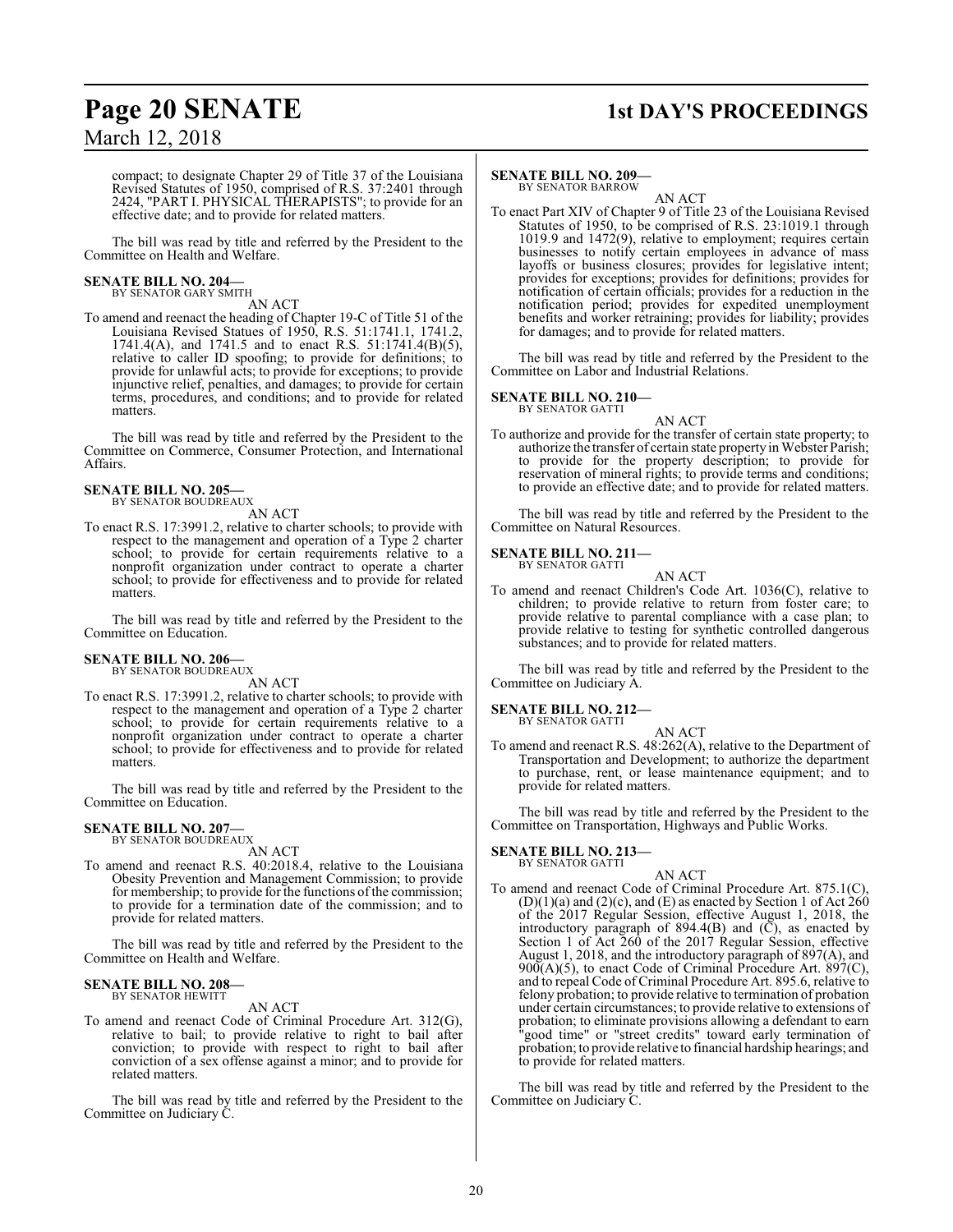### **1st DAY'S PROCEEDINGS Page 21 SENATE**

#### **SENATE BILL NO. 214—** BY SENATOR ERDEY

AN ACT

To enact R.S.  $25:151(B)(5)$  and  $(C)(4)$ , relative to the Livingston Parish Library; to provide relative to the disposition of surplus library books; to authorize the library, subject to the approval of its governing board, to sell such books; to provide relative to the disposition of proceeds collected from such sales; to provide relative to the location of such sales; and to provide for related matters.

The bill was read by title and referred by the President to the Committee on Local and Municipal Affairs.

#### **SENATE BILL NO. 215—** BY SENATOR MILKOVICH

AN ACT

To amend and reenact R.S. 14:34.1(C), relative to the crime of second degree battery; to increase the possible fine and term of imprisonment for second degree battery; to provide enhanced penalties for second degree battery when the crime is committed by one or more blows to the head or when two or more offenders jointly commit a battery upon the victim; and to provide for related matters.

The bill was read by title and referred by the President to the Committee on Judiciary C.

### **SENATE BILL NO. 216—**<br>BY SENATOR MILKOVICH

AN ACT

To amend and reenact R.S. 22:1892(A)(1), relative to payment of personal vehicle damage claims; to provide with respect to third party payments of damage claims; and to provide for related matters.

The bill was read by title and referred by the President to the Committee on Insurance.

### **Message from the House**

#### **CONCURRING IN SENATE CONCURRENT RESOLUTIONS**

March 12, 2018

To the Honorable President and Members of the Senate:

I am directed to inform your honorable body that the House of Representatives has finally concurred in the following Senate Concurrent Resolutions:

#### **SENATE CONCURRENT RESOLUTION NO. 1—** BY SENATOR LONG

A CONCURRENT RESOLUTION To invite the Honorable John Bel Edwards, Governor of Louisiana, to address a joint session of the legislature.

Reported without amendments.

Respectfully submitted, ALFRED W. SPEER Clerk of the House of Representatives

#### **Motion**

Senator Mills moved that the Senate proceed to the House of Representatives to meet in Joint Session.

#### **Joint Session of the Legislature**

The joint session of the legislature was called to order at 1:04 P.M. by the Honorable John A. Alario Jr., President of the Senate.

# March 12, 2018

On motion of Senator Long, the calling of the roll on the part of the Senate was dispensed with.

On motion of Representative Leger, the calling of the roll on the part of the House was dispensed with.

The President of the Senate appointed the following special committee to escort the Honorable John Bel Edwards, Governor of the State of Louisiana, to the joint session.

On the part of the Senate: Senators LaFleur, Cortez, Claitor, Mills, and Johns.

On the part of the House: Representatives Bagneris, Carpenter, Havard, McFarland, and Talbot.

#### **Prayer**

Prayer was offered by Reverend Rodney Wood.

#### **Pledge of Allegiance**

John A. Alario Jr., President of the Senate, led the joint session in reciting the Pledge of Allegiance to the Flag of the United States of America.

Hannah Rice sang *The National Anthem*.

The President of the Senate introduced the Honorable John Bel Edwards, who addressed the joint session of the legislature.

On motion of Senator Long, the Senate retired to its own chamber.

### **After Joint Session**

### **ROLL CALL**

The Senate was called to order by the President of the Senate with the following Senators present:

#### PRESENT

| Mr. President   | Erdey         | Mills     |
|-----------------|---------------|-----------|
| Allain          | Fannin        | Mizell    |
|                 | Gatti         | Morrell   |
| Appel<br>Bishop | Hewitt        | Perry     |
| Boudreaux       | Lambert       | Peterson  |
| Carter          | Long          | Price     |
| Chabert         | Luneau        | Smith, J. |
| Claitor         | Martiny       | Tarver    |
| Cortez          | Milkovich     | Thompson  |
| Total - 27      |               |           |
|                 | <b>ABSENT</b> |           |
|                 |               |           |

Barrow LaFleur Smith, G.<br>Colomb Morrish Walswort Donahue Peacock Ward Johns Riser White Total - 12

Morrish Walsworth<br>Peacock Ward

The President of the Senate announced there were 27 Senators present and a quorum.

#### **Senate Business Resumed After Joint Session**

**SENATE BILL NO. 217—** BY SENATOR CARTER

AN ACT

To amend and reenact R.S.  $27:416(A)$ , (C), and (D)(1) and (2) and to repeal R.S. 27:421, relative to the Video Draw Poker Devices Control Law; to provide for qualified truck stop facilities; to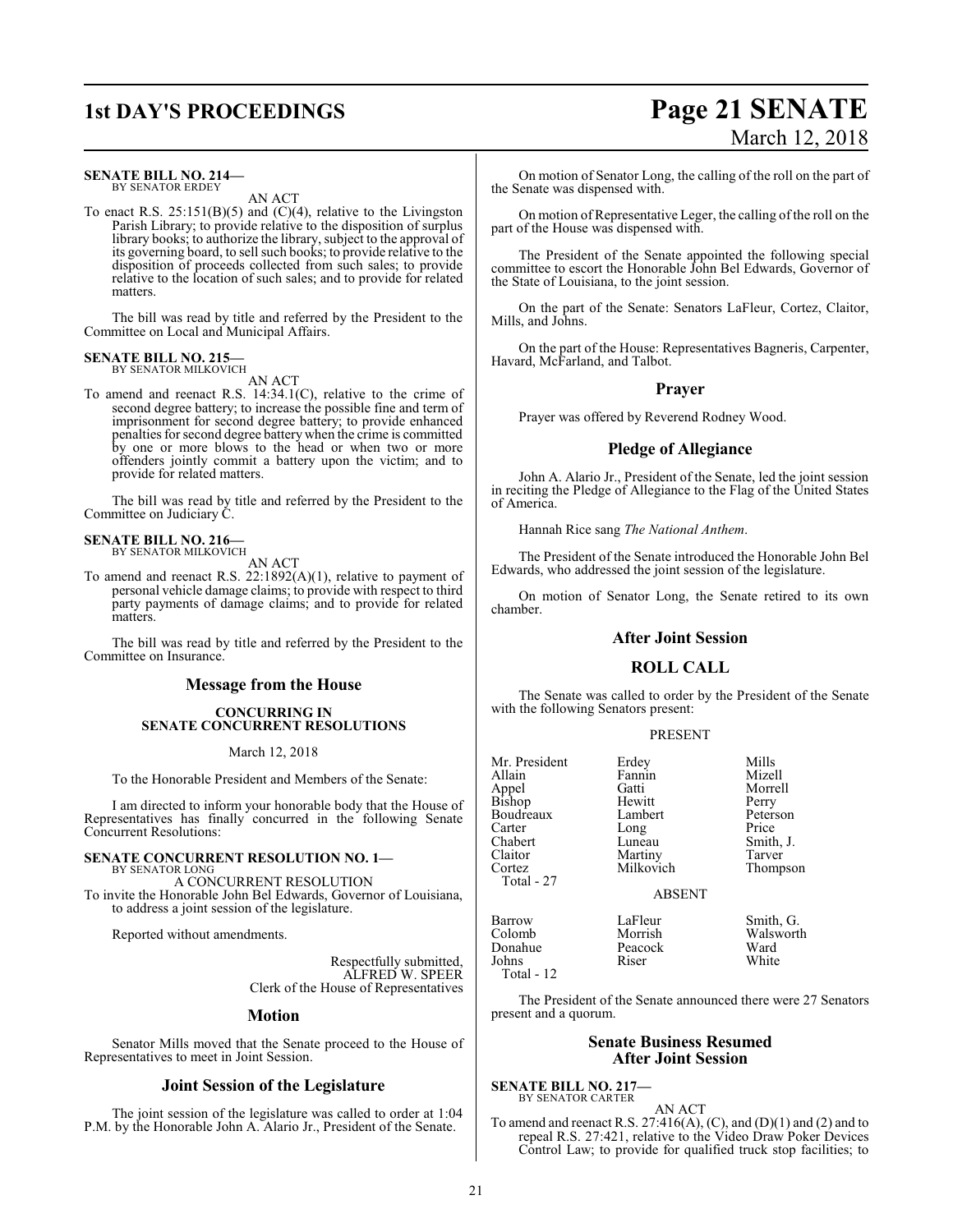## **Page 22 SENATE 1st DAY'S PROCEEDINGS**

provide for fuel sales of qualified truck stop facilities; and to provide for related matters.

The bill was read by title and referred by the President to the Committee on Judiciary B.

# **SENATE BILL NO. 218—** BY SENATOR CARTER

AN ACT

To provide for the calling of a constitutional convention for the purpose of framing a new constitution; to place restrictions on the convention and to limit the convention to the consideration and submission of matters related to certain specified fiscal and related subjects; to provide for legislative findings; to fix the time and place for the convention; to provide for the qualifications and election or appointment of delegates; to create a constitutional convention Evaluation and Drafting Committee and provide for preparations and planning for the convention, including a draft of a proposed constitution; to provide for the organization and staff of the convention; to require that the constitution as adopted by the convention, including any alternative provisions, be submitted to the qualified electors for adoption and to provide relative to such submission; to provide for penalties for violations relating to elections; to require appropriation of funds for the convention and provide with respect to convention funds; to fix the effective date of the new constitution if approved by the electorate; and to provide for related matters.

The bill was read by title and referred by the President to the Committee on Senate and Governmental Affairs.

#### **SENATE BILL NO. 219—** BY SENATOR CARTER

AN ACT

To amend and reenact R.S. 23:332(A), (B), (C)(1) and (2), (D), (E), (H)(1), (3) and (4), R.S. 37:1025(B), 1107(C), 1360.23(H), 1437(D), 2719, 3425(C), 3447(C), and R.S. 40:1133.1(C), and to enact R.S.  $23:302(9)$  and  $(10)$ ,  $332(1)$  and  $(J)$ , relative to employment discrimination; to provide definitions; to provide regarding intentional discrimination in employment; to provide exceptions based upon the First Amendment ofthe United States Constitution; to provide exceptions for certain entities; to provide regarding applicants to certain programs; to provide regarding requirements for certain programs; to provide regarding licensure for certain professions; and to provide for related matters.

The bill was read by title and referred by the President to the Committee on Labor and Industrial Relations.

#### **SENATE BILL NO. 220—** BY SENATOR CARTER

AN ACT

To amend and reenact R.S. 39:105(B), and to enact R.S. 39:105(C), relative to capital outlay reports; to require the office of facility planning and control to submit to the Joint Legislative Committee on Capital Outlay an annual report of funded nonstate projects which do not have a fullyexecuted cooperative endeavor agreement, a design contract, or are not proceeding with construction, and the reasons therefor; to provide for a copy of the report to be sent to each legislator whose district includes one or more projects on the list; to provide for an effective date; and to provide for related matters.

The bill was read by title and referred by the President to the Committee on Revenue and Fiscal Affairs.

#### **SENATE BILL NO. 221—** BY SENATOR CARTER

AN ACT

To amend and reenact R.S. 23:1(A), the introductory paragraph of (B) and (C) and R.S. 36:301, relative to the Louisiana Workforce Commission; to provide for the name change to the Louisiana Department of Labor; to change the title of the

executive director of the Louisiana Workforce Commission to the secretary of the Louisiana Department of Labor; and to provide for related matters.

The bill was read by title and referred by the President to the Committee on Labor and Industrial Relations.

#### **SENATE BILL NO. 222—** BY SENATOR LAMBERT

AN ACT To amend and reenact R.S. 22:1482, relative to military personnel premium discounts and rebates; to provide with respect to an automobile insurance discount for members of the Louisiana National Guard; and to provide for related matters.

The bill was read by title and referred by the President to the Committee on Insurance.

#### **SENATE BILL NO. 223—** BY SENATOR BARROW

AN ACT

To enact Chapter 58 of Title 51 of the Louisiana Revised Statutes of 1950, to be comprised of R.S. 51:3151, relative to businesses; to require businesses that accept utility payments in cash to ensure the premises are safe; to provide for certain terms and conditions; and to provide for related matters.

The bill was read by title and referred by the President to the Committee on Commerce, Consumer Protection, and International Affairs.

### **SENATE BILL NO. 224—** BY SENATOR BARROW

AN ACT To amend and reenact R.S. 17:262(A), relative to public schools; to require instruction on the patriotic customs of the United States, including the national motto; to require each public school governing authority to display the national motto in each building it uses and in each school under its jurisdiction; and to provide for related matters.

The bill was read by title and referred by the President to the Committee on Education.

**SENATE BILL NO. 225—**<br>BY SENATOR WALSWORTH

AN ACT

To amend and reenact R.S.  $30:2418(I)(1)$ , relative to waste tire fees; to provide for fees levied on certain tires; to prohibit any additional fees; to provide certain restrictions; to provide terms, conditions, and requirements; and to provide for related matters.

The bill was read by title and referred by the President to the Committee on Environmental Quality.

#### **SENATE BILL NO. 226—** BY SENATOR MILKOVICH

AN ACT

To enact R.S. 46:153.3(B)(2)(d), relative to the Medicaid prescription drug program; to provide for preferred drug status; to provide for rebates from any pharmaceutical manufacturer with a drug or drug product covered by the Medicaid program; and to provide for related matters.

The bill was read by title and referred by the President to the Committee on Health and Welfare.

#### **SENATE BILL NO. 227**

BY SENATOR MORRELL

AN ACT To amend and reenact R.S. 33:4071(A)(1), (2)(a), (4), (5), 4074, and the introductory paragraph of  $4091(\text{C})$  and to enact R.S. 33:4091(C)(8), (D), and (E), relative to the city of New Orleans; to provide relative to the Sewerage and Water Board of New Orleans; to increase the membership ofthe board; to provide for the mayor's designee; to provide with respect to the content and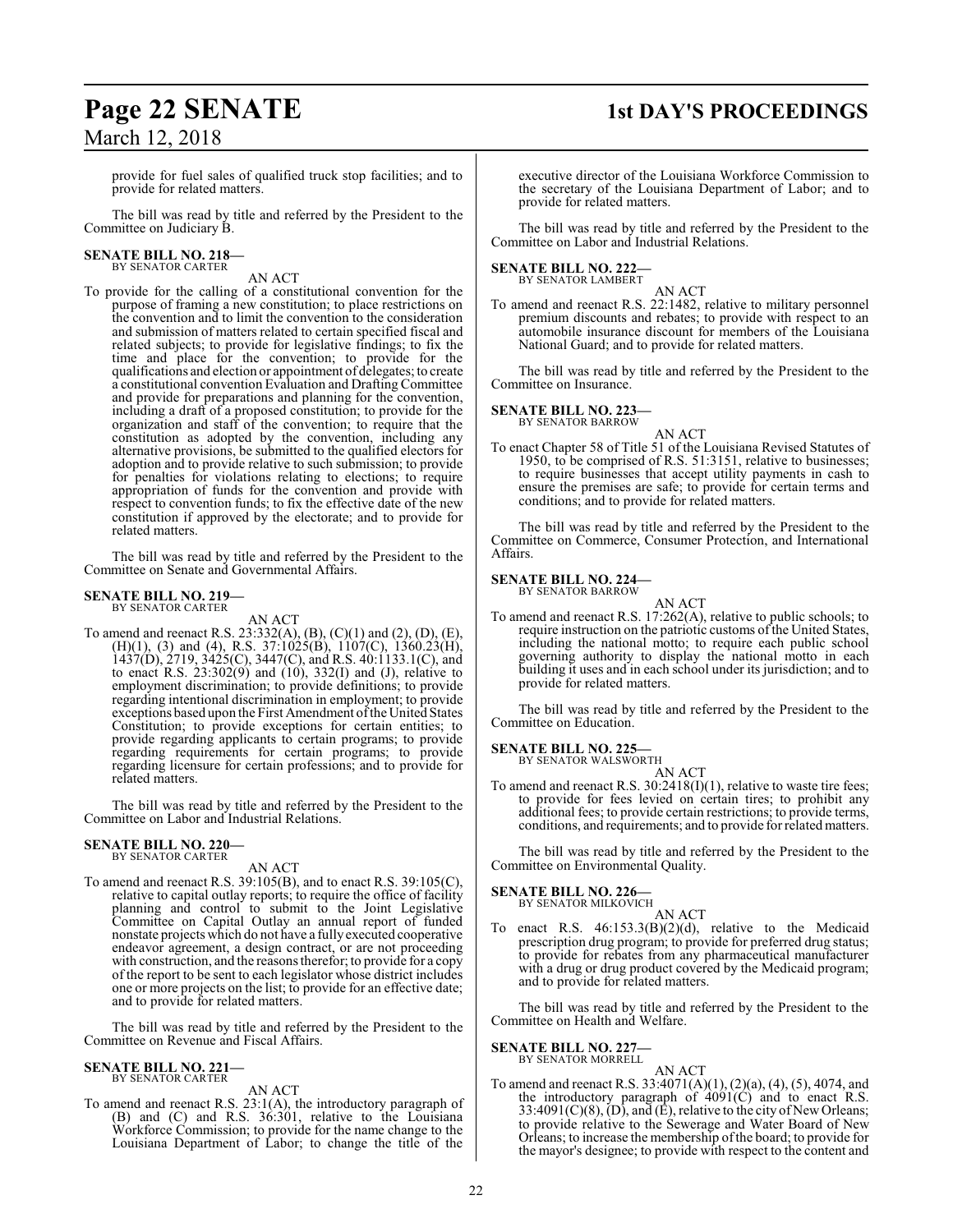### **1st DAY'S PROCEEDINGS Page 23 SENATE**

# March 12, 2018

due date for quarterly reports of the board; to provide for an effective date; and to provide for related matters.

The bill was read by title and referred by the President to the Committee on Local and Municipal Affairs.

## **SENATE BILL NO. 228—** BY SENATOR MORRELL

AN ACT

To amend and reenact R.S. 17:111, relative elementary and secondary schools; to provide that any school that receives state funds shall not discriminate; to provide that discrimination on the basis of gender identity or sexual orientation is prohibited; and to provide for related matters.

The bill was read by title and referred by the President to the Committee on Education.

#### **SENATE BILL NO. 229** BY SENATOR MORRELL

AN ACT

To amend and reenact R.S. 34:1(A)(3) and (2), relative to the Board of Commissioners of the Port of New Orleans; to remove exception for individuals employed in the maritime industry from the Code of Governmental Ethics for public servants; to require Senate confirmation of board members appointed by the governor; and to provide for related matters.

The bill was read by title and referred by the President to the Committee on Transportation, Highways and Public Works.

### **SENATE BILL NO. 230—** BY SENATOR MORRELL

AN ACT

To amend and reenact R.S. 27:417(A)(2) and (3) and 418(A), and to enact R.S. 27:417(A)(6)(h), relative to the Video Draw Poker Devices Control Law; to provide for qualified truck stop facilities; to provide for qualified truck stop amenities; to provide for leasing or subleasing of certain business operations by qualified truck stop facilities; to provide for definitions; and to provide for related matters.

The bill was read by title and referred by the President to the Committee on Judiciary B.

#### **SENATE BILL NO. 231—** BY SENATOR MORRELL

AN ACT

To amend and reenact R.S. 14:95.1.3(D) and 95.10(B) and the introductory paragraph of R.S. 46:2136.3(A), to enact R.S. 14:79(A)(4) and (C)(3), 14:95.1.3(E), R.S. 46:2136.3(C), and Title XXXV of the Code of Criminal Procedure, to be comprised of Arts. 1000 through 1003, and to repeal R.S. 46:2137, relative to firearms; to provide penalties for the violation of a protective order; to provide penalties for fraudulent firearms purchases; to require certain reporting; to create a firearmrelinquishment program; to designate sheriffs as repository for firearms; to provide procedure for storage and return of firearms; to require the development of forms, policies, and procedures; and to provide for related matters.

The bill was read by title and referred by the President to the Committee on Judiciary C.

### **SENATE BILL NO. 232—** BY SENATOR MORRELL

AN ACT

To enact R.S. 34:31, relative to the Board of Commissioners of the Port of New Orleans; to provide relative to contracts for projects; to provide relative to the interest of board members in board contracts; and to provide for related matters.

The bill was read by title and referred by the President to the Committee on Transportation, Highways and Public Works.

#### **SENATE BILL NO. 233—**

BY SENATOR MORRELL AN ACT

To amend and reenact R.S. 9:2717, relative to contracts; to allow a court to render null and void certain nondisclosure agreements and nondisclosure contract provisions; to provide for public policy; to provide for retroactive application; and to provide for related matters.

The bill was read by title and referred by the President to the Committee on Judiciary B.

#### **SENATE BILL NO. 234—** BY SENATOR COLOMB

AN ACT

To enact R.S. 23:388.1 andR.S. 39:103(A)(1)(g) and 121(8), relative to apprenticeship; to require contractors for state construction projects to employ certain apprentices; to provide for agreements; to provide for contracts; to provide for waivers; and to provide for related matters.

The bill was read by title and referred by the President to the Committee on Labor and Industrial Relations.

#### **SENATE BILL NO. 235—**

BY SENATOR COLOMB AN ACT

To amend and reenact 22:1038(A),(C), and (E), relative to insurance coverage for hearing aids; to require hearing aid coverage for individuals covered under certain insurance policies; to provide with respect to policies already in effect; and to provide for related matters.

The bill was read by title and referred by the President to the Committee on Insurance.

**SENATE BILL NO. 236—** BY SENATOR MORRELL

AN ACT

To amend and reenact R.S. 14:89(A)(1) and to enact R.S. 14:89.3, relative to crime against nature; to create the crime of sexual abuse of an animal; to provide definitions; to provide penalties; and to provide for related matters.

The bill was read by title and referred by the President to the Committee on Judiciary C.

#### **SENATE BILL NO. 237—**

BY SENATOR MORRELL

AN ACT To enact R.S. 47:1679, relative to requirements for paid tax preparers; requiring paid tax return preparers to sign tax returns and claims for refund and to provide identifying information; to provide for penalties; to provide for a maximum annual penalty; to provide for an effective date; and to provide for related matters.

The bill was read by title and referred by the President to the Committee on Revenue and Fiscal Affairs.

**SENATE BILL NO. 238—**

BY SENATOR MORRELL

AN ACT

To enact R.S. 47:1574.2, relative to tax administration; to authorize the secretary ofrevenue to bring suit to enjoin tax preparers who engage in certain conduct; to provide a list of the conduct that may be enjoined; to authorize the enjoining oftax preparers who repeatedly engage in prohibited conduct from preparing tax returns for this state; to provide for definitions; and to provide for related matters.

The bill was read by title and referred by the President to the Committee on Revenue and Fiscal Affairs.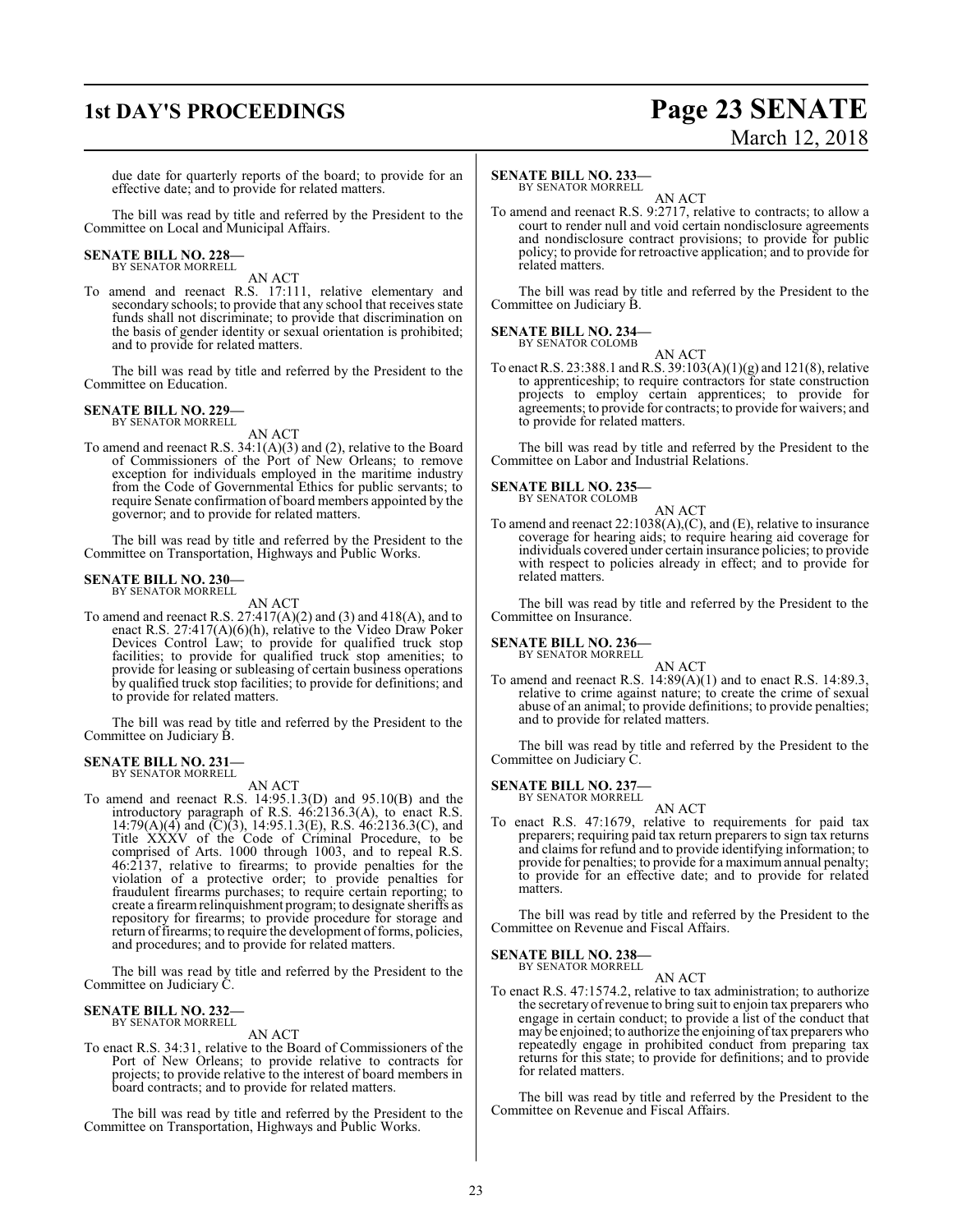### **Page 24 SENATE 1st DAY'S PROCEEDINGS**

March 12, 2018

#### **SENATE BILL NO. 239—** BY SENATOR MORRELL

AN ACT

To enact R.S. 47:1574.2, relative to tax administration; to authorize the Department of Revenue to refuse to register or issue a sales tax clearance to a reorganized business when the intent of the reorganization is to evade trust fund taxes; to provide for definitions; to provide for penalties; and to provide for related matters.

The bill was read by title and referred by the President to the Committee on Revenue and Fiscal Affairs.

#### **SENATE BILL NO. 240—** BY SENATOR MORRELL

### AN ACT

To amend and reenact R.S. 13:1138, relative to the Civil District Court for the parish of Orleans; to provide relative to judgeships; to provide relative to domestic relations divisions; and to provide for related matters.

The bill was read by title and referred by the President to the Committee on Judiciary A.

#### **SENATE BILL NO. 241—** BY SENATOR MORRELL

AN ACT

To amend and reenact R.S. 22:1657 and to enact R.S. 37:1219, relative to pharmacist communication with patients; to provide for cost options regarding prescription drugs; to provide for immunity; to provide for prohibited contract clauses; and to provide for related matters.

The bill was read by title and referred by the President to the Committee on Health and Welfare.

### **SENATE BILL NO. 242—** BY SENATOR MORRELL

A JOINT RESOLUTION

Proposing to amend Article III, Section 2(A)(3)(b) of the Constitution of Louisiana, relative to legislative sessions; to provide for consideration of certain matters during regular sessions convening in even-numbered years; and to specify an election for submission of the proposition to electors and provide a ballot proposition.

The bill was read by title and referred by the President to the Committee on Senate and Governmental Affairs.

### **SENATE BILL NO. 243—** BY SENATORS MORRELL AND CARTER

A JOINT RESOLUTION

Proposing to amend Article I, Section 17(A) of the Constitution of Louisiana, relative to jury trials in criminal cases; to provide for unanimous juries in felony cases; and to specify an election for submission of the proposition to electors and provide a ballot proposition.

The bill was read by title and referred by the President to the Committee on Judiciary C.

#### **SENATE BILL NO. 244—** BY SENATOR CARTER

A JOINT RESOLUTION

Proposing to amend Article XII, Section 6(A)(1) of the Constitution of Louisiana, relative to lotteries; to authorize the creation of three separate lottery games with proceeds from each game dedicated to veterans, senior citizens, and special needs persons; and to specify an election for submission of the proposition to electors and provide a ballot proposition.

The bill was read by title and referred by the President to the Committee on Judiciary B.

#### **SENATE BILL NO. 245—**

BY SENATOR MORRISH

AN ACT To enact R.S. 17:192(C), 192.2, and 3996(B)(45) and to repeal R.S. 17:192.1, relative to school nutrition programs; to revise procedures relative to a student's inability to pay for school meals and a student's meal debt; to require the state Department of Education to provide assistance relative to certain federal nutrition options; and to provide for related matters.

The bill was read by title and referred by the President to the Committee on Education.

#### **SENATE BILL NO. 246—** BY SENATOR MORRISH

AN ACT

To enact R.S. 26:153 and 307, relative to the delivery of alcoholic beverages of high and low alcoholic content; to authorize the delivery of alcoholic beverages under certain conditions by certain retail dealers; to provide for contractual agreements between a retail dealer and a third party; to provide for the delivery of alcoholic beverages by a third party; to provide for delivery restrictions; to provide for recordkeeping; to provide for advertisements associated with the sale and delivery of alcoholic beverages; to provide for fees; to provide for liability; to provide for applicability; and to provide for related matters.

The bill was read by title and referred by the President to the Committee on Judiciary B.

#### **SENATE BILL NO. 247—** BY SENATOR ALLAIN

AN ACT

To amend and reenact R.S. 30:2418(I)(1), relative to waste tires; to provide for fees levied on certain tires; to prohibit any additional fees; to provide certain restrictions; to provide terms, conditions, and requirements; and to provide for related matters.

The bill was read by title and referred by the President to the Committee on Environmental Quality.

### **SENATE BILL NO. 248—**

BY SENATOR JOHNS

AN ACT To amend and reenact Children's Code Art. 804(1), relative to children; to provide certain definitions; to provide certain terms, conditions and procedures; and to provide for related matters.

The bill was read by title and referred by the President to the Committee on Judiciary A.

### **SENATE BILL NO. 249—** BY SENATOR ALLAIN

AN ACT To authorize and provide for the transfer of certain state property; to authorize the transfer of certain state property in St. Mary Parish; to provide for the property description; to provide for reservation of mineral rights; to provide terms and conditions; to provide an effective date; and to provide for related matters.

The bill was read by title and referred by the President to the Committee on Natural Resources.

#### **SENATE BILL NO. 250—** BY SENATOR MIZELL

AN ACT To amend and reenact R.S. 17:100.7, relative to public elementary and secondary schools; to require the state Department of Education to produce a handout containing information regarding the public health risks associated with pornography; to require distribution of this information to the parents of public school students; to provide for legislative intent; and to provide for related matters.

The bill was read by title and referred by the President to the Committee on Education.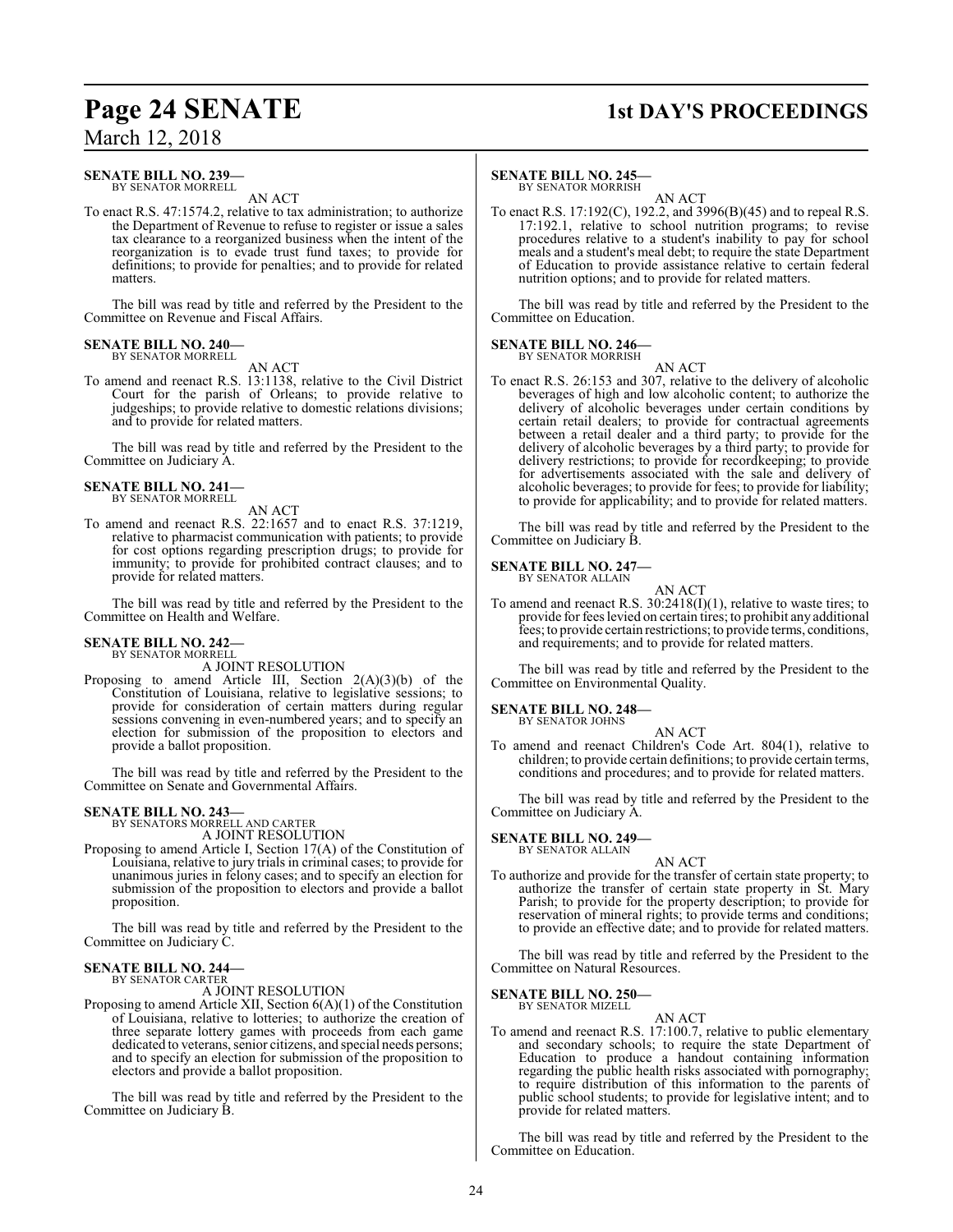### **SENATE BILL NO. 251—**

BY SENATOR MARTINY AN ACT

To amend and reenact R.S.  $51:2397(E)$ ,  $(F)$ , and  $(G)(2)(c)$ , relative to the Louisiana Business and Industrial Development Company Act; to provide relative to certain unlawful activities; to provide for exceptions; to provide for certain terms and procedures; and to provide for related matters.

The bill was read by title and referred by the President to the Committee on Commerce, Consumer Protection, and International Affairs.

#### **SENATE BILL NO. 252—** BY SENATOR CARTER

A JOINT RESOLUTION

Proposing to add Article XII, Section 17 of the Constitution of Louisiana, relative to the establishment of a state minimum wage; to provide relative to employers with fifty full-time employees or more; to provide for a minimum hourly wage; to provide relative to employees eighteen years of age and older; to provide that the legislature shall provide for certain definitions and exemptions; to provide relative to certain student employees; to provide relative to certain tip credits available to employers; and to specify an election for submission of the proposition to electors and provide a ballot proposition.

The bill was read by title and referred by the President to the Committee on Labor and Industrial Relations.

#### **SENATE BILL NO. 253—** BY SENATOR MILKOVICH

AN ACT

To amend and reenact R.S. 17:2115.11(B), relative to studentinitiated prayer; to authorize school employee participation in student-initiated prayer; to provide for conditions; and to provide for related matters.

The bill was read by title and referred by the President to the Committee on Education.

#### **SENATE BILL NO. 254—** BY SENATOR APPEL

AN ACT

To enact R.S. 17:392.2, relative to dyslexia screening and intervention; to require the State Board of Elementary and Secondary Education to develop criteria for dyslexia-related ancillary certificates; and to provide for related matters.

The bill was read by title and referred by the President to the Committee on Education.

#### **SENATE BILL NO. 255—**

BY SENATOR LUNEAU

AN ACT To enact R.S. 3:2137(D), relative to the Board of Animal Health; to provide for the unlawful transportation of diseased animals or livestock or adulterated meat; to provide for enforcement; and

to provide for related matters. The bill was read by title and referred by the President to the Committee on Agriculture, Forestry, Aquaculture, and Rural Development.

#### **SENATE BILL NO. 256—** BY SENATOR PEACOCK

AN ACT

To enact R.S. 23:897(N), relative to employment; to provide for conditions of employment; to provide for costs associated with

#### employment; to provide for reimbursement of costs associated with employment in certain circumstances; and to provide for related matters.

The bill was read by title and referred by the President to the Committee on Labor and Industrial Relations.

#### **SENATE BILL NO. 257—**

BY SENATOR MILKOVICH

AN ACT To amend and reenact Code of Civil Procedure Arts. 2126(A) through (D) and 2128, relative to appeal; to provide relative to the record on appeal; to provide certain procedures; and to provide for related matters.

The bill was read by title and referred by the President to the Committee on Judiciary A.

#### **SENATE BILL NO. 258—** BY SENATOR BARROW

AN ACT

To amend and reenact R.S. 9:4758 and 4759, relative to self-service storage facilities; to provide for liens and privileges; to provide for priority of certain privileges of the owner of a self-service storage facility in the event of a default by a lessee; to allow for enforcement by ordinary proceedings; to provide for certain notification requirements; to provide terms, conditions, and requirements; and to provide for related matters.

The bill was read by title and referred by the President to the Committee on Judiciary A.

#### **SENATE BILL NO. 259—**

BY SENATOR CARTER

AN ACT To enact R.S. 47:1561.3, relative to the recovery of certain tax benefits; to provide relative to the authority of the secretary of the Department of Revenue; to provide for terms and conditions; and to provide for related matters.

The bill was read by title and referred by the President to the Committee on Revenue and Fiscal Affairs.

#### **SENATE BILL NO. 260—**

BY SENATOR MILKOVICH

AN ACT To amend and reenact R.S. 49:992(D)(5) and to enact R.S. 37:21.1 and R.S. 49:992.2, relative to boards and commissions; to provide relative to disciplinary proceedings; to provide for the option to refer disciplinary matters to the division of administrative law; to provide relative to terms, conditions, and procedures; and to provide for related matters.

The bill was read by title and referred by the President to the Committee on Commerce, Consumer Protection, and International Affairs.

#### **SENATE BILL NO. 261—**

BY SENATOR ERDEY AN ACT

To amend and reenact R.S. 40:1668(C)(1)(a) and (b) and to repeal R.S. 40:1668(G)(4), relative to insurance benefits for firemen and officers who suffer a catastrophic injury resulting in permanent and total disability in certain circumstances; and to provide for related matters.

The bill was read by title and referred by the President to the Committee on Judiciary B.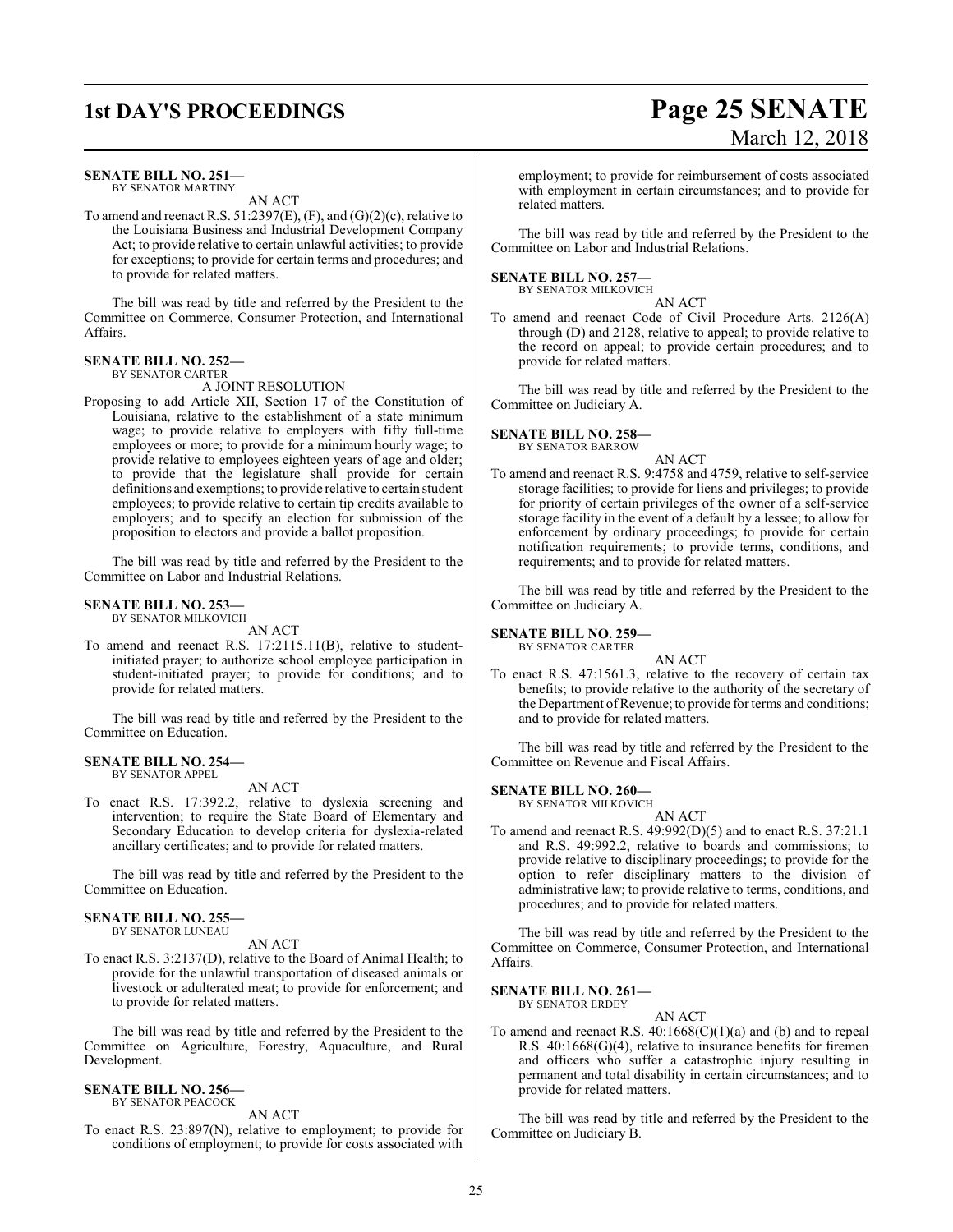### **Page 26 SENATE 1st DAY'S PROCEEDINGS**

### March 12, 2018

#### **SENATE BILL NO. 262—** BY SENATOR GATTI

AN ACT

To amend and reenact R.S. 29:724(B)(1) and the introductory paragraph of (D) and to enact R.S.  $29:724(D)(8)$  and (9), relative to the Louisiana Homeland Security and Emergency Assistance and Disaster Act; to provide for the powers of the governor during a disaster or emergency; to remove the thirty day expiration date of certain executive orders or proclamations; to authorize the suspension of liberative prescription and peremptive periods; to authorize the extension of certain insurance claims; and to provide for related matters.

The bill was read by title and referred by the President to the Committee on Judiciary B.

### **SENATE BILL NO. 263—**

BY SENATOR ERDEY

A JOINT RESOLUTION

Proposing to amend Article VII, Section 14(B) of the Constitution of Louisiana, relative to public equipment and personnel; to authorize, pursuant to a written agreement, the donation of the use of public equipment and personnel by the state or a political subdivision to the state or a political subdivision for an activity or power which the requesting public entity is authorized to exercise; and to specify an election for submission of the proposition to electors and provide a ballot proposition.

The bill was read by title and referred by the President to the Committee on Finance.

#### **SENATE BILL NO. 264—** BY SENATOR CARTER

AN ACT

To amend and reenact R.S. 40:1131(21) and to enact R.S. 40:1131(22), 1133.13(F), and 1133.16, relative to emergency personnel; to provide for definitions; to provide relative to telephone cardiopulmonary resuscitation; to provide for minimum training requirements in telephone cardiopulmonary resuscitation; to provide for certain terms, procedures, and conditions; and to provide for related matters.

The bill was read by title and referred by the President to the Committee on Health and Welfare.

#### **SENATE BILL NO. 265** BY SENATOR MORRELL

AN ACT

To enact R.S. 40:1734(C), relative to building codes; to provide relative to access and use of public buildings; to provide for certain offenses and penalties; and to provide for relatedmatters.

The bill was read by title and referred by the President to the Committee on Health and Welfare.

#### **SENATE BILL NO. 266—**

BY SENATOR MARTINY

AN ACT

To amend and reenact R.S. 27:44(10) and 205(12) and to enact R.S. 18:1300.24, relative to gaming; to provide for a referendum election to add sports wagering as a form of authorized gaming; to provide for applicability; to provide for legislative intent; to provide for an effective date; and to provide for related matters.

The bill was read by title and referred by the President to the Committee on Judiciary B.

#### **SENATE BILL NO. 267—**

BY SENATOR APPEL AND REPRESENTATIVE THOMAS AN ACT

To amend and reenact R.S. 17:493, relative to school bus operators; to provide relative to the removal of school bus operators; to provide relative to charges, notices, time lines, and hearings; and to provide for related matters.

The bill was read by title and referred by the President to the Committee on Education.

#### **SENATE BILL NO. 268—** BY SENATOR JOHNS

AN ACT

To amend and reenact Code of Criminal Procedure Art. 875.1(C),  $(D)(1)(a)$ ,  $(2)$ , and  $(3)$ , and  $(E)$  and the introductory paragraph of 894.4(B) and 894.4(C), as enacted by Section 1 of Act 260 of the 2017 Regular Session, effective August 1, 2018, and 893(A)(1)(a) and (4), (B)(2), and (G), 895.6(A), and 900(A)(5) and to enact Code of Criminal Procedure Art. 893(H), relative to felony probation; to provide relative to termination of probation under certain circumstances; to provide relative to extensions of probation; to eliminate provisions allowing a defendant to earn "street credits" toward early termination of probation; to provide relative to financial hardship hearings; and to provide for related matters.

The bill was read by title and referred by the President to the Committee on Judiciary C.

#### **SENATE BILL NO. 269—**

BY SENATOR CARTER

AN ACT To amend and reenact R.S.  $15:574.4(A)(2)$ ,  $(B)(1)$ , and the introductory paragraph of (B)(2), and to enact R.S. 15:574.4(B)(3), relative to parole eligibility; to provide parole eligibility for persons serving life sentences for certain offenses upon reaching the age of fifty years, serving thirty years in prison, and meeting certain requirements; and to provide for related matters.

The bill was read by title and referred by the President to the Committee on Judiciary B.

**SENATE BILL NO. 270—** BY SENATOR CARTER

- AN ACT
- To amend and reenact R.S. 18:49.1(A), relative to the Louisiana Election Code; to provide with respect to powers and duties of the elections compliance unit; to provide with respect to filing a false public record with an election official; and to provide for related matters.

The bill was read by title and referred by the President to the Committee on Senate and Governmental Affairs.

**SENATE BILL NO. 271—** BY SENATOR CORTEZ

AN ACT

To amend and reenact R.S. 14:61(B)(1), relative to the crime of unauthorized entry of a critical infrastructure; to add certain construction sites and associated equipment to the definition of "critical infrastructure"; and to provide for related matters.

The bill was read by title and referred by the President to the Committee on Judiciary C.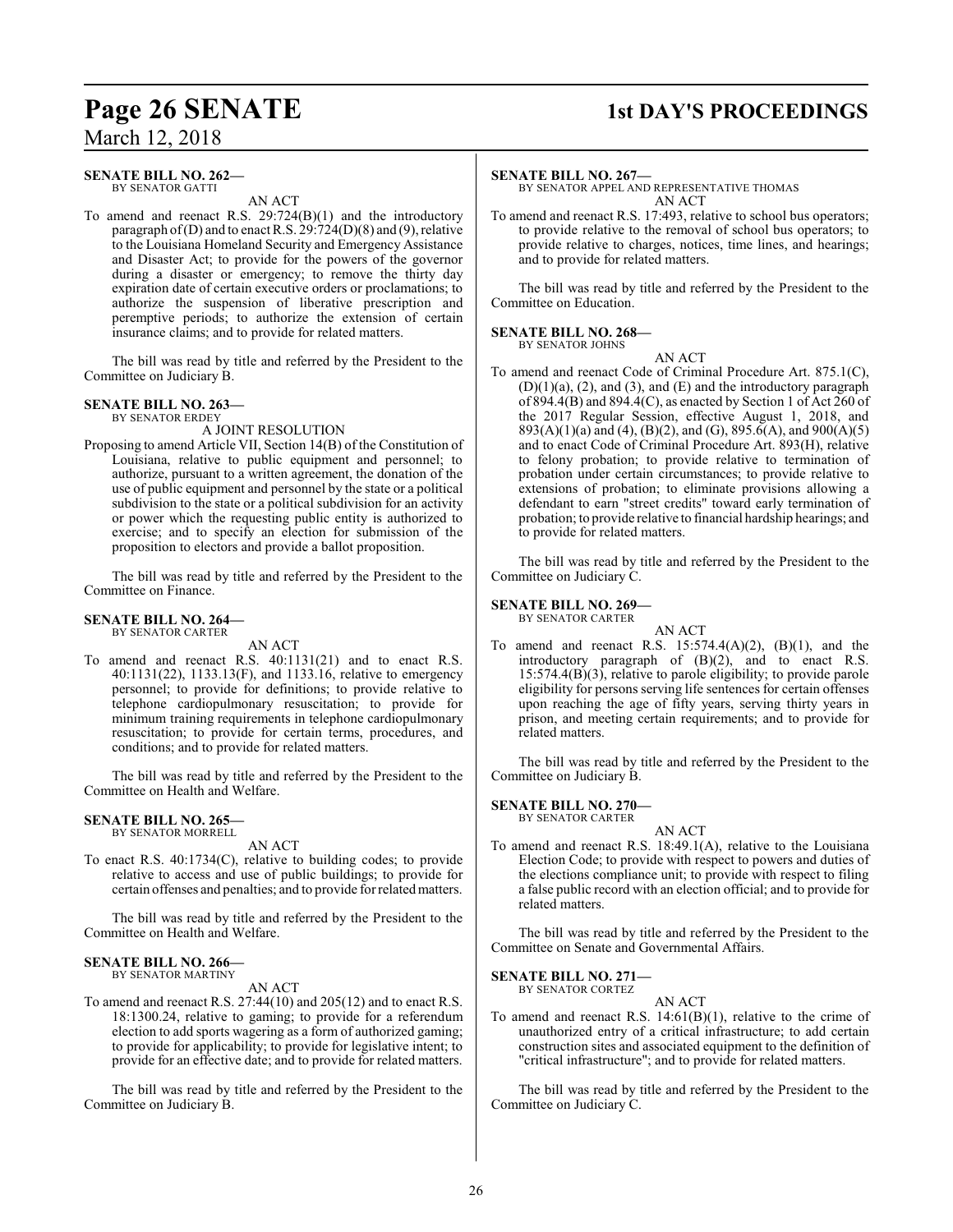### **1st DAY'S PROCEEDINGS Page 27 SENATE**

#### **SENATE BILL NO. 272—**

BY SENATOR JOHN SMITH AN ACT

To enact R.S. 22:1056, relative to health insurance policy coverage of incarcerated persons prior to adjudication; to require insurance coverage for health care provided premiums are paid; and to provide for related matters.

The bill was read by title and referred by the President to the Committee on Insurance.

### **SENATE BILL NO. 273—**<br>BY SENATOR MILKOVICH

AN ACT

To enact Code of Civil Procedure Art. 2164.1, relative to appeals; to provide relative to appellate procedure; to provide relative to selection of judicial panels; to provide for random selection; and to provide for related matters.

The bill was read by title and referred by the President to the Committee on Judiciary A.

#### **SENATE BILL NO. 274—** BY SENATOR CARTER

AN ACT

To amend and reenact R.S. 14:91, relative to unlawful sales of weapons to minors; to provide relative to sales of assault weapons to persons under the age oftwenty-one; to provide with respect to fines and penalties; to provide for definitions; and to provide for related matters.

The bill was read by title and referred by the President to the Committee on Judiciary C.

#### **SENATE BILL NO. 275—** BY SENATOR MIZELL

AN ACT

To enact Subpart AAA of Part 1 of Chapter 1 of Subtitle II of Title 47 of the Louisiana Revised Statutes of 1950, to be comprised ofR.S. 47:120.341, relative to state individual income tax return checkoffs for certain donations; to provide for a method for individuals to donate all or a portion of any refund due to them to the Louisiana Coalition Against Domestic Violence; to establish the Louisiana Coalition Against Domestic Violence Fund as a special escrow fund in the state treasury; to provide for the administration and use of monies in the funds; to provide for the administration and disbursement of donated monies; to provide for reporting; to provide for an effective date; and to provide for related matters.

The bill was read by title and referred by the President to the Committee on Revenue and Fiscal Affairs.

#### **SENATE BILL NO. 276—**

BY SENATOR CLAITOR

A JOINT RESOLUTION

Proposing to amend Article III, Section 4(A) and Article IV, Section 2 and to add Article III, Section 4(H) and Article IV, Section 3(E) of the Constitution of Louisiana, relative to the mandatory retirement age of certain elected officials; to require that certain elected officials retire at the age of seventy; to provide for related matters; and to specify an election for submission of the proposition to electors and provide a ballot proposition.

The bill was read by title and referred by the President to the Committee on Senate and Governmental Affairs.

#### **SENATE BILL NO. 277—** BY SENATOR CLAITOR

AN ACT

To enacted R.S. 37:1285(J), relative to investigations by the Louisiana State Board of Medical Examiners; to provide for suspension, revocation, or imposition of restrictions; to provide for commencement of disciplinary actions; and to provide for related matters.

# March 12, 2018

The bill was read by title and referred by the President to the Committee on Health and Welfare.

### **SENATE BILL NO. 278—**

BY SENATOR CLAITOR A JOINT RESOLUTION

Proposing to amend Article V, Section 23 of the Constitution of Louisiana, relative to judges; to remove the mandatory retirement age for judges; and to specify an election for submission of the proposition to electors and provide a ballot proposition.

The bill was read by title and referred by the President to the Committee on Judiciary A.

### **SENATE BILL NO. 279—** BY SENATOR MORRISH

AN ACT To enact Part IV of Chapter 3 of Title 34 of the Louisiana Revised Statutes of 1950, to be comprised of R.S. 34:481 through 490, relative to navigation districts; to create the Calcasieu-Cameron Navigation District; to provide for district boundaries, purpose, governance, and funding; to provide for a board of commissioners and powers of the board; to provide relative to the Calcasieu River and Pass Project; to provide for an ad valorem tax; and to provide for related matters.

The bill was read by title and referred by the President to the Committee on Transportation, Highways and Public Works.

#### **SENATE BILL NO. 280—** BY SENATOR CORTEZ

AN ACT

To amend and reenact R.S. 37:2816, relative to the Louisiana Board of Chiropractic Examiners; to provide for the powers of the board relative to suspension or revocation of a license; to provide relative to advertisement; to provide relative to causes, hearing and reinstatement; and to provide for related matters.

The bill was read by title and referred by the President to the Committee on Health and Welfare.

#### **SENATE BILL NO. 281—** BY SENATOR PRICE

AN ACT

To enact R.S. 9:2780.1(A)(6), relative to motor carrier transportation contracts; to provide for a definition of a "motor carrier"; and to provide for related matters.

The bill was read by title and referred by the President to the Committee on Transportation, Highways and Public Works.

#### **SENATE BILL NO. 282—** BY SENATOR MILLS

AN ACT

To amend and reenact R.S. 44:4.1(B)(11) and to enact R.S. 22:976, relative to prescription drug pricing; to provide for confidentiality; to provide for disclosure; to provide for certification; to provide for enforcement; to provide for applicability to Medicaid; and to provide for related matters.

The bill was read by title and referred by the President to the Committee on Health and Welfare.

#### **SENATE BILL NO. 283—** BY SENATOR MILLS

#### AN ACT

To amend and reenact R.S. 22:1657 and R.S. 44:4.1(B)(11) and to enact R.S. 22:1657.1, relative to pharmacy benefit managers; to provide for internet publication of formularies; to provide for transparency reporting; to provide for certain reportable aggregate data; to provide for internet publication of the transparency report; to provide for definitions; to provide for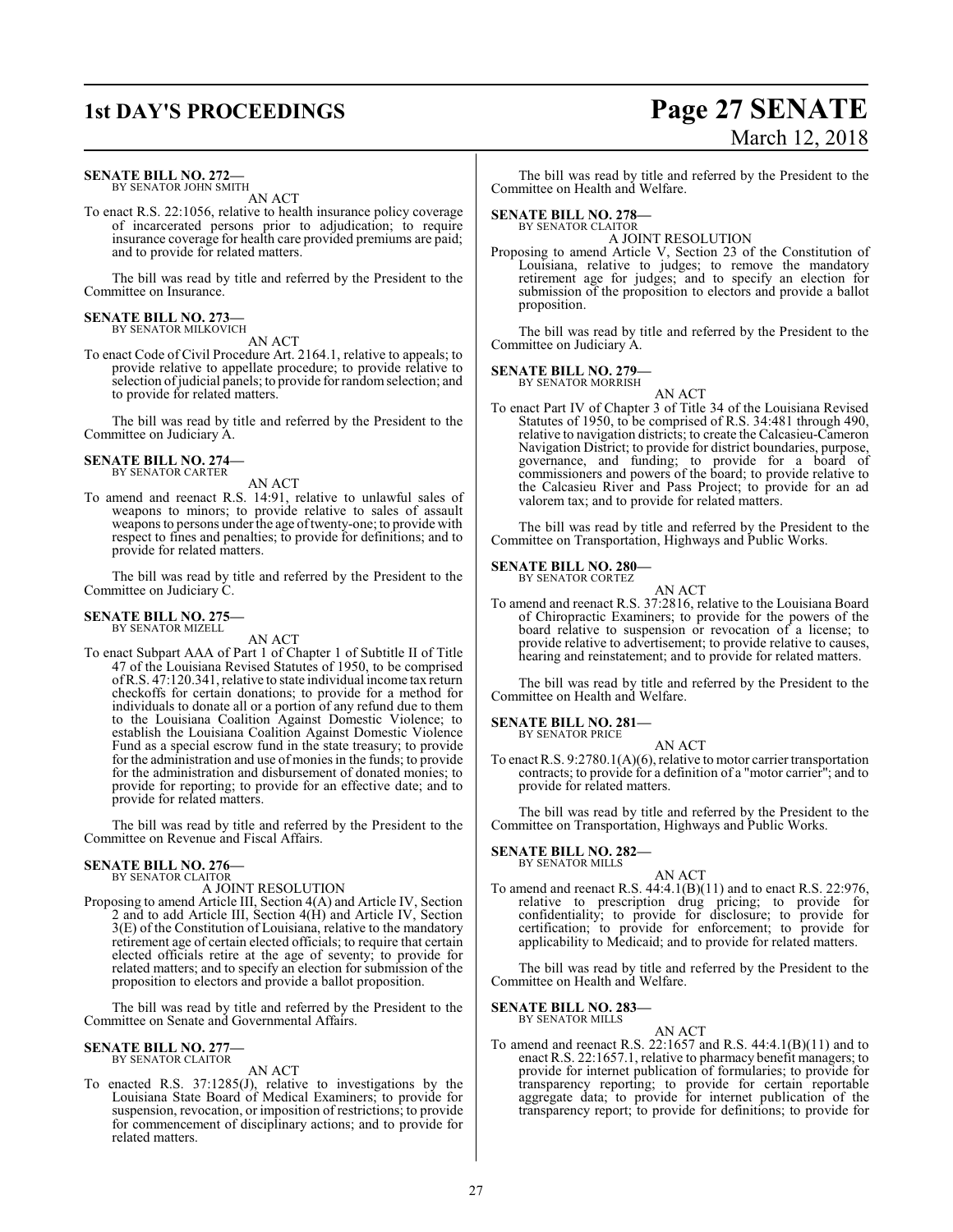### **Page 28 SENATE 1st DAY'S PROCEEDINGS**

enforcement; to provide for applicability to the Medicaid program; to provide for confidentiality; and to provide for related matters.

The bill was read by title and referred by the President to the Committee on Health and Welfare.

#### **SENATE BILL NO. 284—** BY SENATOR LUNEAU

AN ACT

To amend and reenact R.S. 40:1133.14(E) and (F), relative to emergency medical services protocols; to repeal provisions regarding the Disaster and Emergency Medical Services Committee of the Louisiana State Medical Society; and to provide for related matters.

The bill was read by title and referred by the President to the Committee on Health and Welfare.

#### **SENATE BILL NO. 285—** BY SENATOR GARY SMITH

AN ACT

To enact R.S. 22:1060.7, relative to prescriptions for chronic pain; to prohibit the denial of coverage for a nonopioid prescription in favor of an opioid prescription; to provide with respect to opioid prescriptions deemed medically necessary and prescribed by a licensed physician; and to provide for related matters.

The bill was read by title and referred by the President to the Committee on Health and Welfare.

#### **SENATE BILL NO. 286—** BY SENATOR MILKOVICH

AN ACT

To enact R.S. 37:1293, relative to the Physician's Bill of Rights; to provide for physician rights against improper investigations; to provide for prohibited acts by the Louisiana State Board of Medical Examiners; to provide for physician due process; to provide for retroactive application; and to provide for related matters.

The bill was read by title and referred by the President to the Committee on Health and Welfare.

### **SENATE BILL NO. 287—** BY SENATOR MILKOVICH

AN ACT

To amend and reenact R.S.  $32:863(A)(3)(a)$  and  $863.1(C)(1)(c)$ , relative to compulsory liability security on motor vehicles; to reduce and cap sanctions imposed by the office of motor vehicles relative to compulsory liability security; and to provide for related matters.

The bill was read by title and referred by the President to the Committee on Transportation, Highways and Public Works.

## **SENATE BILL NO. 288—** BY SENATOR PERRY

#### AN ACT

To amend and reenact Children's Code Art. 313(B) and R.S. 46:236.2, relative to child support proceedings; to provide for changing the payee of a child support order in certain circumstances; to provide relative to the Department ofChildren and Family Services; to provide for compliance with federal law; to provide certain terms, conditions, and procedures; to provide for an effective date; and to provide for related matters.

The bill was read by title and referred by the President to the Committee on Judiciary A.

#### **SENATE BILL NO. 289—** BY SENATOR PERRY

AN ACT

To enact R.S. 47:1713, relative to special assessment levels; to extend the special assessment level for homesteads to apply to trusts under certain circumstances; to provide for disposition of excess ad valorem payments made by certain trusts; and to provide for related matters.

The bill was read by title and referred by the President to the Committee on Revenue and Fiscal Affairs.

### **SENATE BILL NO. 290—** BY SENATOR BARROW

AN ACT

To enact R.S. 9:4759(15), relative to self-service storage facilities; to require owners of self-service storage facilities to provide certain notifications to the attorney general; to provide terms, conditions, and requirements; and to provide for related matters.

The bill was read by title and referred by the President to the Committee on Judiciary A.

#### **SENATE BILL NO. 291—**

BY SENATOR BARROW AN ACT

To amend and reenact Civil Code Art. 132, 134, and 136(A); and R.S. 9:341 and 364, relative to children; to provide relative to custody and custody awards; to provide relative to factors in determining best interest of the child; to provide relative to visitation; to provide certain terms, conditions, and requirements; and to provide for related matters.

The bill was read by title and referred by the President to the Committee on Judiciary A.

#### **SENATE BILL NO. 292—** BY SENATOR BARROW

AN ACT

To enact R.S. 17:3982.1, relative to charter schools; to provide for the suspension and reinstatement of chartering authority; to provide for certain performance audits conducted by the legislative auditor; and to provide for related matters.

The bill was read by title and referred by the President to the Committee on Education.

#### **SENATE BILL NO. 293—**

BY SENATOR BARROW AN ACT

To enact R.S. 37:2153(E)(6), relative to the powers and duties of the State Licensing Board for Contractors; to provide for a quarterly report to be submitted to the legislature; to provide for procedures; and to provide for related matters.

The bill was read by title and referred by the President to the Committee on Commerce, Consumer Protection, and International Affairs.

#### **SENATE BILL NO. 294—**

BY SENATOR WALSWORTH

A JOINT RESOLUTION Proposing to add Article VII, Section 21(O) of the Constitution of Louisiana, relative to ad valorem taxes; to authorize local government taxing authorities to enterinto cooperative endeavor agreements with owners of industrial or commercial property that provide for stipulated tax payments; to provide for a maximum term for cooperative endeavor agreements; and to specify an election for submission of the proposition to electors and provide a ballot proposition.

The bill was read by title and referred by the President to the Committee on Revenue and Fiscal Affairs.

### **SENATE BILL NO. 295—**<br>BY SENATOR WALSWORTH

AN ACT

To amend and reenact R.S. 9:3571.1(W), relative to credit reporting agencies; to provide relative to security freezes; to prohibit credit reporting agencies from imposing a charge for an initial security freeze; to authorize credit reporting agencies to impose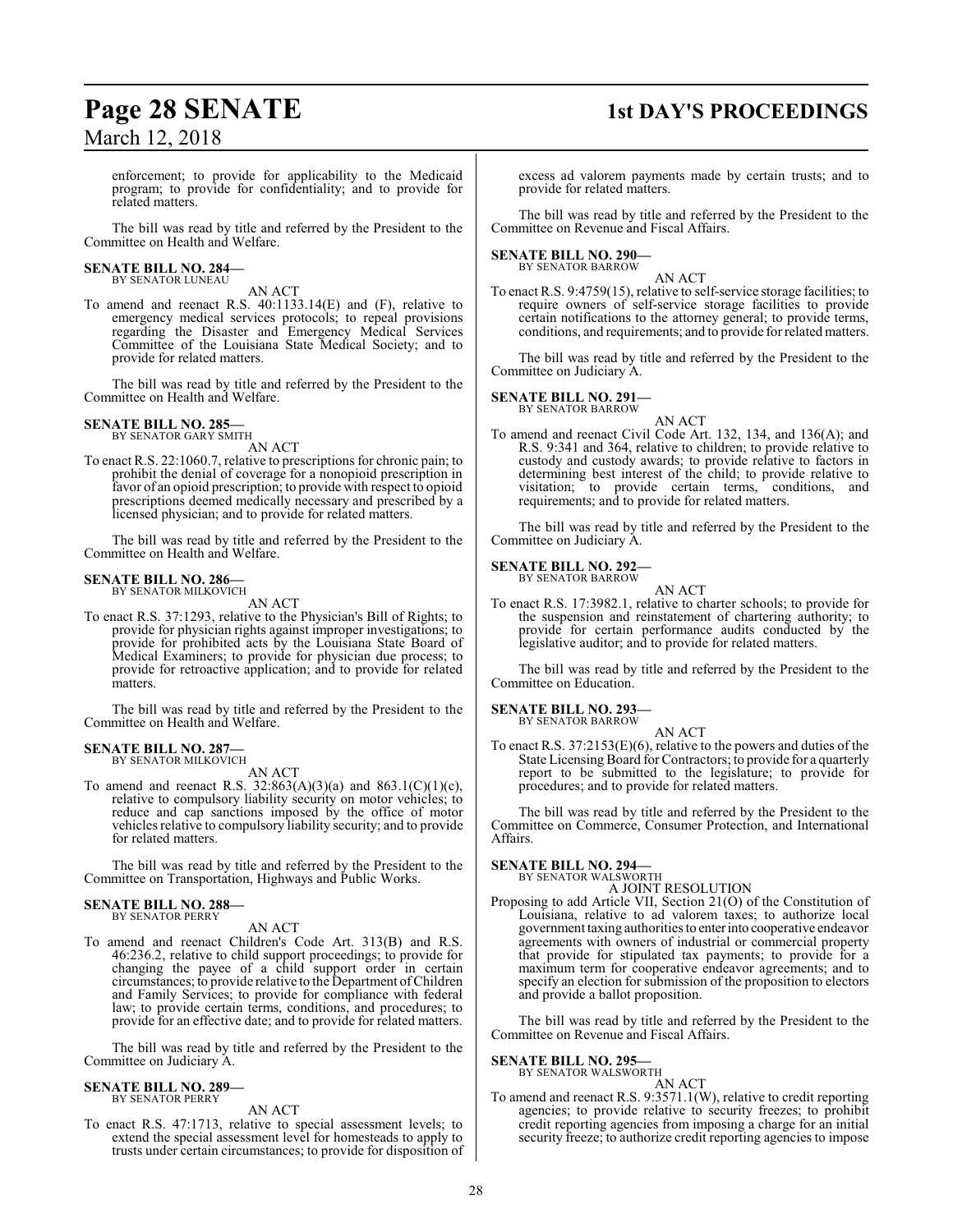### **1st DAY'S PROCEEDINGS Page 29 SENATE** March 12, 2018

a charge for a subsequent security freeze; to provide for exceptions; and to provide for related matters.

The bill was read by title and referred by the President to the Committee on Commerce, Consumer Protection, and International Affairs.

#### **SENATE BILL NO. 296—** BY SENATOR WALSWORTH

AN ACT

To amend and reenact R.S. 23:1553(G), relative to the Incumbent Worker Training Program; to extend the termination date of the program; and to provide for related matters.

The bill was read by title and referred by the President to the Committee on Labor and Industrial Relations.

#### **SENATE BILL NO. 297—** BY SENATOR CLAITOR

AN ACT

To amend and reenact R.S. 17:281(A)(2), relative to student health; to authorize the state Department of Education and the Department of Health to survey students about risk behavior associated with chronic health conditions; and to provide for related matters.

The bill was read by title and referred by the President to the Committee on Health and Welfare.

#### **SENATE BILL NO. 298—**

BY SENATOR MILKOVICH AN ACT

To enact R.S. 17:416.22, relative to school personnel and school discipline; to provide for circumstances under which a school employee may remove or may have a student removed from the school grounds; to provide for the role of law enforcement agencies; to provide for parental notification; to provide relative to referral for counseling and other services; to provide for student placement in an alternative educational setting; to provide for school employee rights; and to provide for related matters.

The bill was read by title and referred by the President to the Committee on Education.

#### **SENATE BILL NO. 299—**

BY SENATOR GATTI

AN ACT

To enact R.S. 47:14, relative to tax benefits and incentives; to provide application oftax benefits and incentives; to provide for the application of benefits and incentives; to provide for terms, conditions, and procedures; and to provide for related matters.

The bill was read by title and referred by the President to the Committee on Revenue and Fiscal Affairs.

### **SENATE BILL NO. 300—** BY SENATOR HEWITT

AN ACT

To amend and reenact R.S. 37:1032 and 1033(A), (B), (C), and (D)(1) and to enact R.S. 37:292(11), relative to direct service workers; to provide for an exception to the nurse practice act; to provide for authorization to perform medical tasks; to provide authority to direct patient care; and to provide for related matters.

The bill was read by title and referred by the President to the Committee on Health and Welfare.

#### **SENATE BILL NO. 301—** BY SENATOR MILKOVICH

AN ACT

To amend and reenact R.S. 17:416.18(A) and (B), relative to the Teacher Bill of Rights; to provide the right of a teacher to use physical force to protect himself or others on the school grounds; to provide the right of a teacher to request classroom security under certain circumstances; to prohibit the development of policies that suspend or discipline a teacher for using such force; and to provide for related matters.

The bill was read by title and referred by the President to the Committee on Education.

#### **SENATE BILL NO. 302—** BY SENATOR MILKOVICH

AN ACT

To enact R.S. 17:21(F), relative to the state superintendent of education; to provide relative to the state superintendent's appointment and confirmation; to require Senate reconfirmation of the state superintendent under certain circumstances; and to provide for related matters.

The bill was read by title and referred by the President to the Committee on Education.

### **SENATE BILL NO. 303—**

BY SENATOR MILKOVICH

AN ACT To amend and reenact R.S. 17:416.13(D)(2)(a), (c), and (d), and  $(3)(f)(i)$ , to enact R.S. 17:416.13(I) and (J), and to repeal R.S.  $17:416.13(D)(3)(d)(iii)$ , relative to student behavior and conduct; to provide relative to bullying; to provide relative to required reporting of incidences of bullying; to provide relative to record keeping; to provide relative to permitted actions by school employees to prevent bullying; to provide relative to protection of school employees from retaliation; to provide relative to parental notification; to provide relative to parental relief; and to provide for related matters.

The bill was read by title and referred by the President to the Committee on Education.

### **SENATE BILL NO. 304—** BY SENATOR WALSWORTH

AN ACT

To amend and reenact R.S.  $51:42(1)$  and to enact R.S.  $51:51(E)$ , relative to going-out-of-business sale licenses; to provide relative to holding of deposits; to authorize the Department of Justice to retain certain deposits in the Consumer Protection Fund; to provide for definitions; to provide for an effective date; and to provide for related matters.

The bill was read by title and referred by the President to the Committee on Commerce, Consumer Protection, and International Affairs.

#### **SENATE BILL NO. 305—**

BY SENATOR THOMPSON

### AN ACT

To enact R.S. 46:1053(FF), relative to the appointment of a member to a hospital service district board of commissioner; to authorize the governing authority of certain municipalities to appoint physician members to a hospital service district; to provide for qualifications; and to provide for related matters.

The bill was read by title and referred by the President to the Committee on Local and Municipal Affairs.

#### **SENATE BILL NO. 306—** BY SENATOR BARROW

AN ACT

To amend and reenact R.S. 28:66(A)(6) and (B), 67(1) and (2), 68,  $69(A)(1)$  and (2), (C) and (D),  $70(A)$ , (C), (D), and (E),  $71(B)$ ,  $(C)$ ,  $(D)$ ,  $(E)$ , and  $(F)$ , 72, 73, and 75, to enact R.S. 28:69 $(A)(3)$ , 70(F), and 76, relative to assistive outpatient mental health treatment; to provide for the pertinence of advance directives; to provide for who may initiate a petition for involuntary outpatient treatment; to provide for matters relating to a hearing on such a petition; to provide for assessments of the patient and who is to perform assessments; to provide relative to physician affidavits; to provide relative to a treatment plan; to provide for notice to particular persons of any hearing to determine if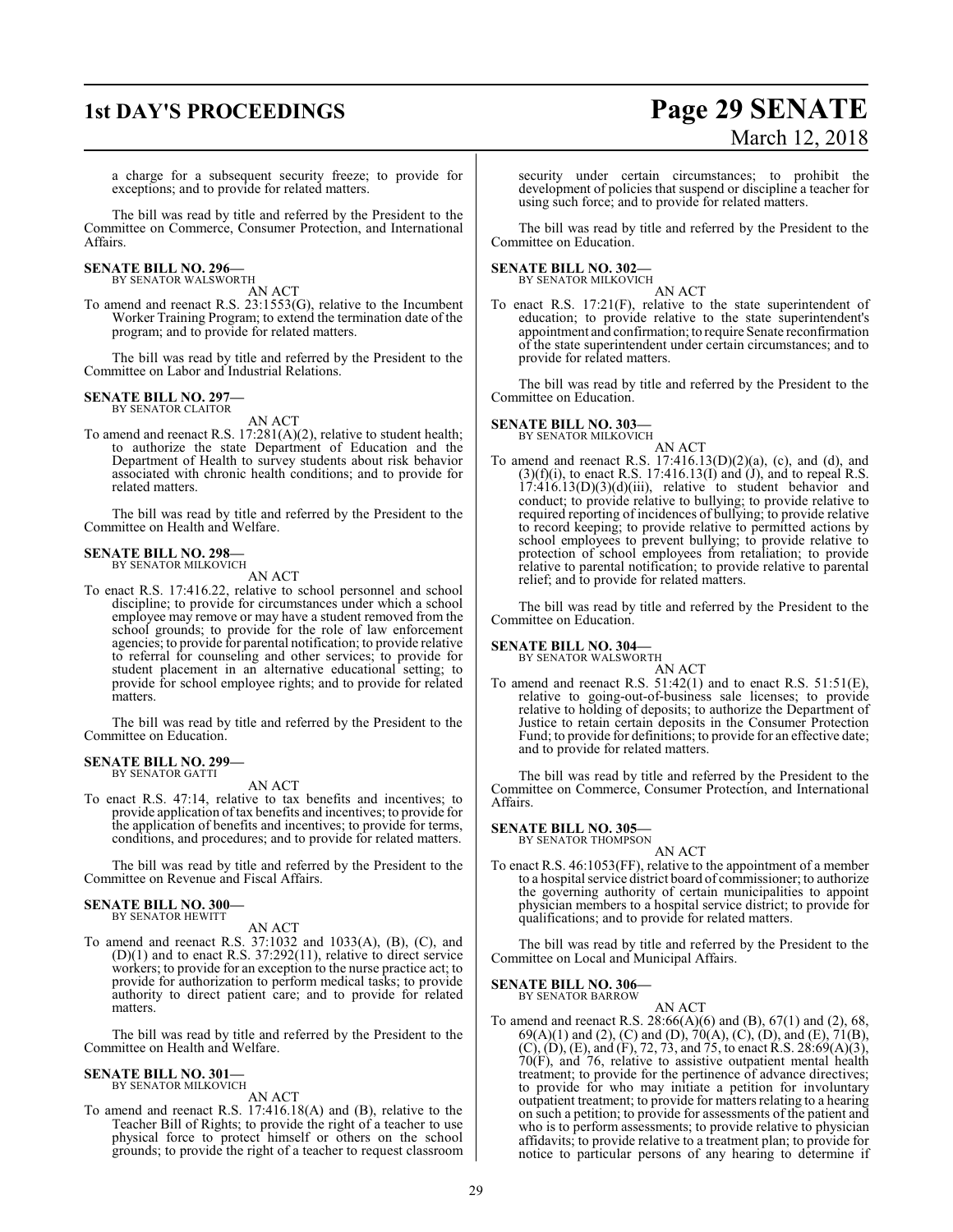## **Page 30 SENATE 1st DAY'S PROCEEDINGS**

involuntary outpatient treatment is necessary; to provide relative to additional periods of treatment; to provide for who is to receive notice of any petition to vacate an order for involuntary commitment; and to provide for related matters.

The bill was read by title and referred by the President to the Committee on Health and Welfare.

## **SENATE BILL NO. 307—** BY SENATOR WARD

### AN ACT

To amend and reenact R.S. 17:3023(B), 3138.6, and 3351(I), R.S.  $30:2011(C)(1)(a)(i)$ , R.S.  $36:8.\dot{2}(\hat{A})$  and  $238(B)(1)$ , and R.S.  $47:9009(B)(3)$ , relative to internal auditing; to provide that the chief audit executive shall annually certify conformity with audit standards to the board, secretary, or corporation of the entity being audited, the commissioner of administration, the Legislative Audit Advisory Council, and the Joint Legislative Committee on the Budget; to provide that if the chief audit executive identifies certain significant issues, those issues must be communicated to the board, secretary, or corporation of the entity being audited, the commissioner of administration, the Legislative Audit Advisory Council, and the Joint Legislative Committee on the Budget; to provide for an effective date; and to provide for related matters.

The bill was read by title and referred by the President to the Committee on Finance.

#### **SENATE BILL NO. 308—** BY SENATOR MIZELL

AN ACT

To enact R.S. 15:587.7, relative to the creation of a volunteer and employee criminal history system; to provide for definitions; to provide for access to state and national criminal history records; to provide for confidentiality; to provide for immunity; to provide for rulemaking; and to provide for related matters.

The bill was read by title and referred by the President to the Committee on Judiciary B.

#### **SENATE BILL NO. 309—** BY SENATOR LONG

AN ACT

To enact Part XX of Chapter 32 of Title 13 of the Louisiana Revised Statues of 1950, to be comprised of R.S. 13:5243 through 5246, relative to the rights of churches, clergy and certain religious organizations; to provide for the exercise of certain rights of, and protection against punitive measures against, churches, clergy, and certain religious organizations; and to provide for related matters.

The bill was read by title and referred by the President to the Committee on Judiciary A.

#### **SENATE BILL NO. 310—** BY SENATOR CLAITOR

AN ACT

To enact R.S. 17:3911(B)(4)(f), relative to the collection and reporting of certain data relative to students with an exceptionality; to provide relative to the failure of the Department of Education to comply with certain data collection and reporting requirements; and to provide for related matters.

The bill was read by title and referred by the President to the Committee on Health and Welfare.

#### **SENATE BILL NO. 311—** BY SENATOR PERRY

AN ACT

To enact R.S. 17:176(G), relative to interscholastic athletics; to require that the dugout area of any baseball or softball field used for high school interscholastic athletics be enclosed; and to provide for related matters.

The bill was read by title and referred by the President to the Committee on Education.

### **SENATE BILL NO. 312—**

BY SENATOR LAFLEUR

AN ACT To amend and reenact R.S. 42:19.1, relative to notice of meetings; to provide for procedure for increase of a tax; to provide for renewal of a tax; to provide for continuation of a tax; to provide for calling an election by political subdivision; to provide for prohibitions; and to provide for related matters.

The bill was read by title and referred by the President to the Committee on Senate and Governmental Affairs.

## **SENATE BILL NO. 313—** BY SENATOR LAFLEUR

AN ACT To amend and reenact R.S. 27:372(A) and to enact R.S. 27:372(C), relative to the Louisiana Pari-mutuel Live Racing Facility Economic Redevelopment and Gaming Control Act; to provide for slot machine gaming area limitations in live horse racing facilities; to provide for a maximum number of gaming positions authorized within the designated gaming area; to provide for tournaments; to provide for exceptions; to provide for limitations; and to provide for related matters.

The bill was read by title and referred by the President to the Committee on Judiciary B.

#### **SENATE BILL NO. 314—** BY SENATOR HEWITT

AN ACT

To amend and reenact R.S. 26:2(15) through (26), 142, 241(13) through (19), and 359(A) and to enact R.S. 26:2(27) and (28), 85(7), 142.1, 241(20) and (21), and 359.1, relative to native wineries; to allow a native winery to sell up to fifteen thousand gallons of native wine per year at wholesale; to provide for definitions; to provide for exceptions; to provide for limitations; and to provide for related matters.

The bill was read by title and referred by the President to the Committee on Judiciary B.

### **SENATE BILL NO. 315—**<br>BY SENATOR THOMPSON

AN ACT

To enact R.S. 17:270 and 3996(B)(45), and to repeal R.S. 17:282.3, relative to required courses of instruction; to provide relative to required instruction in personal financial management; to require that certain public high school students receive specified instruction in personal financial management as a prerequisite to graduation; and to provide for related matters.

The bill was read by title and referred by the President to the Committee on Education.

#### **SENATE BILL NO. 316—**

BY SENATORS JOHNS AND GARY SMITH AN ACT

To amend and reenact R.S. 27:15(B)(8)(b), 44(4) and (14) through  $(25)$ , and  $66(B)(1)$ , and to enact R.S.  $27:44(26)$  and 67, relative to the Louisiana Riverboat Economic Development and Gaming Control Act; to provide relative to the Louisiana Gaming Control Board; to provide relative to gaming activity locations; to provide relative to economic development plan applications for relocating gaming operations; to provide relative to requirements of a riverboat; to provide relative to designated gaming area; to provide for limitations; to provide for definitions; to provide for rulemaking; to provide for exceptions; and to provide for related matters.

The bill was read by title and referred by the President to the Committee on Judiciary B.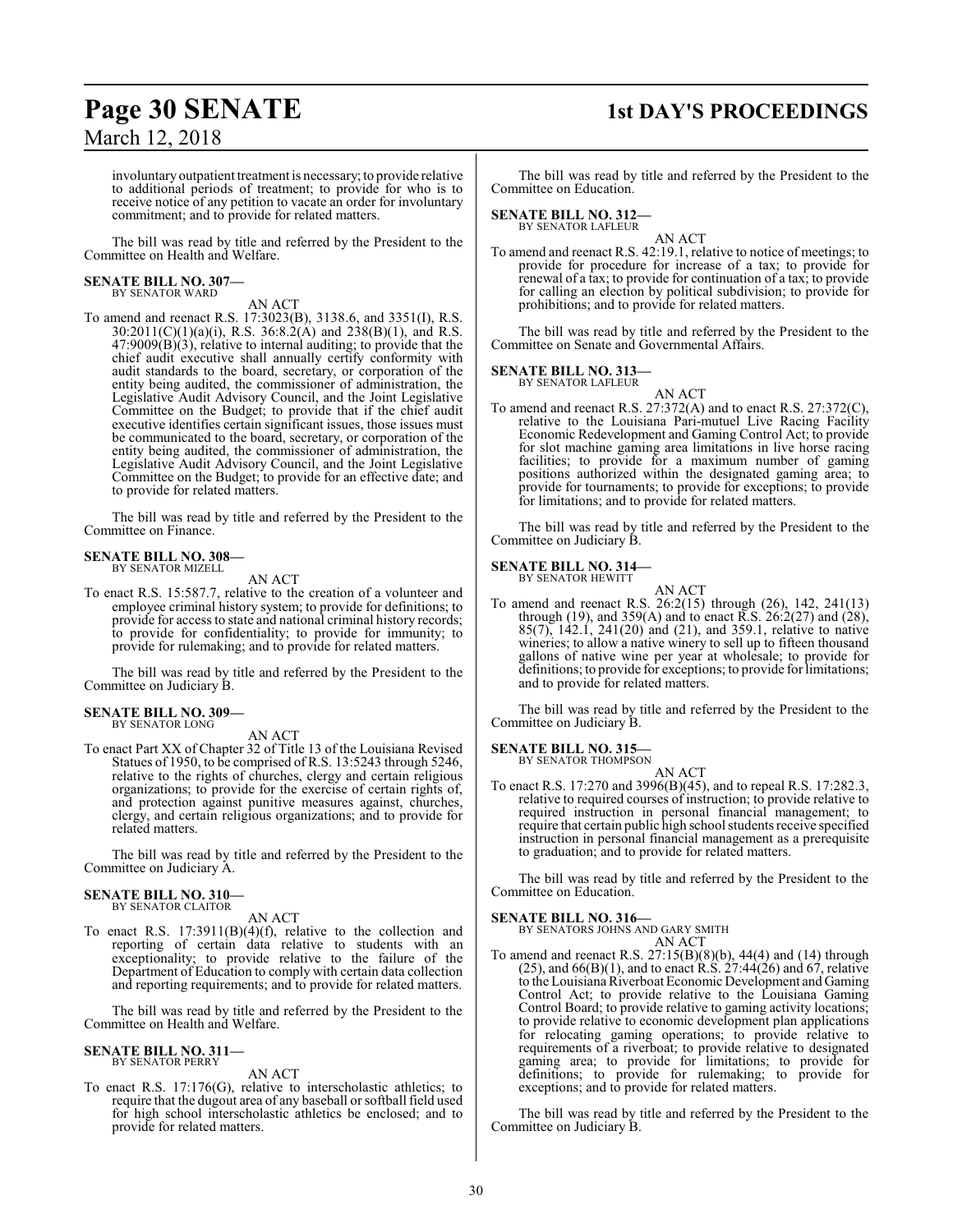### **1st DAY'S PROCEEDINGS Page 31 SENATE** March 12, 2018

#### **SENATE BILL NO. 317—** BY SENATOR CLAITOR

AN ACT

To amend and reenact R.S.  $15:146(B)(1)$ ,  $(B)(3)(e)$  and  $(C)$  and the enact R.S. 15:146(B)(3)(f) and (g), relative to the Louisiana Public Defender Board; to provide relative to the membership of the board; to provide for the expulsion of board members; to provide relative to notice requirements; and to provide for related matters.

The bill was read by title and referred by the President to the Committee on Judiciary C.

#### **SENATE BILL NO. 318—** BY SENATOR MARTINY

AN ACT

To amend and reenact R.S. 27:15(B)(8)(b), 44(4) and (14) through  $(25)$ , and  $66(B)(1)$ , and to enact R.S.  $27:44(26)$ , relative to the Louisiana Riverboat Economic Development and Gaming Control Act; to provide relative to the Louisiana Gaming Control Board; to provide relative to gaming activity locations; to provide relative to designated gaming area; to provide relative to requirements of a riverboat; to define gaming positions; to provide for definitions; to provide for rulemaking; to provide for exceptions; and to provide for related matters.

The bill was read by title and referred by the President to the Committee on Judiciary B.

#### **SENATE BILL NO. 319—**

BY SENATOR GATTI

#### AN ACT

To amend and reenact R.S. 47:302.26(C)(4) andR.S. 51:2214(H) and to repeal Chapter 21 of Title 17 of the Louisiana Revised Statutes of 1950, comprised ofR.S. 17:3051 through 3060, R.S. 33:4579 through 4579.5, Chapter 27-A of Title 33 of the Louisiana Revised Statutes of 1950, comprised of R.S. 33:9039.1 through 9039.4, Part IV of Chapter 6 of Title 34 of the Louisiana Revised Statutes of 1950, comprised of R.S.  $34:1101$  through 1106, R.S.  $36:4(X)$ ,  $109(U)$ , and  $651(D)(10)$ , R.S. 38:291(J), Part IV of Chapter 7 of Title 38 of the Louisiana Revised Statutes of 1950, comprised of R.S. 38:1921, Part XXXII of Chapter 13 of Title 38 of the Louisiana Revised Statutes of 1950, comprised of R.S. 38:3087.301 through 3087.314, R.S. 39:551.10, R.S. 40:1061.16(F), Part VII of Chapter 5-F of Title 40 of the Louisiana Revised Statutes of 1950, comprised of R.S. 40:1273.1 through 1273.8, Part III of Chapter 10 of Title 46 of the Louisiana Revised Statutes of 1950, comprised ofR.S. 46:1081 through 1083, R.S. 47:463.67, Chapter 18 of Title 49 of the Louisiana Revised Statutes of 1950, comprised of R.S. 49:1211 through 1213, Chapter 40 of Title 51 of the Louisiana Revised Statutes of 1950, comprised of R.S. 51:2401, relative to boards, commissions, authorities, districts, and like entities; to provide relative to the functional organization of state government by abolishing certain boards, commissions, authorities, districts, and like entities; to remove references to certain abolished entities; to transfer property of certain abolished entities; to remove references to, provisions for, and the powers, functions, and duties of the Health Education Authority of Louisiana, St. Tammany Event Center District, Louisiana's I-12 Retirement District, Board of Morgan City, Berwick Port Pilot Commissioners and Examiners, North Bossier Levee and Drainage District, Bayou Desiard Lake Restoration Commission, Red River, Atchafalaya River, and Bayou Boeuf Gravity Drainage District, Jackson Parish Industrial District, Point of Rescue Task Force a/k/a Task Force on Abortion Information, River Region Cancer Screening and Early Detection District, Parish Hospital Service District for Rapides Parish, Louisiana Council on the Social Status of Black Men and Boys, and Louisiana Innovation Council; and to provide for related matters.

The bill was read by title and referred by the President to the Committee on Senate and Governmental Affairs.

#### **SENATE BILL NO. 320—**

BY SENATOR JOHNS

AN ACT To amend and reenact R.S. 27:44(21) through (25) and to enact R.S. 27:44(26) and 95, relative to the Louisiana Riverboat Economic Development and Gaming Control Act; to define qualified wager and qualified wagering; to provide for the portion of license and franchise fees charged to riverboat gaming licensees attributable to qualified wagering; to provide for a baseline amount; to provide for a deduction from net gaming proceeds; to allow a licensee to reapply for a new baseline amount; to provide for the Louisiana Gaming Control Board; to provide for rulemaking; to provide for limitations; to provide for an effective date; to provide for restrictions; to provide for definitions; and to provide for related matters.

The bill was read by title and referred by the President to the Committee on Judiciary B.

#### **SENATE BILL NO. 321—** BY SENATOR MARTINY

AN ACT To enact R.S. 27:67, relative to the Louisiana Riverboat Economic Development and Gaming Control Act; to provide relative to the Louisiana Gaming Control Board; to provide relative to economic development plan applications for relocating gaming operations; to provide for limitations; to provide for rulemaking; to provide for exceptions; and to provide for related matters.

The bill was read by title and referred by the President to the Committee on Judiciary B.

#### **SENATE BILL NO. 322—**

BY SENATOR MARTINY

AN ACT To enact R.S. 27:4 and R.S. 14:90.3(J), relative to gaming; to provide for internet gaming; to provide for a referendum election in any parish seeking internet gaming; to provide relative to the powers and duties of the Louisiana Gaming Control Board; to provide for rulemaking; to provide for definitions; to provide for an exception to the crime of gambling by computer; to provide for effective dates; and to provide for related matters.

The bill was read by title and referred by the President to the Committee on Judiciary B.

**SENATE BILL NO. 323—** BY SENATOR MARTINY

AN ACT

To amend and reenact R.S. 27:44(21) through (25) and to enact R.S. 27:44(26) and 95, relative to the Louisiana Riverboat Economic Development and Gaming Control Act; to define qualified wager and qualified wagering; to provide for the portion of license and franchise fees charged to riverboat gaming licensees attributable to qualified wagering; to provide for a baseline amount; to provide for a deduction from net gaming proceeds; to allow a licensee to reapply for a new baseline amount; to provide for the Louisiana Gaming Control Board; to provide for rulemaking; to provide for limitations; to provide for an effective date; to provide for restrictions; to provide for definitions; and to provide for related matters.

The bill was read by title and referred by the President to the Committee on Judiciary B.

#### **SENATE BILL NO. 324—**

BY SENATOR MILLS AN ACT

To amend and reenact R.S. 22:1060.6(B), relative to pharmacies and pharmacists; to provide limitations on contracts between pharmacies and pharmacists and certain other entities; to prohibit certain restrictions frombeing included in the contracts;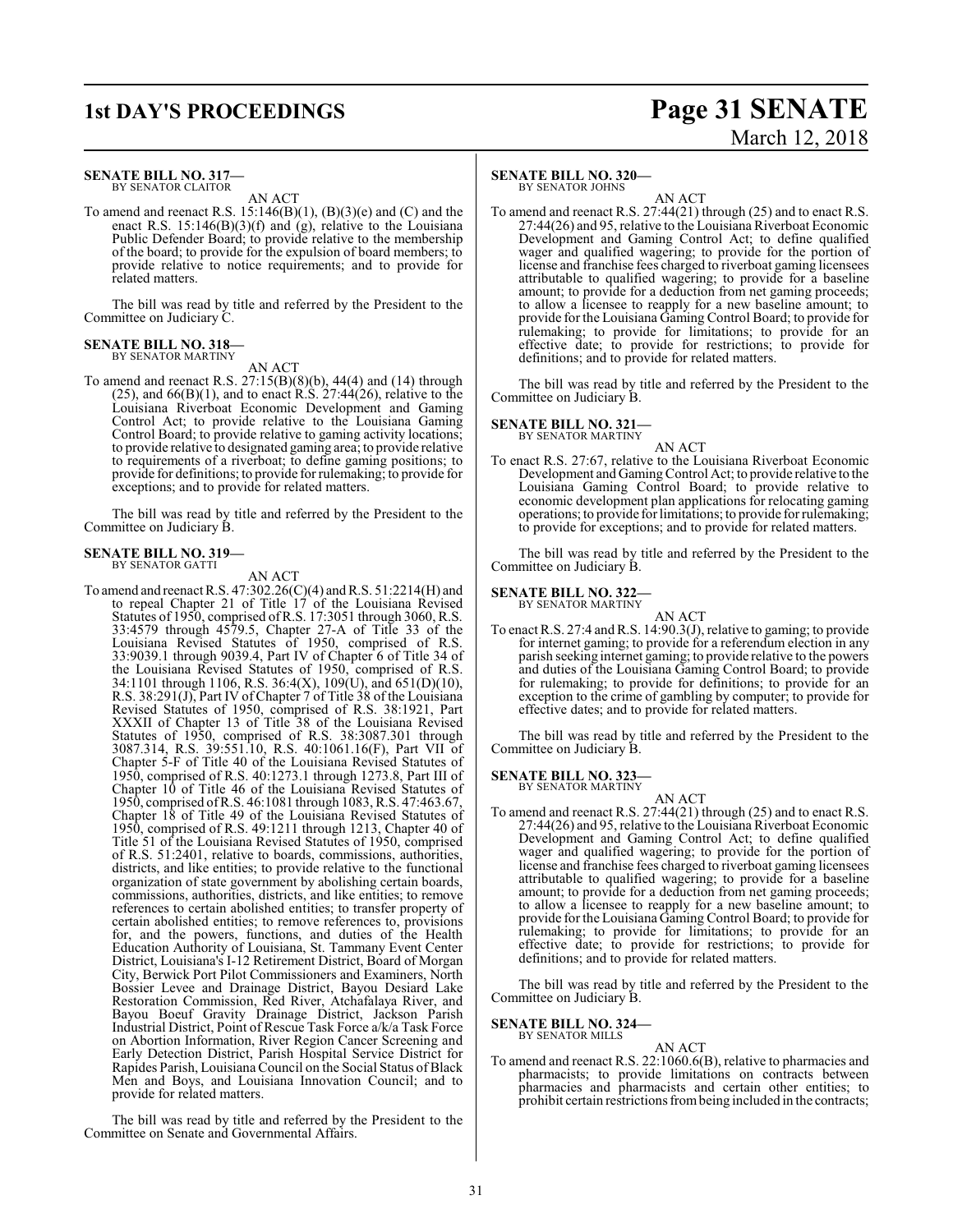### **Page 32 SENATE 1st DAY'S PROCEEDINGS**

to provide for an effective date; and to provide for related matters.

The bill was read by title and referred by the President to the Committee on Health and Welfare.

## **SENATE BILL NO. 325—** BY SENATOR MILKOVICH

AN ACT

To amend and reenact R.S. 14:32.9(A) and to enact R.S. 40:1061.30, relative to abortion clinics; to make it a crime to perform an abortion in an unlicensed facility if a facility license is required; to authorize and provide for civil action to enjoin the operation of an abortion clinic under certain circumstances; to provide penalties for public employees; to provide for certain terms, conditions, procedures, and requirements; and to provide for related matters.

The bill was read by title and referred by the President to the Committee on Judiciary C.

#### **SENATE BILL NO. 326—** BY SENATOR BARROW

AN ACT

To amend and reenact R.S. 9:335, relative to children; to provide relative to custody and visitation; to provide relative to declared disasters; to provide relative to joint custody decrees and implementation orders; and to provide for related matters.

The bill was read by title and referred by the President to the Committee on Judiciary A.

#### **SENATE BILL NO. 327—** BY SENATOR LAMBERT

AN ACT

To amend and reenact R.S. 56:325(B)(4) and 325.1(C)(1) and (2)(a) and (c) and to enact R.S.  $56:325.1(A)(4)$ , relative to possession limits for recreational fishing; to remove a sunset provision for possession limits for largemouth bass and spotted bass taken in saltwater areas of the state; to provide for a possession limit for red drum and spotted sea trout taken in saltwater areas of the state; to provide for violations of certain possession limits; to provide for certain fines; to provide terms, conditions, and requirements; and to provide for related matters.

The bill was read by title and referred by the President to the Committee on Natural Resources.

## **SENATE BILL NO. 328—** BY SENATOR ALLAIN

AN ACT

To amend and reenact R.S. 31:123, relative to mineral royalties; to provide for what is rent; to provide that the in-kind royalty portion or monetary equivalent due to the state is not rent; and to provide for related matters.

The bill was read by title and referred by the President to the Committee on Natural Resources.

#### **SENATE BILL NO. 329—** BY SENATOR CORTEZ

AN ACT

To provide for the calling of a constitutional convention for the purpose of framing a new constitution; to provide for legislative findings; to fix the time and place for the convention; to provide for the qualifications and election and appointment of delegates; to provide for the organization and staff of the convention; to require that the constitution as adopted by the convention, including any alternative provisions, be submitted to the qualified electors for adoption and to provide relative to such submission; to provide for penalties for violations relating to elections; to require appropriation of funds for the convention and provide with respect to convention funds; to fix the effective date of the new constitution if approved by the electorate; and to provide for related matters.

The bill was read by title and referred by the President to the Committee on Senate and Governmental Affairs.

#### **SENATE BILL NO. 330—** BY SENATOR COLOMB

AN ACT To amend and reenact R.S. 9:311, relative to the modification of support orders when the Department of Children and Family Services is providing support enforcement services; and to provide for related matters.

The bill was read by title and referred by the President to the Committee on Judiciary A.

**SENATE BILL NO. 331—** BY SENATOR COLO

$$
AN ACT
$$

To amend and reenact R.S. 47:463.4(B)(1), relative to hang tags for persons with mobility impairments; to provide for a ten-year renewal period; and to provide for related matters.

The bill was read by title and referred by the President to the Committee on Transportation, Highways and Public Works.

#### **SENATE BILL NO. 332—**

BY SENATOR CORTEZ AN ACT

To enact R.S. 48:94, relative to the Department of Transportation and Development; to provide for transparency of operations in district offices; to provide for publication by each department district of certain information on the department's internet website; and to provide for related matters.

The bill was read by title and referred by the President to the Committee on Transportation, Highways and Public Works.

**SENATE BILL NO. 333—** BY SENATOR MARTINY

AN ACT

To enact Part I-A of Subchapter C of Chapter 3 of Title 6 of the Louisiana Revised Statutes of 1950, to be comprised of R.S. 6:388 through 390, relative to state banks; to provide for powers and duties of the commissioner; to provide for supervisory control of a state bank; to provide for certain terms, conditions, and procedures of supervisory control; to provide for costs; and to provide for related matters.

The bill was read by title and referred by the President to the Committee on Commerce, Consumer Protection, and International Affairs.

## **SENATE BILL NO. 334—** BY SENATOR MARTINY

AN ACT

To enact Part VI of Chapter 6 of Title 6 of the Louisiana Revised Statutes of 1950, to be comprised of R.S. 6:550 through 550.6, relative to service providers; to provide for definitions; to provide for the regulation and examination of service providers; to provide for duties of the commissioner of the office of financial institutions; to provide for immunity; to provide for terms, procedures, and conditions; and to provide for related matters.

The bill was read by title and referred by the President to the Committee on Commerce, Consumer Protection, and International Affairs.

#### **SENATE BILL NO. 335—**

BY SENATOR MIZELL

AN ACT To amend and reenact R.S. 14:82.2 and 83 and R.S. 15:243 and to enact R.S. 15:539.4, relative to prostitution; to provide for the crime of solicitation of prostitution; to provide for the crime of purchase of commercial sexual activity; to provide for fines; to provide for the distribution of fines; to provide for court costs; to provide for a program to educate defendants and offenders;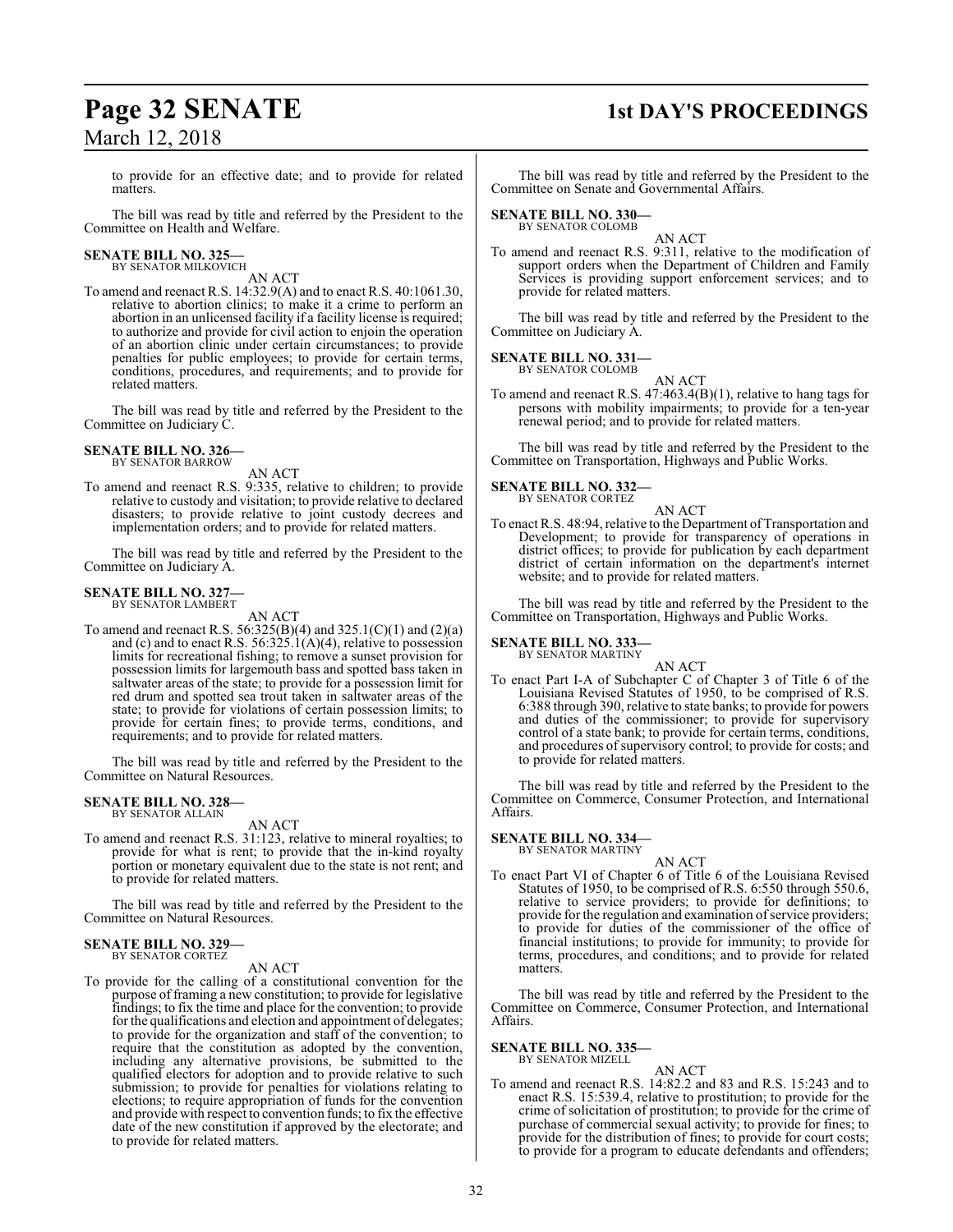### **1st DAY'S PROCEEDINGS Page 33 SENATE**

# March 12, 2018

to provide for the Buyer Beware program to educate relative to the negative effects of prostitution; and to provide for related matters.

The bill was read by title and referred by the President to the Committee on Judiciary C.

#### **SENATE BILL NO. 336—**

BY SENATORS RISER, CARTER AND WALSWORTH AN ACT

To amend and reenacted R.S. 23:1553(G), to enact R.S.  $49:191(10)$ (c), and to repeal R.S.  $49:191(8)$ (a), relative to the Louisiana Workforce Commission, to provide for the re-creation of the Louisiana Workforce Commission and the statutory entities made a part of the Louisiana Workforce Commission by law; to provide for the effective termination date for all statutory authority for the existence of such statutory entities; to provide for the reauthorization of the incumbent worker training program with the Louisiana Workforce Commission; and to provide for related matters.

The bill was read by title and referred by the President to the Committee on Labor and Industrial Relations.

**SENATE BILL NO. 337—** BY SENATOR RISER

AN ACT

To enact R.S. 3:4623(C), relative to the Louisiana Weights and Measures Law; to provide relative to the sale of shelled field corn; to exempt the sale ofshelled field corn from the Louisiana Weights and Measures Law under certain conditions; and to provide for related matters.

The bill was read by title and referred by the President to the Committee on Agriculture, Forestry, Aquaculture, and Rural Development.

#### **SENATE BILL NO. 338—** BY SENATOR BARROW

AN ACT

To amend and reenact R.S. 9:4758 and 4759, relative to self-service storage facilities; to provide for liens and privileges; to provide for priority of certain privileges of the owner of a self-service storage facility in the event of a default by a lessee; to allow for enforcement by ordinary proceedings; to provide terms, conditions, and requirements; and to provide forrelated matters.

The bill was read by title and referred by the President to the Committee on Judiciary A.

#### **SENATE BILL NO. 339—** BY SENATOR BISHOP

#### AN ACT

To enact R.S. 13:5366.1, relative to Veterans Courts; to provide relative to the Veterans Court program; to provide for an exception for convicted or incarcerated veterans; to provide stipulations; to provide relative to transitional facilities; to provide relative to the computation of sentence for incarcerated veterans; to provide relative to reporting requirements; and to provide for related matters.

The bill was read by title and referred by the President to the Committee on Judiciary B.

### **SENATE BILL NO. 340—** BY SENATOR DONAHUE

AN ACT

To enact R.S. 39:29(E), relative to budget guidelines; to provide for the consultation of certain legislative committees during the development of the executive budget recommendations by the commissioner of administration and governor; to provide for an effective date; and to provide for related matters.

The bill was read by title and referred by the President to the Committee on Finance.

#### **SENATE BILL NO. 341—**

BY SENATOR DONAHUE

AN ACT To amend and reenact R.S. 24:513(D)(4), relative to performance audits; to provide for the duties of the legislative auditor; to provide for performance audits of statutory dedications which include a fee for service; and to provide for related matters.

The bill was read by title and referred by the President to the Committee on Finance.

#### **SENATE BILL NO. 342—** BY SENATOR DONAHUE

AN ACT To amend and reenact R.S. 39:29(B)(4) and (D)(2), relative to the nondiscretionary standstill budget; to provide for the nondiscretionary standstill budget to include means offinancing substitutions adjustments necessary to finance a budget unit's existing operating budget in the ensuing fiscal year; and to provide for related matters.

The bill was read by title and referred by the President to the Committee on Finance.

**SENATE BILL NO. 343—** BY SENATOR MILLS

AN ACT

To enact R.S. 42:851(U), relative to the group benefits program; to provide for premium share for certain judges; and to provide for related matters.

The bill was read by title and referred by the President to the Committee on Finance.

**SENATE BILL NO. 344—**

BY SENATOR GATTI AN ACT

To authorize and provide for the transfer of certain state property; to authorize the transfer of certain state property in Webster Parish; to provide for the property description; to provide for reservation of mineral rights; to provide terms and conditions; to provide an effective date; and to provide for related matters.

The bill was read by title and referred by the President to the Committee on Natural Resources.

**SENATE BILL NO. 345—**

BY SENATOR DONAHUE AN ACT

To amend and reenact R.S. 17:252(A)(1) and (B) and to enact R.S. 17:252(A)(3), relative to student behavior and discipline; to require that the State Board of Elementary and Secondary Education to develop and recommend a model master plan for improving school climate and student behavior; to provide for annual status reports; and to provide for related matters.

The bill was read by title and referred by the President to the Committee on Education.

### **SENATE BILL NO. 346—**<br>BY SENATOR WALSWORTH

AN ACT

To amend and reenact R.S. 33:9021(8) and (10) and to enact R.S. 33:2758.1, relative to cooperative endeavor agreements; to authorize local ad valorem taxing authorities to enter into cooperative endeavor agreements that provide for stipulated tax payments; to provide for local advisory committees for each parish; to provide for the membership and responsibilities ofthe advisory committees; to provide for effectiveness; and to provide for related matters.

The bill was read by title and referred by the President to the Committee on Revenue and Fiscal Affairs.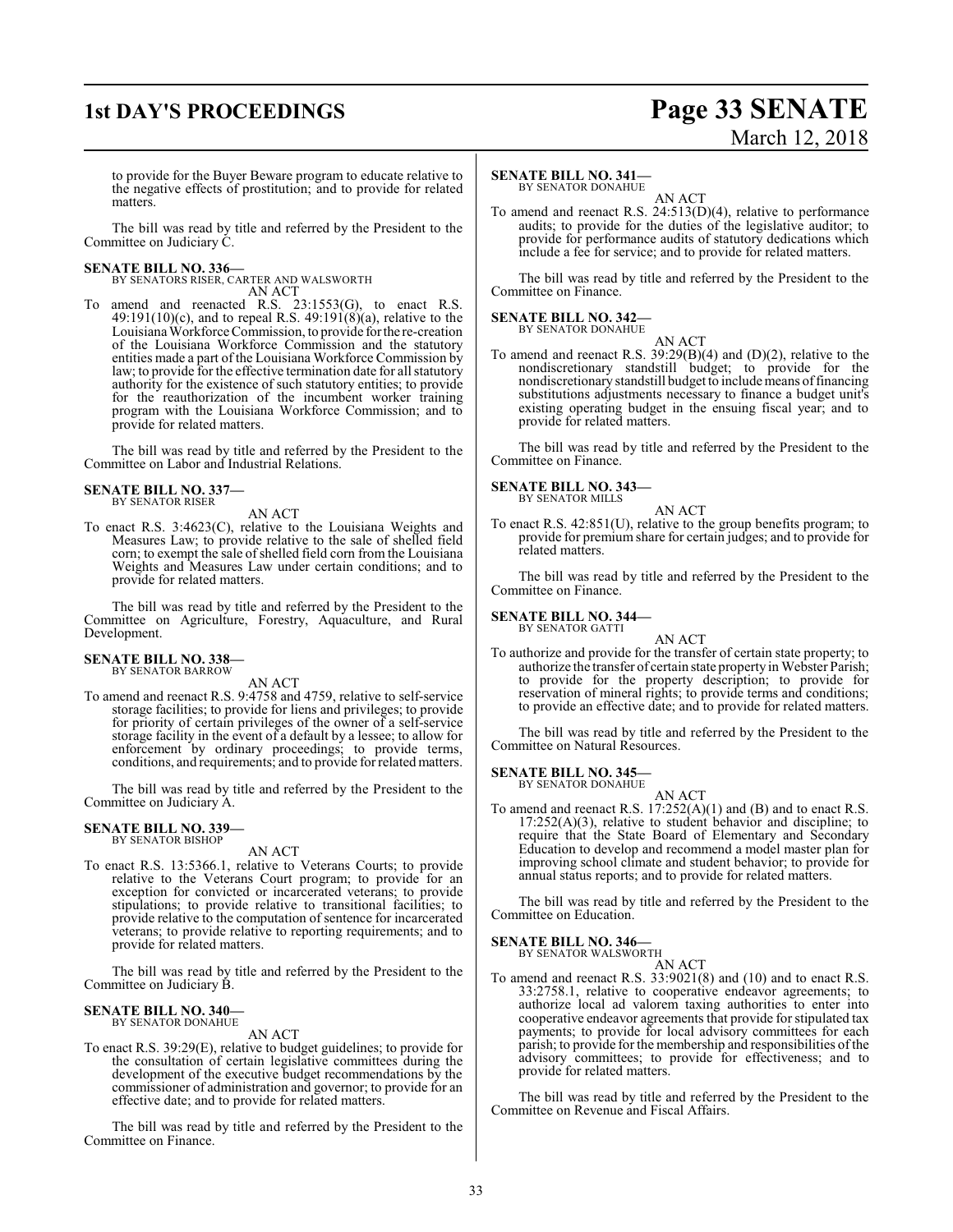### **Page 34 SENATE 1st DAY'S PROCEEDINGS**

### March 12, 2018

#### **SENATE BILL NO. 347—** BY SENATOR HEWITT

AN ACT

To amend and reenact R.S. 28:826, relative to funding for waiver services for individuals with developmental disabilities; to provide for deposits into the Community and Family Support System Fund; and to provide for related matters.

The bill was read by title and referred by the President to the Committee on Finance.

#### **SENATE BILL NO. 348—**

BY SENATOR APPEL AN ACT

To enact R.S. 47:113.1 and 118(I)(3), relative to tax administration; to provide that penalties for employers that did not immediately begin to use the 2018 state withholding tables shall not apply; to provide for a waiver of the underpayment of estimated tax penalty for individuals whose employers did not immediately begin to use the 2018 state withholding tables; to provide for an effective date; and to provide for related matters.

The bill was read by title and referred by the President to the Committee on Revenue and Fiscal Affairs.

#### **SENATE BILL NO. 349—** BY SENATOR APPEL

AN ACT

To enact R.S. 17:3921.3, relative to the statewide educational technology plan; to require the Department of Education to establish a technology strategy task force to reviewthe statewide plan; and to provide for related matters.

The bill was read by title and referred by the President to the Committee on Education.

#### **SENATE BILL NO. 350—**

BY SENATOR THOMPSON AN ACT

To enact R.S. 37:969(A)(6), relative to licensed practical nurses; to provide for online licensure verification; to provide for free public access to information; and to provide for related matters.

The bill was read by title and referred by the President to the Committee on Health and Welfare.

#### **SENATE BILL NO. 351—** BY SENATOR THOMPSON

AN ACT

To amend and reenact R.S. 46:460.61(A) and (B) and to enact R.S. 46:460.61(D), relative to Medicaidmanaged care organizations; to provide for Medicaid provider credentialing; to provide for time lines; to provide for applicability to contracts; and to provide for related matters.

The bill was read by title and referred by the President to the Committee on Health and Welfare.

#### **SENATE BILL NO. 352—**

BY SENATOR THOMPSON

AN ACT

To amend and reenact R.S. 39:1217.1 and 1233.1, relative to local depositories; to provide for the board of the depositing authority; to provide for exemptions relative to charter school board members; and to provide for related matters.

The bill was read by title and referred by the President to the Committee on Senate and Governmental Affairs.

#### **SENATE BILL NO. 353—**

BY SENATOR LAFLEUR AN ACT

To amend and reenact R.S. 39:91(A)(2) and the introductory paragraph of R.S.  $39:91(B)$  and to enact R.S.  $39:91(A)(3)$ , relative to the Deepwater Horizon Economic Damages Collection Fund; to provide for the deposit of the 2019 economic damage payment from the Deepwater Horizon litigation into the state general fund; to provide for an effective date; and to provide for related matters.

The bill was read by title and referred by the President to the Committee on Finance.

#### **SENATE BILL NO. 354—**

BY SENATOR LAFLEUR

AN ACT To enact R.S. 39:100.22, relative to special treasury funds; to establish the Fiscal Year 2018-2019 Overcollections and Deficit Management Fund as a special fund in the state treasury; to provide for the transfer, dedication, use, investment, and appropriation of funds in the state treasury; to provide for an effective date; and to provide for related matters.

The bill was read by title and referred by the President to the Committee on Finance.

#### **SENATE BILL NO. 355—**

BY SENATOR MARTINY AN ACT

To enact Part XIV of Subchapter A of Chapter 3 of Title 6 of the Louisiana Revised Statutes of 1950, to be comprised of R.S. 6:341 through 344, relative to financial institutions; to provide for definitions; to provide relative to financial exploitation of certain adults; to provide for immunity; to provide relative to procedures for financial exploitation; to provide for certain terms and conditions; and to provide for related matters.

The bill was read by title and referred by the President to the Committee on Commerce, Consumer Protection, and International Affairs.

**SENATE BILL NO. 356—**

BY SENATOR LAFLEUR

AN ACT To amend and reenact R.S. 27:364(A)(1)(b)(v), to enact R.S. 27:366, and to repeal R.S. 27:371, relative to gaming; to provide relative to the Pari-Mutuel Live Racing Facility Economic Redevelopment and Gaming Control Act; to provide with respect to rules and regulations of slot machines; to remove the prohibition on operation of video drawpoker devices; to provide relative to the prohibition of certain other types of games; and to provide for related matters.

The bill was read by title and referred by the President to the Committee on Judiciary B.

#### **SENATE BILL NO. 357—**

BY SENATOR APPEL AND REPRESENTATIVES AMEDEE, BACALA, BERTHELOT, CARPENTER, EDMONDS, FOIL, GAROFALO, HOWARD, MACK, GREGORY MILLER, PEARSON, PUGH, PYLANT, RICHARD, SCHEXNAYDER, SEABAUGH, SIMON AND THOMAS

AN ACT

To enact Part XIV of Chapter 3 of Title 46 of the Louisiana Revised Statutes of 1950, to be comprised of R.S. 46:460.80, relative to Medicaid managed care for individuals receiving long-term services and supports; to provide for legislative findings and intent; to provide for submission of an application to the Centers for Medicare and Medicaid Services; to provide for minimum application criteria; to provide for requests for proposal; to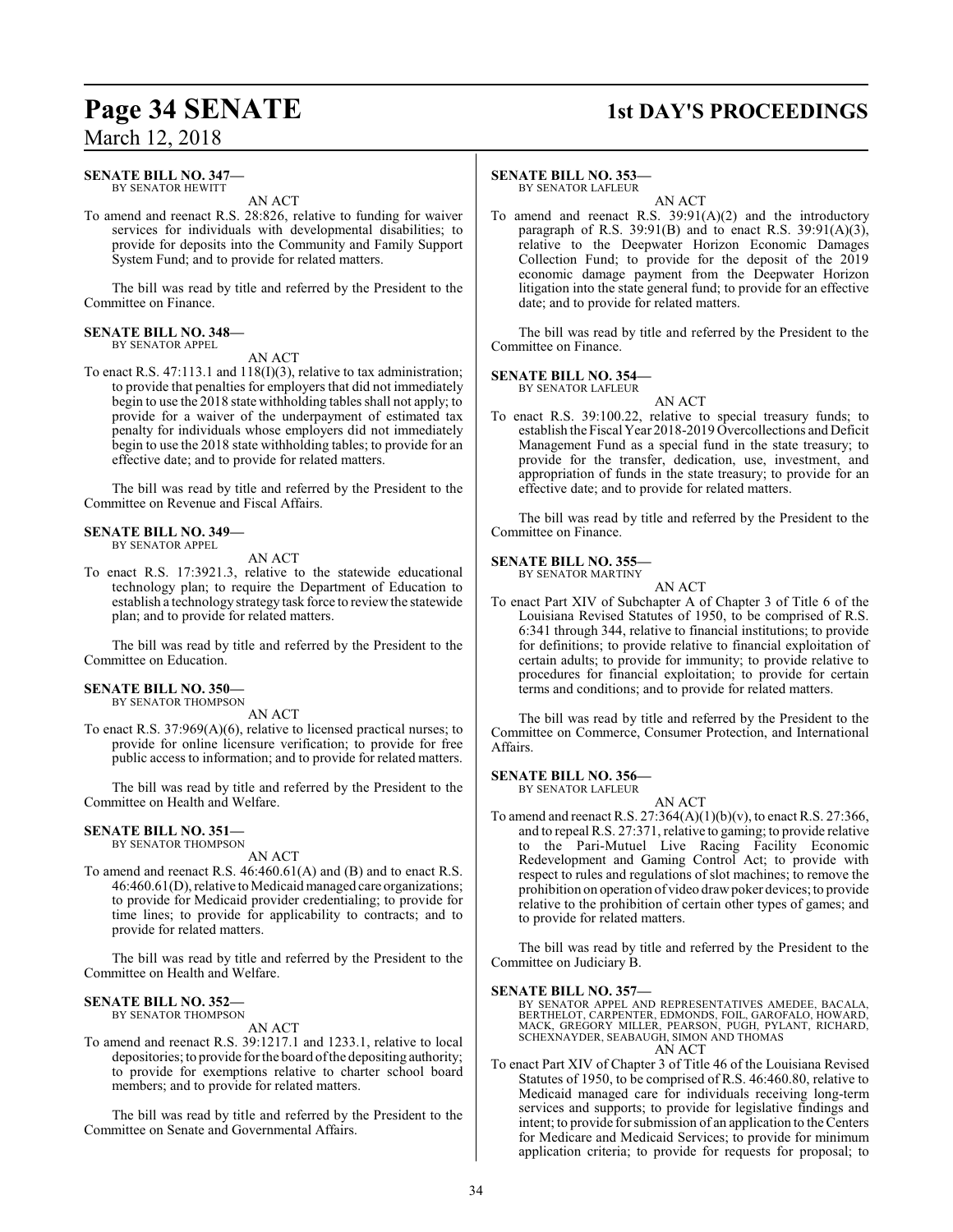### **1st DAY'S PROCEEDINGS Page 35 SENATE**

# March 12, 2018

provide for sources of funding; to provide for audits; to provide for rulemaking; to provide for time lines; and to provide for related matters.

The bill was read by title and referred by the President to the Committee on Health and Welfare.

#### **SENATE BILL NO. 358—**

BY SENATOR LUNEAU

AN ACT

To amend and reenact Civil Code Art. 1833 and to enact Chapter 10 of Title 35 of the Louisiana Revised Statutes of 1950, to be comprised of R.S. 35:621 through 632, relative to notaries public and commissioners; to provide relative to notarial acts; to authorize electronic notarial acts; to authorize electronic notaries public; to provide certain terms, definitions, conditions, requirements, procedures, and effects; and to provide for related matters.

The bill was read by title and referred by the President to the Committee on Judiciary A.

#### **SENATE BILL NO. 359—**

BY SENATOR WALSWORTH

#### AN ACT

To enact R.S. 30:2160.1, relative to pulp and paper waste impoundments; to provide certain exemptions from regulations relative to liner, final cover, closure, and post-closure requirements for surface impoundments; to provide terms, conditions, and requirements; and to provide forrelated matters.

The bill was read by title and referred by the President to the Committee on Environmental Quality.

#### **SENATE BILL NO. 360—**

BY SENATOR DONAHUE

AN ACT To amend and reenact R.S.  $24:513(J)(1)(c)(v)(aa)$ , relative to the powers and duties of the legislative auditor; to provide relative to the frequency of enhanced audits required of certain local auditees with at least three consecutive years of enhanced audits with no audit findings; and to provide for related matters.

The bill was read by title and referred by the President to the Committee on Finance.

#### **SENATE BILL NO. 361—**

BY SENATOR WALSWORTH AN ACT

To amend and reenact R.S. 51:3073(4)(a) and 3074, relative to the Database Security Breach Notification Law; to provide for the protection of personal information; to require certain security procedures and practices; to provide for notification requirements; to provide relative to violations; to provide for definitions; and to provide for related matters.

The bill was read by title and referred by the President to the Committee on Judiciary B.

#### **SENATE BILL NO. 362—** BY SENATOR WARD

#### AN ACT

To enact Part VIII of Chapter 2 of Title 48 of the Louisiana Revised Statutes of 1950, to be comprised of R.S. 48:771 through 780.1, relative to the Capital Area Road and Bridge District; to provide for the territorial jurisdiction of the district; to provide for the appointment and termofthe board of commissioners; to provide for meetings of the board of commissioners and the officers thereof; to provide relative to the powers of the district; to

authorize the district to levy special taxes, parcel fees, and sales taxes if approved by a majority of the voters in the district; to provide for the authorization of the district to impose a gasoline tax provided the Constitution of Louisiana is amended to so allow; to provide for an effective date; and to provide for related matters.

The bill was read by title and referred by the President to the Committee on Revenue and Fiscal Affairs.

#### **SENATE BILL NO. 363—**

BY SENATOR WARD

AN ACT To enact Subpart D of Part I of Chapter 1 of Subtitle I of Title 39 of the Louisiana Revised Statutes of 1950, to be comprised of R.S. 39:16.1 through 16.11, and to repeal R.S. 39:6(C), relative to the state's fiscal transparency website; to provide for the statewide implementation of the enterprise resource planning system; to provide the duties of the commissioner of administration relative to the information to be accessible on the fiscal transparency website; to provide definitions; to provide for the information to be included on the website; to provide for the appropriation acts for the executive, judicial, and legislative branches of government to be included on the website; to provide for links to the websites of state agencies, the legislature, and the legislative auditor; to provide relative to the reporting of contracts, expenditures, and incentive expenditures; to provide relative to reporting by the state retirement systems and the state treasurer; to provide for reports and audits to be published on the website; to provide for free public use of the website; to provide for an employment and salary database; to provide for the information which shall be excluded from the website; to provide relative to a schedule for the completion and maintenance of the website; to provide for the reporting of the use of state funds by the recipient of state funds; to provide for audits; to provide for an effective date; and to provide for related matters.

The bill was read by title and referred by the President to the Committee on Finance.

#### **SENATE BILL NO. 364—** BY SENATOR WARD

AN ACT

To enact Part XIV of Chapter 26 of Title 17 of the Louisiana Revised Statutes of 1950, to be comprised of R.S. 17:3399.31 through 3399.35, relative to free expression on college campuses; to provide for the authority of the management boards of public postsecondaryeducation institutions; to provide forthe adoption of a policy on free expression; to provide for the authority of the Board of Regents; to provide for the creation and duties of a committee on free expression; to provide relative to freshman orientation programs; to provide for the adoption ofregulations; to provide for the adoption ofrestrictions on expressive conduct; and to provide for related matters.

The bill was read by title and referred by the President to the Committee on Education.

#### **SENATE BILL NO. 365—** BY SENATOR WARD

### AN ACT

To enact Chapter 20 of Title 6 of the Louisiana Revised Statutes of 1950, to be comprised of R.S. 6:1371 through 1376, relative to the regulation of installment loans; to provide for a short title; to provide for definitions; to provide for terms and restrictions; to provide for a finance charge; to provide for a payment plan; to provide for limitations; to provide for default; to provide for penalties; to provide for rules and regulations; to provide for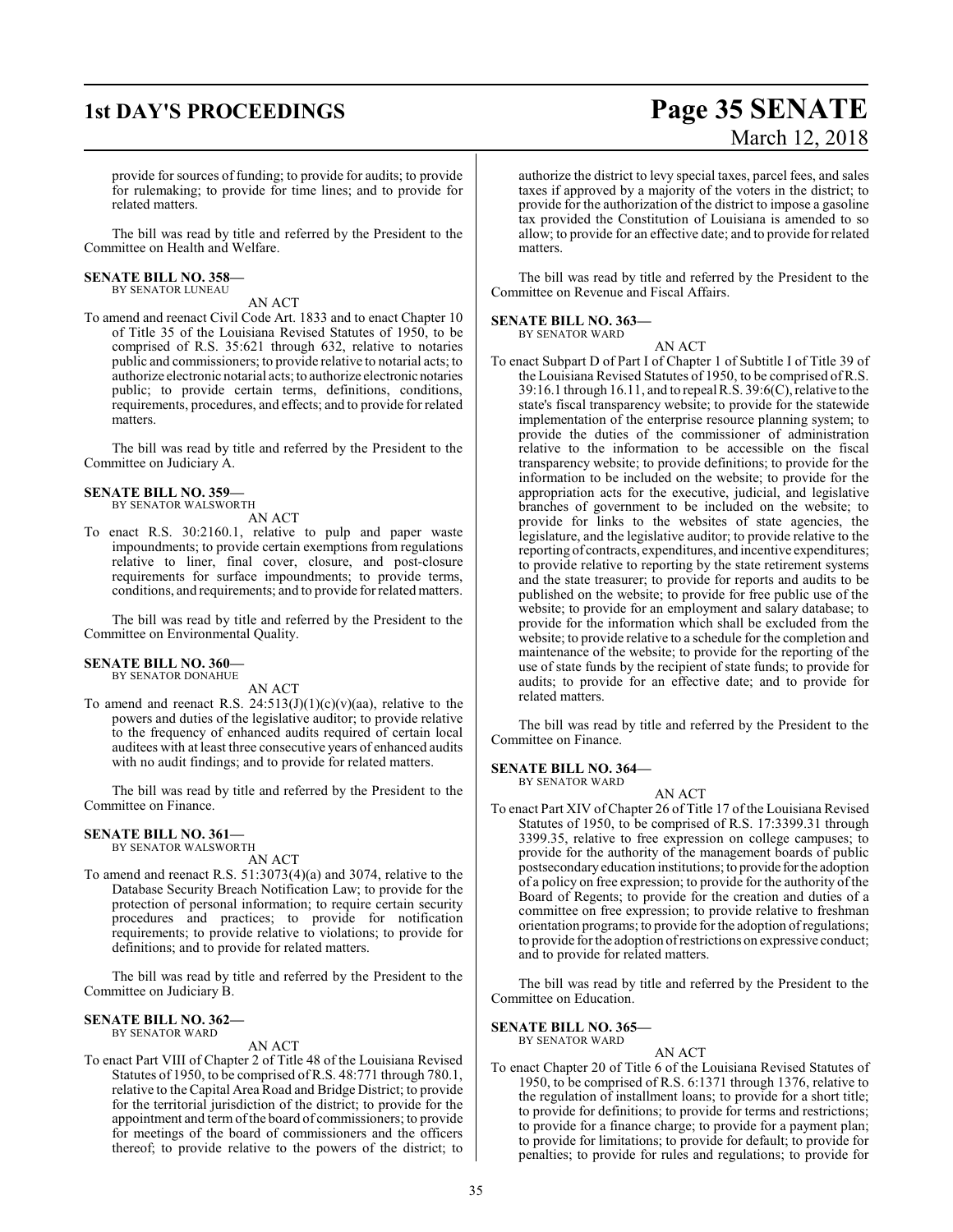### **Page 36 SENATE 1st DAY'S PROCEEDINGS**

effectiveness; to provide for exemptions, and to provide for related matters.

The bill was read by title and referred by the President to the Committee on Commerce, Consumer Protection, and International Affairs.

#### **SENATE BILL NO. 366—**

BY SENATOR WARD

AN ACT To amend and reenact Civil Code Art. 136, relative to children; to provide relative to visitation rights; to provide relative to visitation rights of grandparents and siblings; to provide certain terms, conditions, requirements, and procedures; and to provide for related matters.

The bill was read by title and referred by the President to the Committee on Judiciary A.

#### **SENATE BILL NO. 367—**

BY SENATOR BOUDREAUX AN ACT

- To amend and reenact R.S.  $23:1660(H)(1)(c)$  and to enact R.S.
- $23:1531.1(F)$  and  $1660(H)(1)(d)$  and  $(4)$ , relative to employment data; to provide for the administration of unemployment insurance; to provide for reporting of certain employment data; to provide for electronic submission of data; to provide for forms; to provide for economic research; to provide for occupational forecasts; and to provide for related matters.

The bill was read by title and referred by the President to the Committee on Labor and Industrial Relations.

#### **SENATE BILL NO. 368—** BY SENATOR BOUDREAUX

AN ACT

To amend and reenact R.S. 37:1701 and to repeal R.S. 37:1702 and 1703, relative to electronic prescriptions; to provide for mandatory use of electronic prescriptions; to provide for exceptions; to provide for penalties; to provide for rulemaking; and to provide for related matters.

The bill was read by title and referred by the President to the Committee on Health and Welfare.

#### **SENATE BILL NO. 369—** BY SENATOR BARROW

#### AN ACT

To enact R.S. 44:11(F), relative to the public records law; to provide an exemption for documents or records of an investigation alleging a form of sex discrimination involving a public employee of any public body; and to provide for related matters.

The bill was read by title and referred by the President to the Committee on Senate and Governmental Affairs.

#### **SENATE BILL NO. 370—** BY SENATOR BARROW

AN ACT

To amend and reenact R.S. 37:563(13), (14), (15), (16), and (17) and 600(A) and (B) and to enact R.S. 37:563(18), (19), (20), and (21) and 588, relative to cosmetology; to provide for certain definitions; to provide relative to natural hair braiding; to provide for certain requirements; and to provide for related matters.

The bill was read by title and referred by the President to the Committee on Commerce, Consumer Protection, and International Affairs.

#### **SENATE BILL NO. 371—** BY SENATOR CORTEZ

AN ACT

To enact R.S. 47:1713, relative to the industrial tax exemption program; to provide for the development of uniform standards in each parish to evaluate applications for the industrial property tax exemption program; to provide for an effective date; and to provide for related matters.

The bill was read by title and referred by the President to the Committee on Revenue and Fiscal Affairs.

#### **SENATE BILL NO. 372—** BY SENATOR CORTEZ

AN ACT

To amend and reenact R.S. 38:90.9, and to enact R.S. 38:90.1(12) and 90.4.1, relative to the Statewide Flood Control Program; to provide for the Rural Grant Opportunity Program within the Statewide Flood Control Program; to provide for requirements, limitations, and eligibility for participation in the rural program; and to provide for related matters.

The bill was read by title and referred by the President to the Committee on Transportation, Highways and Public Works.

#### **SENATE BILL NO. 373—** BY SENATOR BARROW

AN ACT

To enact R.S.  $39:6(C)(3)$ , relative to information on the LaTrac website; to provide for the reporting of all revenue, exemptions, credits, and rebates on LaTrac; and to provide for related matters.

The bill was read by title and referred by the President to the Committee on Finance.

### **SENATE BILL NO. 374—**

BY SENATOR BARROW

AN ACT To enact R.S. 15:892.1, relative to correctional institutions; to require the Department of Public Safety and Corrections to undertake a planning process relative to women's correctional facilities; to provide for legislative intent; to provide with respect to providing services relative to the mental and physical health of incarceratedwomen; to provide relative to incarcerated pregnant women; to provide relative to the development of programs relative to incarcerated women; to provide relative to transgender inmates; to provide with respect to management of transgender inmate care; to provide relative to staff education, training, and development; and to provide for related matters.

The bill was read by title and referred by the President to the Committee on Judiciary B.

#### **SENATE BILL NO. 375—** BY SENATOR BARROW

AN ACT

To enact R.S. 40:4.17, relative to retail food establishments; to provide for requirements of retail food establishments; to provide for inspections of retail food establishments; to provide relative to the Sanitary Code; to provide for terms and conditions; and to provide for related matters.

The bill was read by title and referred by the President to the Committee on Health and Welfare.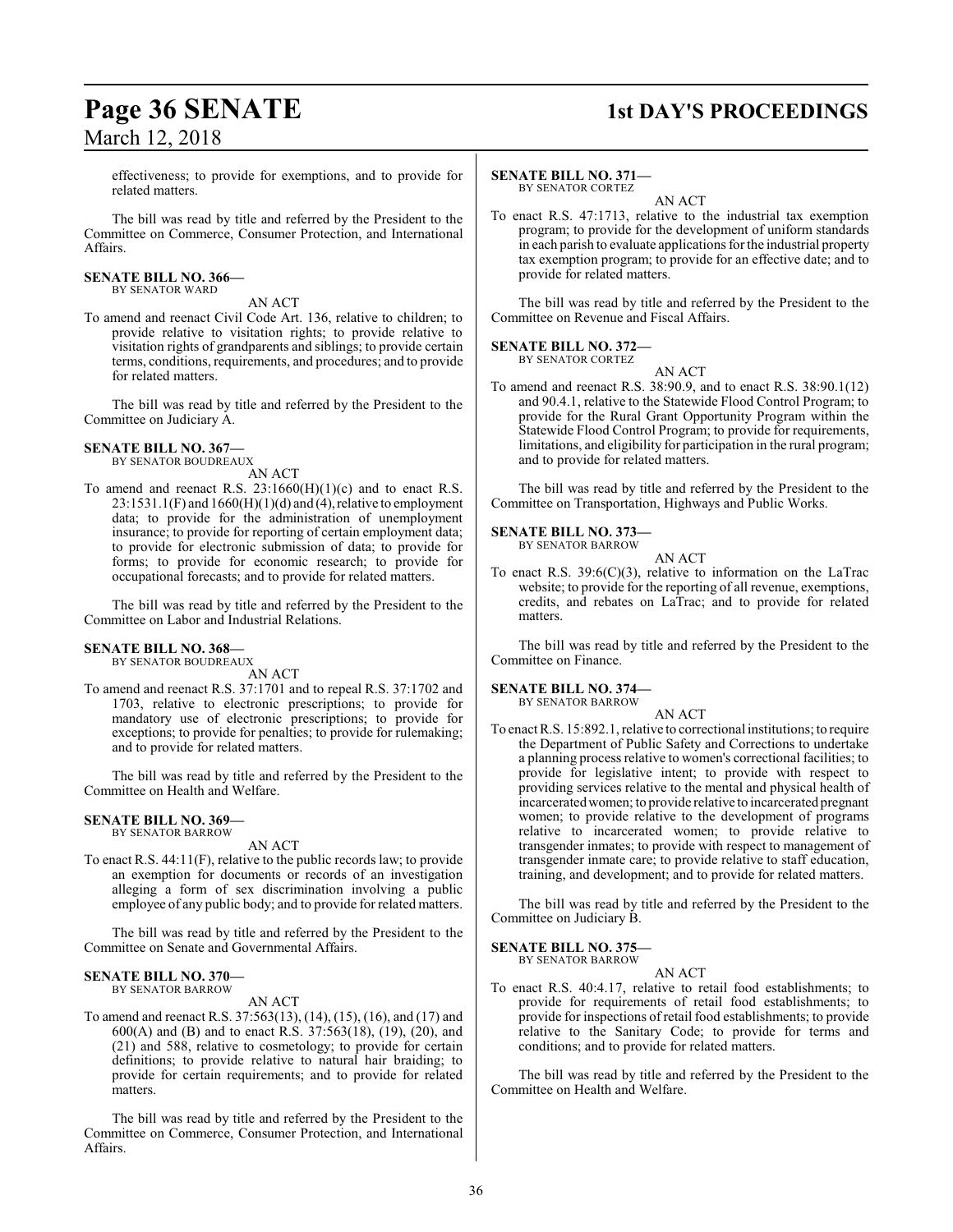## **1st DAY'S PROCEEDINGS Page 37 SENATE** March 12, 2018

#### **SENATE BILL NO. 376—**

BY SENATOR GARY SMITH AN ACT

To enact R.S. 42:1102(18)(b)(iii), relative to the application of the Code of Governmental Ethics to certain persons; to provide an exception to the definition of "public employee" for persons contracted to perform specified, limited contractual services; and to provide for related matters.

The bill was read by title and referred by the President to the Committee on Senate and Governmental Affairs.

#### **SENATE BILL NO. 377—** BY SENATOR ALLAIN

AN ACT

To enact R.S. 30:9.3, relative to the office of conservation; to establish procedures for review of future utility of well sites that have been inactive for more than ten years; to provide for procedures, terms, conditions, and requirements; to provide an exception to time requirements; and to provide for related matters.

The bill was read by title and referred by the President to the Committee on Natural Resources.

#### **SENATE BILL NO. 378—** BY SENATOR APPEL

AN ACT

To amend and reenact R.S.  $17:3914(K)(2)$  and  $(3)(c)(i)$ , relative to student information; to require each public school governing authority to share certain student information with the Board of Regents; to be used for limited purposes; to require the Board of Regents to provide certain reports to each public school governing authority; and to provide for related matters.

The bill was read by title and referred by the President to the Committee on Education.

#### **SENATE BILL NO. 379—**

BY SENATORS APPEL AND DONAHUE AN ACT

To amend and reenact R.S. 17:3091(A), 3092(1), (8) and (12), 3095(A)(2) and (3), (C)(5) and (6), (D), (E)(1), and (G),  $3098(A)(2)(b)$  and (c),  $(B)(3)(b)$  and (c), and (D), relative to the Louisiana Student Tuition Assistance and Revenue Trust Program; to provide relative to the intent of the program; to provide definitions; to provide relative to education savings accounts; to provide relative to allowed disbursements from program accounts; and to provide for related matters.

The bill was read by title and referred by the President to the Committee on Education.

#### **SENATE BILL NO. 380—** BY SENATOR BISHOP

AN ACT

To amend and reenact R.S. 17:5002(E)(2) and the introductory paragraph of 5025, and to enact R.S.  $17:5002(H)$ , 5024(A)(1)(e) and  $(B)(1)(e)$ , 5026.1, and 5042.1, relative to the Taylor Opportunity Program for Students; to create a new program award; to provide for initial award eligibility and continuation requirements; to provide relative to award amount; and to provide for related matters.

The bill was read by title and referred by the President to the Committee on Education.

#### **SENATE BILL NO. 381—** BY SENATOR CARTER

AN ACT

To enact R.S. 17:10.7.1(J), relative to schools returned to certain transferring school systems by the Recovery School District; to provide relative to the duties of the local school board of a system that receives these schools; to provide with respect to the assignment of students to schools under the board's jurisdiction; to provide for effectiveness; and to provide for related matters.

The bill was read by title and referred by the President to the Committee on Education.

#### **SENATE BILL NO. 382—** BY SENATOR HEWITT

AN ACT

To amend and reenact R.S. 32:295.1(D)(6), (7), (8), and (9), relative to safety belts; to remove certain penalties relative to special tags that exempt persons with a mental or physical disability from using safety belts; and to provide for related matters.

The bill was read by title and referred by the President to the Committee on Transportation, Highways and Public Works.

#### **SENATE BILL NO. 383—** BY SENATOR CARTER

AN ACT

To enact Part V of Chapter 9 of Title 40 of the Louisiana Revised Statutes of 1950, to be comprised of 40:1821.1 through 1821.9, relative to ammunition for use in firearms; to provide for definitions; to provide for the production of a photo identification prior to the purchase of ammunition; to require the purchaser sign a log book prior to the purchase of ammunition; to provide for a central computer monitoring system to monitor the purchase of ammunition for use in a firearm; to provide for the acquisition and implementation of the central computer monitoring system; to provide for the access to information contained in the central computer monitoring system; to provide for the sharing of that information by certain agencies; to provide with respect to funding for the central computer monitoring system; to provide for legislative findings; to provide for a limitation of liability; and to provide for related matters.

The bill was read by title and referred by the President to the Committee on Judiciary B.

### **SENATE BILL NO. 384—** BY SENATOR CLAITOR

AN ACT

To enact R.S. 14:133.7, relative to offenses affecting public records; to prohibit the publication of certain criminal record information or juvenile record information; to provide definitions; to provide penalties; and to provide for related matters.

The bill was read by title and referred by the President to the Committee on Judiciary C.

### **SENATE BILL NO. 385—** BY SENATOR CHABERT

AN ACT

To amend and reenact R.S. 41:14, 51(1), 1001 through 1006, 1008, 1009, 1042, 1044, 1082, 1084, 1132, 1133, 1213, 1701, 1703, 1706(B), 1713(A) and R.S. 50.171(A), relative to the state land office; to correct statutory references that remain from the transfer of the state land office to the division of administration; and to provide for related matters.

The bill was read by title and referred by the President to the Committee on Natural Resources.

#### **SENATE BILL NO. 386—**

BY SENATOR DONAHUE AN ACT

To amend and reenact R.S. 17:3091(A), 3092(1), (8) and (12),  $3095(A)(2)$  and  $(3)$ ,  $(C)(5)$  and  $(6)$ ,  $(D)$ ,  $(E)(1)$ , and  $(G)$ ,  $3098(A)(2)(b)$  and  $(c)$ ,  $(B)(3)(b)$  and  $(c)$ , and  $(D)$ , relative to the Louisiana Student Tuition Assistance and Revenue Trust Program; to provide relative to the intent of the program; to provide definitions; to provide relative to education savings accounts; to provide relative to allowed disbursements from program accounts; and to provide for related matters.

The bill was read by title and referred by the President to the Committee on Education.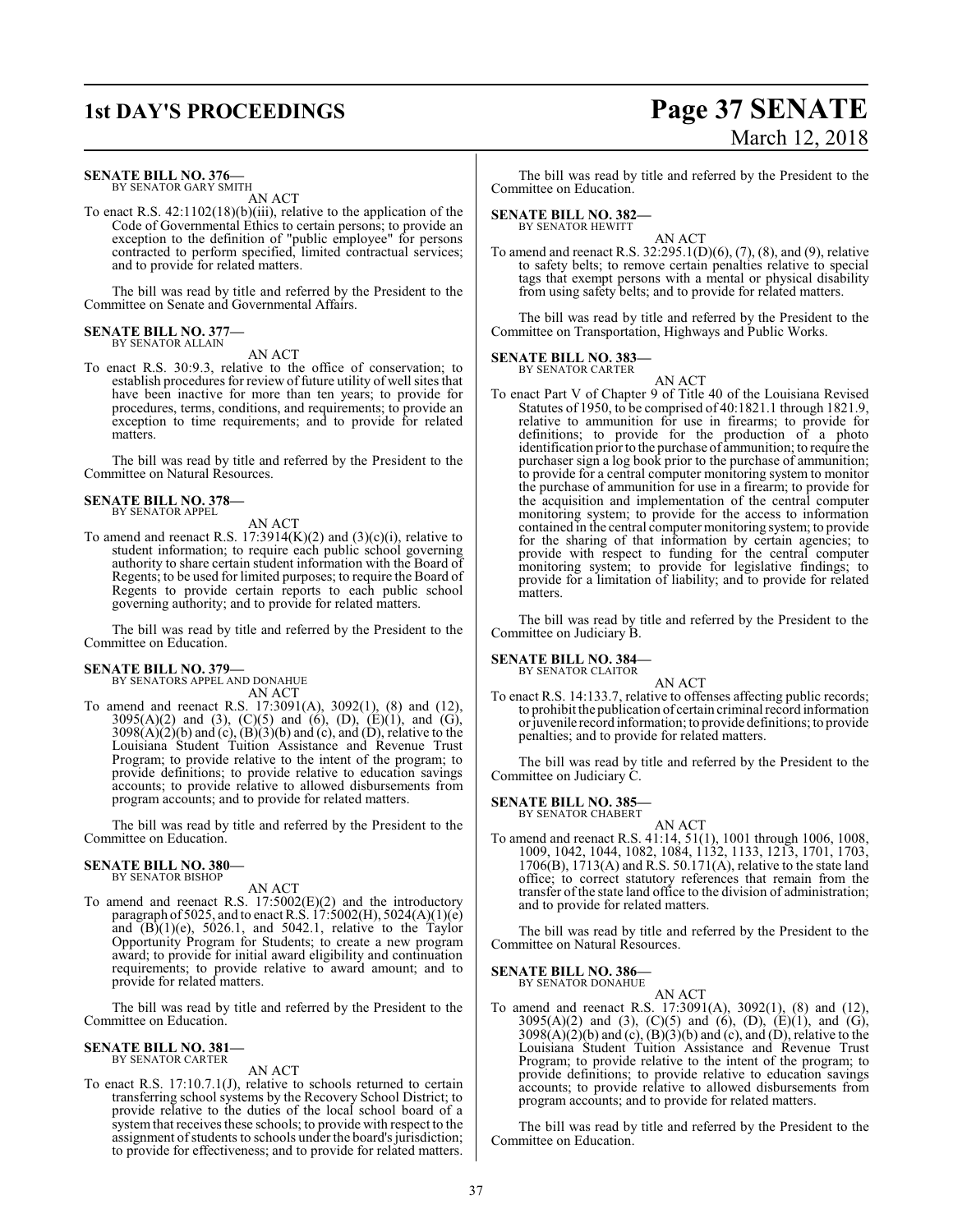#### **SENATE BILL NO. 387—** BY SENATOR CLAITOR

AN ACT

To amend and reenact R.S.  $9:311(A)(1)$ ,  $(C)(1)$  and  $(2)$ ,  $(E)$ ,  $(F)$ , to enact R.S. 9:311(C)(3), and to repeal R.S. 9:311(G), relative to support enforcement services; to provide relative to the modification ofsupport orders when the Department ofChildren and Family Services is providing support enforcement services; and to provide for related matters.

The bill was read by title and referred by the President to the Committee on Judiciary A.

#### **SENATE BILL NO. 388—** BY SENATOR CLAITOR

AN ACT

To enact Chapter 10 of Title 10 of the Louisiana Revised Statutes of 1950, to be comprised of R.S. 10:10-101 through 10-108, relative to the commercial use of certain criminal records; to provide for definitions; to provide for applicability; to provide for requirements of accuracy; to prohibit the publication of certain information; to provide for venue and penalties; and to provide for related matters.

The bill was read by title and referred by the President to the Committee on Judiciary B.

### **SENATE BILL NO. 389—** BY SENATOR CLAITOR

AN ACT

To amend and reenact Code of Criminal Procedure Art. 875.1(C),  $(D)(1)(a)$ ,  $(2)$ , and  $(3)$ , and  $(E)$  and the introductory paragraph of  $894.4(B)$  and  $894.4(C)$ , as enacted by Section 1 of Act  $260$  of the 2017 Regular Session, effective August 1, 2018, and 893(A)(1)(a) and (4), (B)(2), and (G), 895.6(A), and 900(A)(5) and to enact Code of Criminal Procedure Art. 893(H), relative to felony probation; to provide relative to termination of probation under certain circumstances; to provide relative to extensions of probation; to eliminate provisions allowing a defendant to earn "street credits" toward early termination of probation; to provide relative to financial hardship hearings; and to provide for related matters.

The bill was read by title and referred by the President to the Committee on Judiciary C.

#### **SENATE BILL NO. 390—** BY SENATOR CLAITOR

AN ACT

To enact R.S. 13:5109(B)(3) through (5), relative to the payment of final nonappealable judgments and compromises rendered against the state; to provide for the order judgments and compromises are to be paid, subject to legislative appropriation; to provide that the Joint Legislative Committee on the Budget may make changes to the order on a case-by-case basis; to provide for an effective date; and to provide for related matters.

The bill was read by title and referred by the President to the Committee on Finance.

## **SENATE BILL NO. 391—** BY SENATOR MIZELL

AN ACT

To enact R.S. 42:1267, relative to sexual harassment prevention; to require the Department ofCivil Service to adopt certain policies regarding access by state employees to certain internet and online sites; to identity and require certain filters; to block certain internet content; to provide certain exceptions; to provide clarifications; and to provide for related matters.

The bill was read by title and referred by the President to the Committee on Senate and Governmental Affairs.

### **Page 38 SENATE 1st DAY'S PROCEEDINGS**

#### **SENATE BILL NO. 392—**

BY SENATOR CARTER AN ACT

To amend and reenact Children's Code Art. 1271, 1272(A), (B), and (C), 1273, and 1276 and R.S.  $40:41(B)(1)$ ,  $73(B)$ ,  $77(B)$  and (D), and 79(A)(4) and to enact Children's Code Articles 1124(D), 1272(E), and 1272.1 and R.S. 40:80, relative to adoption; to provide relative to adoption records; to provide procedures for a birth parent to file a contact preference form and updated statement of family history; to authorize birth parents to prohibit the release of certain identifying information; to provide procedures for an adult adoptee to obtain a noncertified copy of his original birth certificate and statement of family history; to provide for the promulgation of rules; to provide for a public awareness campaign; and to provide for related matters.

The bill was read by title and referred by the President to the Committee on Judiciary A.

### **SENATE BILL NO. 393—** BY SENATOR CHABERT

AN ACT

To enact R.S. 49:214.6.2(D)(9), relative to the functions and responsibilities of the Coastal Protection and Restoration Authority; to provide for the procedure for the lease, and sublease of land rights acquired by the authority; to provide for terms, conditions, and requirements; and to provide for related matters.

The bill was read by title and referred by the President to the Committee on Natural Resources.

#### **SENATE BILL NO. 394—**

BY SENATOR WHITE

AN ACT To amend and reenact R.S. 17:5002(E)(2), 5024(B)(1)(d), and the introductory paragraph of 5026(A), and to enact R.S.  $17:5002(H)$ ,  $5024(A)(1)(e)$ ,  $5026.1$ , and  $5042.1$ , relative to the Taylor Opportunity Program for Students; to create a new program award; to provide for initial award eligibility and continuation requirements; to provide relative to award amounts; and to provide for related matters.

The bill was read by title and referred by the President to the Committee on Education.

#### **SENATE BILL NO. 395—** BY SENATOR GARY SMITH

AN ACT

To amend and reenact Code of Criminal Procedure Article 782 and R.S. 14:30.1(B), relative to the crime of second degree murder; to provide relative to penalties for second degree murder under certain circumstances; to provide relative to the number of jurors required for a conviction of second degree murder under certain circumstances; and to provide for related matters.

The bill was read by title and referred by the President to the Committee on Judiciary C.

### **SENATE BILL NO. 396—**<br>BY SENATOR GARY SMITH

AN ACT

To amend and reenact R.S. 9:2718, 2718.1(1) and (3), 2720(C) and (D), 2720.2(A)(3), the introductory paragraph of (B), and  $(B)(4)$ , and 2720.3(A) and the introductory paragraph of  $(B)$  and R.S. 40:34.1(B), 34.2(2)(d), 34.5(C) and 34.6, and to repeal R.S. 9:2720.3(B)(4) and (5) and R.S. 40:46.10, relative to gestational carrier contracts; to provide for gestational carrier contract requirements; to provide for enforceability of gestational carrier contracts; to provide for a proceeding to approve a gestational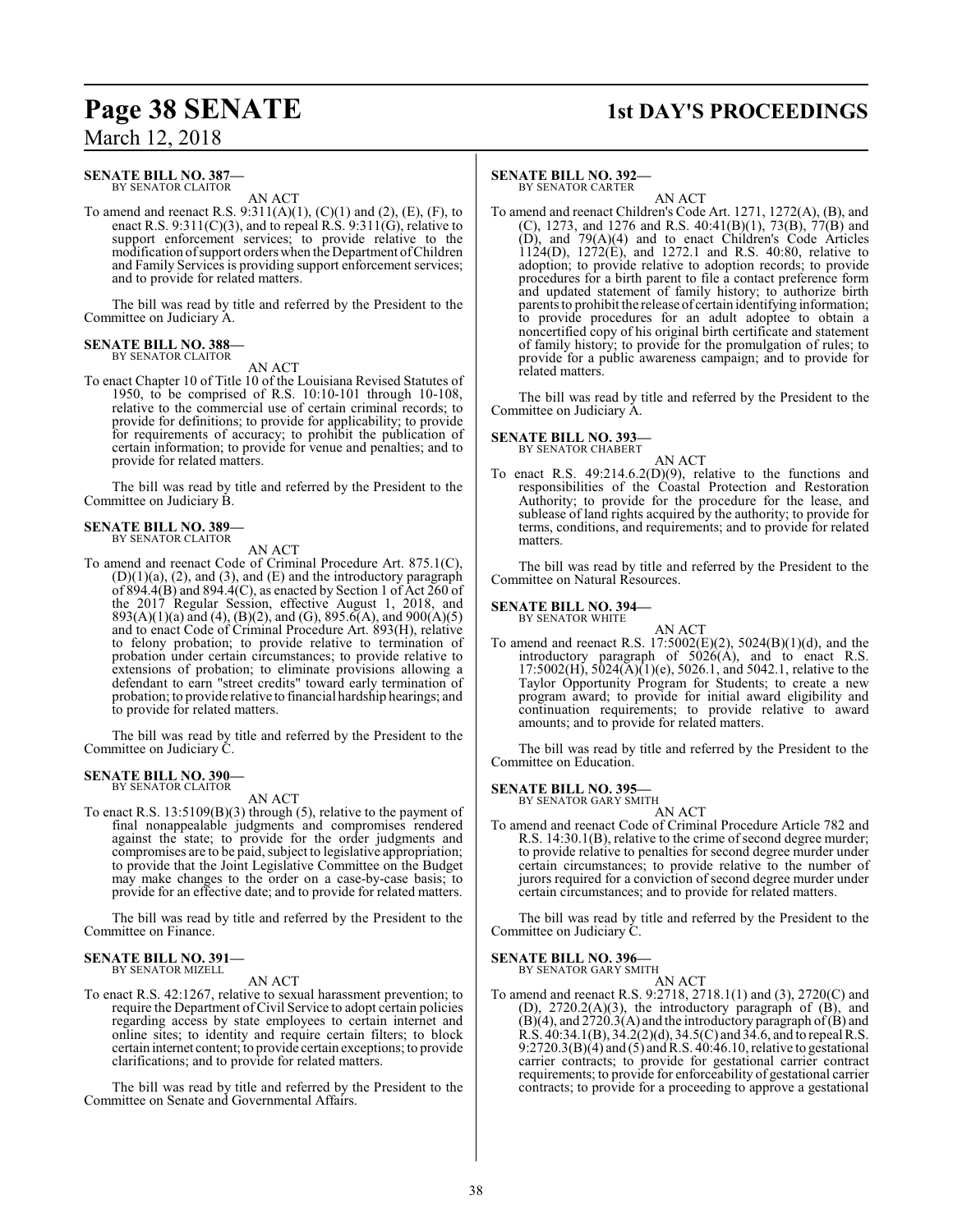## **1st DAY'S PROCEEDINGS Page 39 SENATE** March 12, 2018

carrier contract; to provide for the required content of birth certificates; to provide for legislative intent; to provide for definitions; and to provide for related matters.

The bill was read by title and referred by the President to the Committee on Judiciary A.

#### **SENATE BILL NO. 397—** BY SENATOR GARY SMITH

AN ACT

To enact Title V-A of the Code of Criminal Procedure, to be comprised of Art. 251 through 253, relative to eyewitness identifications; to provide procedures relative to law enforcement investigative procedures relating to eyewitness identifications of criminal suspects; to provide definitions; to provide relative to legislative intent; and to provide for related matters.

The bill was read by title and referred by the President to the Committee on Judiciary C.

## **SENATE BILL NO. 398—** BY SENATOR GARY SMITH

AN ACT

To amend and reenact R.S. 27:44(10) and 205(12) and to enact R.S. 18:1300.24, relative to gaming; to provide for a referendum election to add sports wagering as a form of authorized gaming; to provide for applicability; to provide for legislative intent; to provide for an effective date; and to provide for related matters.

The bill was read by title and referred by the President to the Committee on Judiciary B.

#### **SENATE BILL NO. 399—** BY SENATOR COLOMB

AN ACT

To enact Part XIV of Chapter 26 of Title 17 of the Louisiana Revised Statutes of 1950, to be comprised of 17:3399.31, relative to public colleges and universities; to provide relative to on- and off-campus security; to authorize the boards of public colleges and universities to enter into cooperative endeavor agreements with local police departments for the purpose of providing extra security on and around campus; to provide for procedures; and to provide for related matters.

The bill was read by title and referred by the President to the Committee on Education.

**SENATE BILL NO. 400—** BY SENATOR HEWITT AND REPRESENTATIVE EDMONDS AN ACT

To amend and reenact R.S. 24:653(N)(3) and R.S. 49:308.5(B)(3) and (4), relative to certain funds in the state treasury; to provide for meeting dates of the Dedicated Fund Review Subcommittee of the Joint Legislative Committee on the Budget; to provide for the review of certain funds in the state treasury by the subcommittee; to provide for the powers, duties, functions, and<br>responsibilities of the subcommittee, including the responsibilities of the subcommittee, recommendation for the reclassification, elimination, and expenditure of certain funds in the treasury; to provide for the reclassification of funds in the treasury; to provide for an effective date; and to provide for related matters.

The bill was read by title and referred by the President to the Committee on Finance.

### **SENATE BILL NO. 401—** BY SENATOR MIZELL AND REPRESENTATIVE WHITE AN ACT

To enact R.S. 17:1381, relative to the consolidation of school systems; to create a commission to study the feasibility of consolidating the Bogalusa City and Washington Parish school systems; to provide for the membership, meetings, and duties and responsibilities of the commission; to provide for reporting; to provide for a public hearing; to provide for termination of the commission; and to provide for related matters.

The bill was read by title and referred by the President to the Committee on Education.

#### **SENATE BILL NO. 402—** BY SENATOR RISER

AN ACT

To amend and reenact R.S.  $40:1379.3(U)(2)$  and  $(5)$ , relative to concealed handguns; to provide relative to concealed handguns carried by authorized persons in houses of worship; to provide for certain tactical training; to provide for requirements for certain religious organizations to allow concealed handguns to be carried in places of worship pursuant to valid handgun permits; and to provide for related matters.

The bill was read by title and referred by the President to the Committee on Judiciary B.

#### **SENATE BILL NO. 403—** BY SENATOR WHITE

AN ACT

To enact R.S. 9:165(D), relative to unclaimed property; to create the Unclaimed Property Noncash Asset Fund; to provide for the deposit of monies from the sale of unclaimed property noncash assets into the fund; to provide for uses of monies deposited into the fund; to provide for an effective date; and to provide for related matters.

The bill was read by title and referred by the President to the Committee on Finance.

#### **SENATE BILL NO. 404—** BY SENATOR HEWITT

AN ACT

To enact Chapter 17-A of Title 42 of the Louisiana Revised Statutes of 1950, to be comprised of R.S. 42:1281 through 1293, relative to sexual harassment prevention; to define and prohibit sexual harassment; to provide for legislative intent; to provide for public policy; to provide for definitions; to define prohibited acts; to provide for complaint procedure; to provide for remedies; to provide for disciplinary actions; to provide for duties; to provide for educational training; to provide for a handbook; to provide for administrative rules; and to provide for related matters.

The bill was read by title and referred by the President to the Committee on Senate and Governmental Affairs.

#### **SENATE BILL NO. 405—** BY SENATOR PRICE

AN ACT

To enact R.S. 9:5633.1, relative to three year acquisitive prescription; to provide for acquisition of blighted property in certain municipalities; to provide for the filing of certain affidavits and judgments; and to provide for related matters.

The bill was read by title and referred by the President to the Committee on Judiciary A.

#### **SENATE BILL NO. 406—**

BY SENATOR RISER

AN ACT To amend and reenact R.S.  $14:95(A)(5)(b)$  and  $95.2(C)$  and R.S.  $17:416.16(A)(1)$  and  $(E)$  and  $416.19(A)$  and to enact R.S.  $17:416.19(D)$  and  $(E)$ , relative to school safety; to provide for certain parents and retired teachers to serve as school security guards; to provide for certain retired law enforcement officers, peace officers, and veterans, or active duty military or reservists to serve as school security guards; to provide for requirements; to provide for school crisis management plans; and to provide for related matters.

The bill was read by title and referred by the President to the Committee on Judiciary C.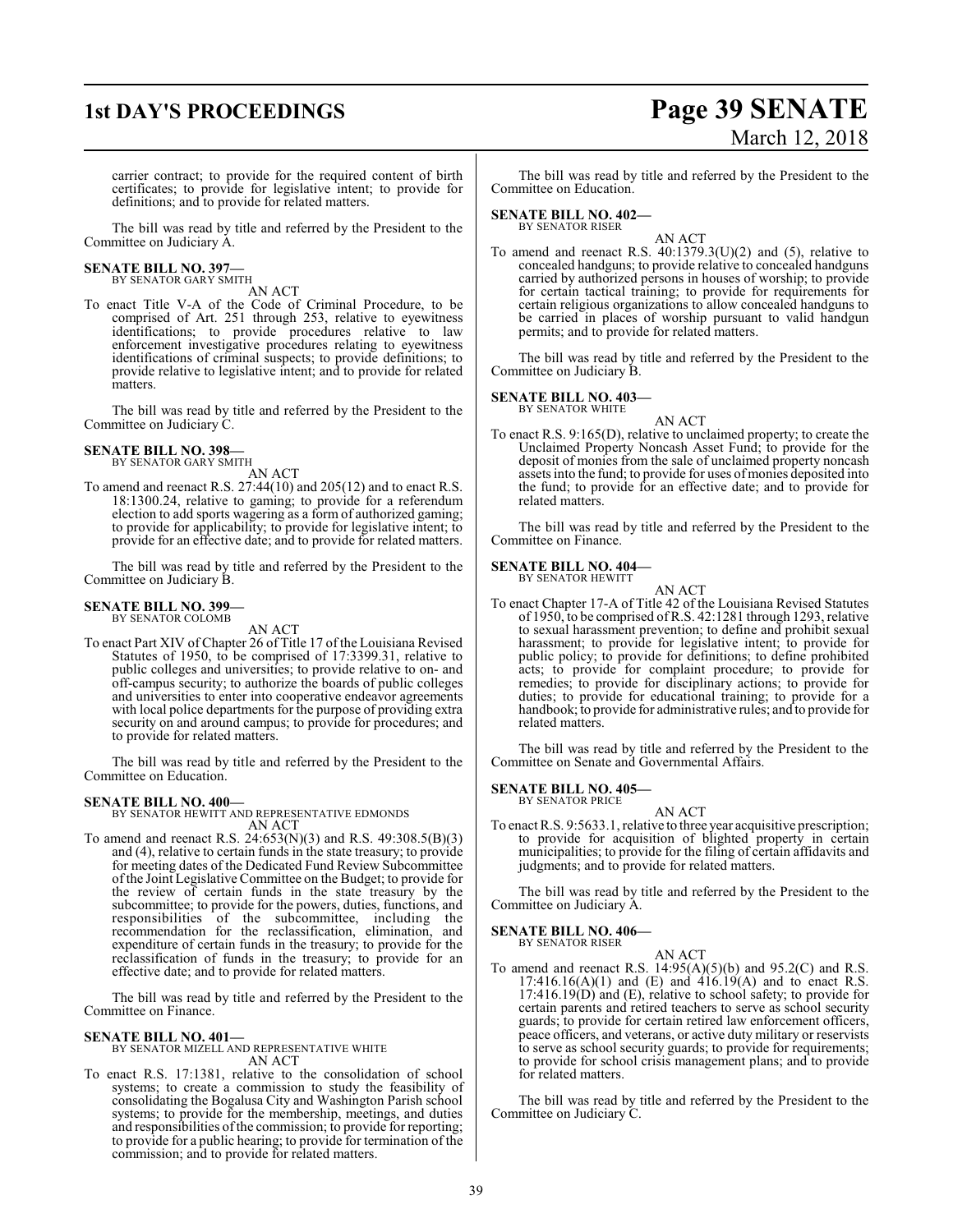# **Page 40 SENATE 1st DAY'S PROCEEDINGS**

March 12, 2018

#### **SENATE BILL NO. 407—** BY SENATOR CARTER

AN ACT

To amend and reenact R.S. 47:9008(C) and to enact R.S. 47:9008(B), (D), and (E), 9029(B)(3), (4), and (5), and 9031 through 9033, relative to the Louisiana Lottery Corporation Law; to provide for the creation of lottery games; to provide for lottery proceeds; to create additional funds in the Lottery Proceeds Fund; to dedicate proceeds from certain lottery games to certain funds within the Lottery Proceeds Fund; to create boards to determine how certain lottery proceeds are spent; to provide an effective date; to provide for board membership and procedures; and to provide for related matters.

The bill was read by title and referred by the President to the Committee on Judiciary B.

#### **SENATE BILL NO. 408—** BY SENATOR APPEL

AN ACT

To amend and reenact R.S. 33:4530, 4531, and 4532, and to enact R.S. 33:4534, 4535, 4536 and 4537, and to repeal R.S. 33:4533, relative to the New Orleans public belt railroad; to provide for the creation of the New Orleans Port Gateway Railroad Board; to provide for the composition of the board membership; to provide for the board's purpose; to provide for the operation and maintenance of the Huey P. Long Bridge; to authorize the transfer of assets by the city of New Orleans; to provide for employee arrangements; to provide for financial matters; and to provide for related matters.

The bill was read by title and referred by the President to the Committee on Local and Municipal Affairs.

#### **SENATE BILL NO. 409—** BY SENATOR RISER

AN ACT

To enact Chapter 31 of Title 51 of the Louisiana Revised Statutes of 1950, to be comprised of R.S. 51:2101 and 2102, relative to internet providers; to provide for internet speed; to provide relative to charges; to provide for penalties; to provide for terms and conditions; and to provide for related matters.

The bill was read by title and referred by the President to the Committee on Commerce, Consumer Protection, and International Affairs.

#### **SENATE BILL NO. 410—** BY SENATOR WHITE

AN ACT

To enact R.S. 15:571.3(F) and 574.4(I), relative to diminution of sentence for good behavior and parole; to provide for a report to the legislature relative to offenders released for "good time"; to provide for a report to the legislature relative to offenders released on parole; and to provide for related matters.

The bill was read by title and referred by the President to the Committee on Judiciary C.

#### **SENATE BILL NO. 411—** BY SENATOR WHITE

AN ACT

To amend and reenact Code of Criminal Procedure Art. 655(A) and R.S. 14:95.1(A) and (C), relative to persons found not guilty by reason of insanity; to provide relative to insanity proceedings; to provide relative to the discharge or release on probation of a defendant found not guilty by reason of insanity; to require the unanimous recommendation of a three-member panel before the court can release the defendant from a mental institution; to prohibit persons found not guilty by reason of insanity from possessing firearms or carrying a concealed weapon; and to provide for related matters.

The bill was read by title and referred by the President to the Committee on Judiciary C.

#### **SENATE BILL NO. 412—** BY SENATOR WHITE

AN ACT

To amend and reenact R.S. 32:808(A)(1), relative to salvage pools; to provide with respect to sales of motor vehicles in salvage pools; to provide with respect to persons authorized to be record keepers; and to provide for related matters.

The bill was read by title and referred by the President to the Committee on Transportation, Highways and Public Works.

#### **SENATE BILL NO. 413—** BY SENATOR WHITE

AN ACT To amend and reenact R.S. 24:35(A)(6), (13) and (B), relative to legislative redistricting; to provide for redistricting of certain election districts of the Senate of the Legislature of Louisiana; to reassign certain precincts in Senate Districts 6 and 13; to provide for effective dates; and to provide for related matters.

The bill was read by title and referred by the President to the Committee on Senate and Governmental Affairs.

### **SENATE BILL NO. 414—**<br>BY SENATOR WHITE

AN ACT

To amend and reenact the introductory paragraph of R.S. 40:1131(4) and to enact R.S. 33:4791.1( $\vec{A}$ )(6) and (B)(7), and R.S.  $40:1131.3$  and  $1133.14(A)(1)(c)$ , relative to emergency medical transportation services; to provide for alternative destination transportation; to provide for regulation by municipalities and other local governing authorities; to provide for definitions; to provide for duties and rulemaking; to provide for a reimbursement methodology; to provide for an effective date; and to provide for related matters.

The bill was read by title and referred by the President to the Committee on Health and Welfare.

### **SENATE BILL NO. 415—**<br>BY SENATOR WHITE

AN ACT To amend and reenact the introductory paragraph of R.S.  $48:221(A)(4)$ , and to enact R.S.  $48:221(A)(4)(c)$ , relative to the disposition of certain property by the Department of Transportation and Development; to authorize the use of a real estate broker to sell property deemed an uneconomic remnant; and to provide for related matters.

The bill was read by title and referred by the President to the Committee on Transportation, Highways and Public Works.

**SENATE BILL NO. 416—**<br>BY SENATOR WHITE

AN ACT

To enact R.S. 51:703(D)(5), relative to investment adviser representatives; to provide for criminal background checks; to provide for exceptions; to provide for terms, conditions, and procedures; and to provide for related matters.

The bill was read by title and referred by the President to the Committee on Commerce, Consumer Protection, and International Affairs.

**SENATE BILL NO. 417—**<br>BY SENATOR WHITE

AN ACT

To amend and reenact R.S.  $27:43(B)(1)$  and to enact R.S. 18:1300.24, relative to riverboat gaming operations in Tangipahoa Parish on the portion of the Tangipahoa River southwest of the intersection of Interstate 12 and Louisiana Highway 445; to add the portion of the Tangipahoa River south of Interstate 12 as a designated river and waterway upon which riverboat gaming activities may be conducted; to require and provide for a referendum election in Tangipahoa Parish; to provide for the relocation of an existing riverboat gaming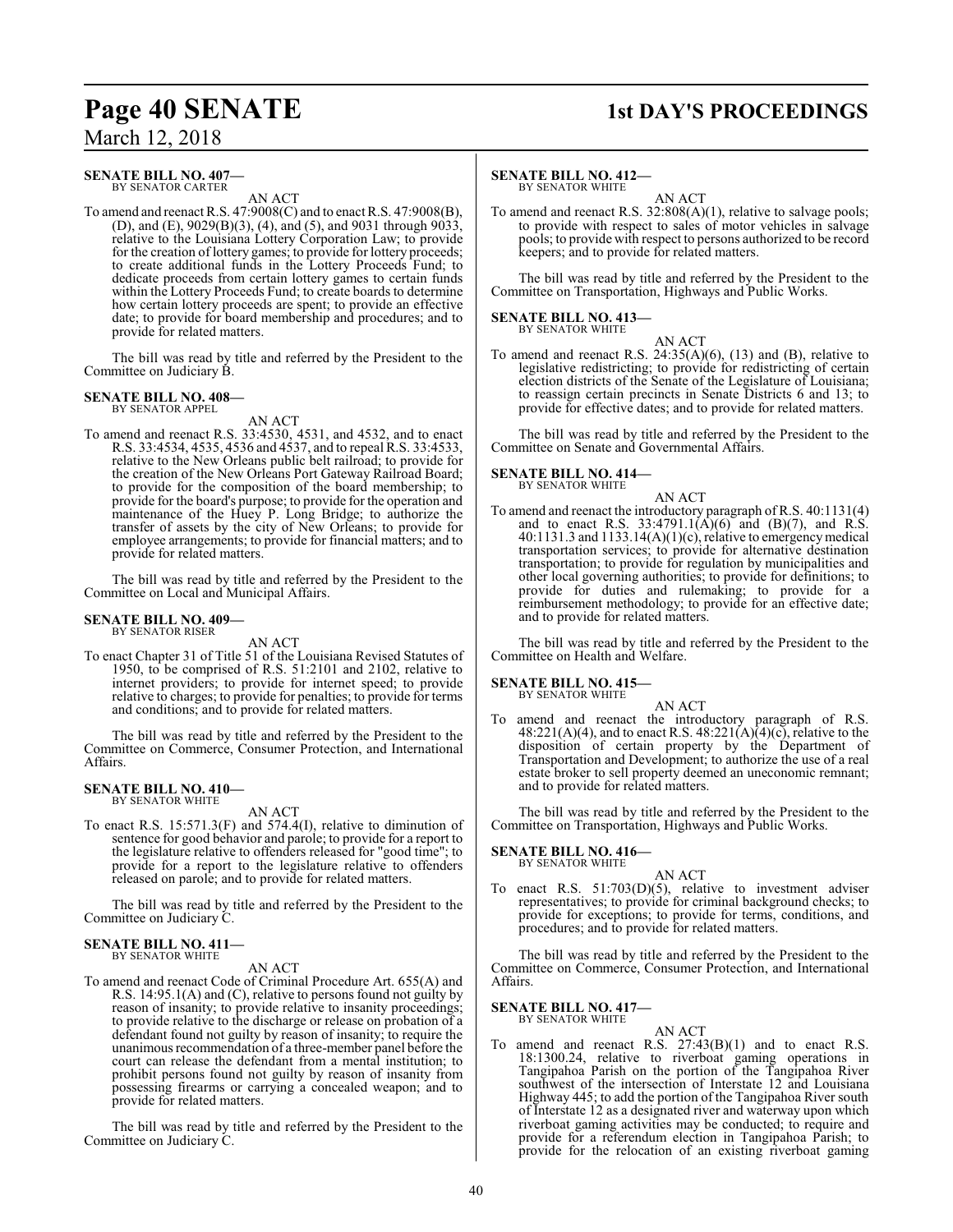## **1st DAY'S PROCEEDINGS Page 41 SENATE** March 12, 2018

license holder's operations; to provide for applicability; to provide for legislative intent; and to provide for related matters.

The bill was read by title and referred by the President to the Committee on Judiciary B.

# **SENATE BILL NO. 418—** BY SENATOR PETERSON

AN ACT

To amend and reenact R.S. 27:241(A), 241.1, 243(C), and 247, relative to the land-based casino operating contract; to provide relative to the duration of the primary contract term and the duration of renewal terms; to authorize a renewal term of thirty years when certain conditions are met; to provide relative to compensation paid to the Louisiana Gaming Control Board; to provide for a specific amount to be paid to the Louisiana Gaming Control Board; to provide relative to the contract and payment for casino support services; to provide for a specific amount to be paid to the governing authority for the parish where the official gaming establishment is located for providing casino support services; to provide relative to the casino gaming operator's authority to conduct and offer non-casino gaming activities and operations; to provide for certain restrictions on certain non-casino gaming activities including restaurants and hotels; to provide relative to a memorandum of understanding and agreement between the casino gaming operator and the Greater NewOrleans Hotel and LodgingAssociation; to provide relative to a memorandum of understanding and agreement between the casino gaming operator and the Louisiana Restaurant Association; and to provide for related matters.

The bill was read by title and referred by the President to the Committee on Judiciary B.

#### **SENATE BILL NO. 419—** BY SENATOR PETERSON

AN ACT

To amend and reenact R.S. 34:1(A)(3) and R.S. 42:1112(D) and to repeal R.S.  $42:1120.1$  and  $1123(8)$ , relative to the Board of Commissioners of the Port of New Orleans; to repeal recusal provisions for members of the Board of Commissioners of the Port of New Orleans; to remove provisions allowing certain individuals to serve as members of the board; and to provide for related matters.

The bill was read by title and referred by the President to the Committee on Senate and Governmental Affairs.

#### **SENATE BILL NO. 420—** BY SENATOR JOHNS

AN ACT

To amend and reenact R.S. 9:168, R.S. 47:337.46, 337.51(A)(2) and (3), 337.64(C)(1), (2), (3), (6), (7), 337.77(H), 1401, 1402(A),  $1403(C)$ ,  $1434(A)$ ,  $1436(A)(3)$  and the introductory paragraph of  $(B)$ , and  $1621(J)$ , relative to state and local taxes, fees, and receipts and the Board of Tax Appeals; to provide with respect to the collection, administration, disposition, enforcement, and adjudication of certain taxes, fees, and other receipts; to provide with respect to disputes concerning certain taxes, unclaimed property, and other claims against the state; to provide with respect to actions to establish a claim; to provide relative to Board of Tax Appeals; and to provide for related matters.

The bill was read by title and referred by the President to the Committee on Revenue and Fiscal Affairs.

### **SENATE BILL NO. 421—** BY SENATOR WHITE

#### AN ACT

To enact R.S. 38:3306.1, relative to the Amite River Basin Drainage and Water Conservation District; to provide for the functions of the board of commissioners of the district; to appoint the attorney general as the attorney to the board; to provide compensation to the attorney general; and to provide for related matters.

The bill was read by title and referred by the President to the Committee on Natural Resources.

### **SENATE BILL NO. 422—**

BY SENATOR WHITE

AN ACT To amend and reenact R.S. 37:2156(C)(3)(d)(i), relative to contractor fees; to distribute certain fees collected by the State Licensing Board for Contractors to certain universities and colleges; to require each accredited public university receive twice as much funds as each community college; and to provide for related matters.

The bill was read by title and referred by the President to the Committee on Education.

#### **SENATE BILL NO. 423—**

BY SENATOR RISER

AN ACT To amend and reenact R.S. 39:1533(A)(1) and to enact Part III of Chapter 2 of Title 17 of the Louisiana Revised Statutes of 1950, to be comprised of R.S. 17:571, and R.S. 39:1533(A)(3), relative to death benefits for employees of the public educational system in certain cases; to provide for benefits for surviving spouses and children of such employees who suffer death; to provide for payment of benefits; to provide for notification of death; and to provide for related matters.

The bill was read by title and referred by the President to the Committee on Finance.

### **SENATE BILL NO. 424—** BY SENATOR MORRISH

AN ACT To amend and reenact R.S. 49:259(A) and to enact R.S. 42:262(H), relative to legal representation of state entities; to provide that attorneys or counsel may be retained by the State Mineral and Energy Board for the purpose of collecting royalties due the state; to provide relative to the deposit and use of attorney fees and funds recovered; and to provide for related matters.

The bill was read by title and referred by the President to the Committee on Judiciary B.

### **SENATE BILL NO. 425—** BY SENATOR LAFLEUR

AN ACT

To enact Chapter 2-A of Title 33 of the Louisiana Revised Statues of 1950, to be comprised of R.S. 33:1420.31 through 1420.44, relative to local special service districts; to provide a uniform and streamlined procedure for the creation of special service districts by parishes and municipalities, to set forth their powers to raise revenues, and to set forth their powers to incur debt and issue bonds; to provide relative to the creation of the districts as a political subdivision of the state; to provide for the requirements of the ordinance creating the district; to provide relative to multiparish districts; to provide relative to districts whose boundaries include any territory within a municipality; to provide relative to the officers of the districts; to provide authorization for the raising ofrevenues, including special taxes, parcel fees, service charges, user fees, and special assessments; to provide exclusions from the law; to provide relative to existing special service districts; to provide relative to the authority of the parish or municipality to abolish the district; to provide for an effective date; and to provide for related matters.

The bill was read by title and referred by the President to the Committee on Revenue and Fiscal Affairs.

## **SENATE BILL NO. 426—** BY SENATOR LAFLEUR

AN ACT

To enact Subparts A, B, and C of Part II of Chapter 4 of Subtitle II of Title 39 of the Louisiana Revised Statutes of 1950, to be comprised of R.S. 39:501 through 517, 521 through 531, and 541, and to repeal R.S. 17:98, R.S. 39:563 through 578, 611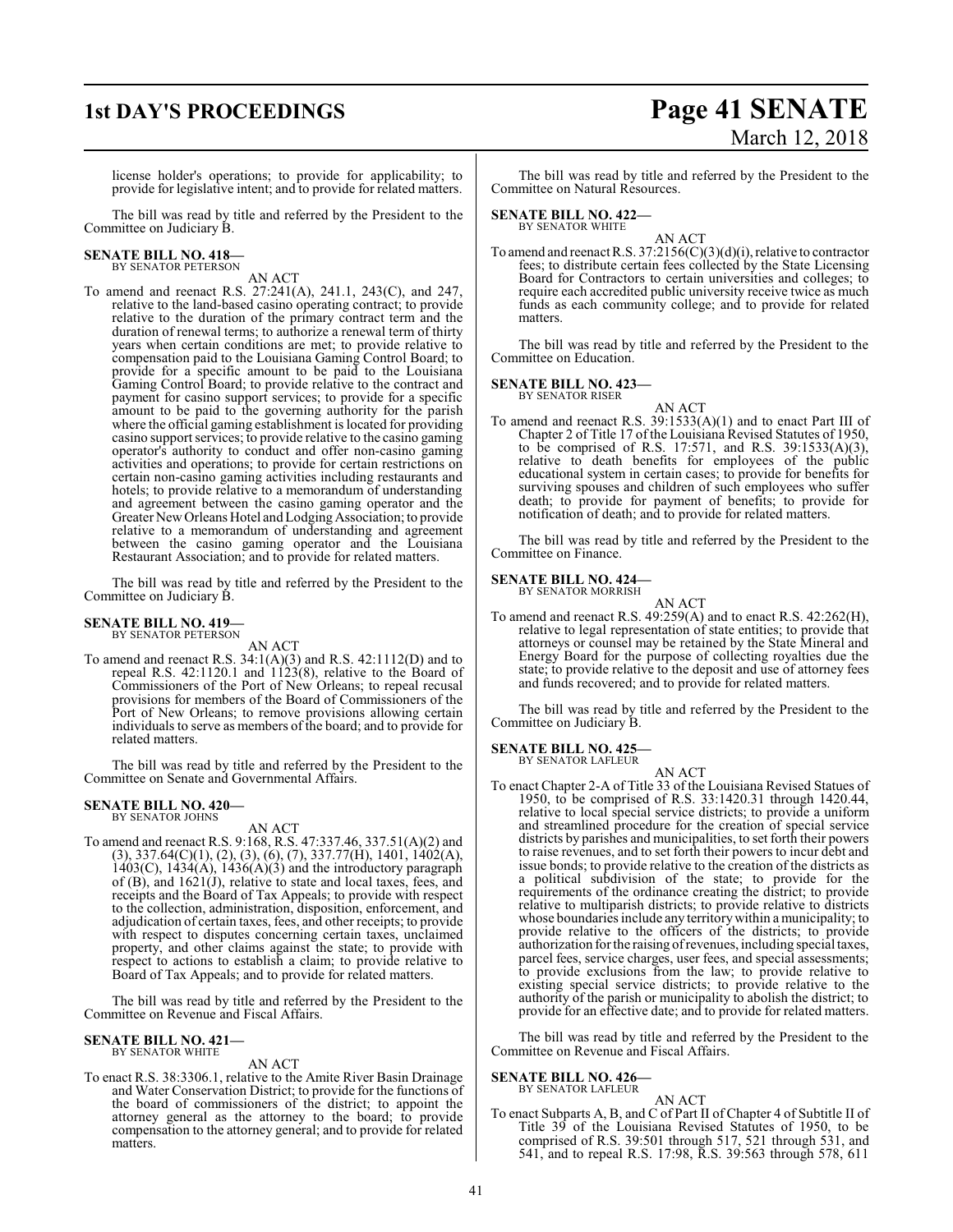through 618, and Subpart C, comprised of R.S. 39:661 through 672, Subpart D, comprised of R.S. 39:681 through 684, Subpart E, comprised of R.S. 39:691 through 697, Subpart F, comprised of R.S. 39:698.1 through 698.13, all as part of Part III of Chapter 4 of Subtitle II of Title 39 of the Louisiana Revised Statutes of 1950, R.S. 39:741 through 742.2, 743 through 748, and Part VII, comprised of R.S. 39:821 through 842, Part IX, comprised of R.S. 39:911 through 914, Part X, comprised of R.S. 39:931 through 934, Part XI, comprised of R.S. 39:971 through 974, all as part of Chapter 4 of Subtitle II of Title 39 of the Louisiana Revised Statutes of 1950, R.S. 39:1011 through 1024, and Chapter 14-B, comprised of R.S. 39:1460.1 and 1460.2, and Chapter 18, comprised of R.S. 39:1801 through 1811, all as part of Subtitle III of Title 39 of the Louisiana Revised Statutes of 1950, relative to the Consolidated Local Government Indebtedness Act; to consolidate and make uniform local government laws relative to the issuance of certain bonds and other evidences of indebtedness; to provide definitions; to provide for the statutory lien; to provide relative to the authorization, sale, execution, and registration of bonds; to provide relative to the rights of bondholders; to provide relative to the validity of bonds; to provide for the applicability of general bond laws; to provide for peremption; to provide for notice of default; to provide for the bonds to be exempt from taxation and to be legal investments; to provide for the negotiability and incontestability ofthe bonds; to provide for the application of proceeds; to provide for bond validation; to provide relative to lost, destroyed, or cancelled bonds; to provide relative to counsel fees; to provide relative to general obligation bonds; to provide relative to limited tax bonds and bonds payable from the general alimony tax; to provide relative to sales tax bonds; to provide relative to revenue bonds; to provide relative to limited revenue bonds; to provide relative to excess revenue bonds and certificates of indebtedness; to provide relative to bond anticipation notes; to provide relative to grant anticipation notes; to provide relative to assessment certificates; to provide relative to refunding bonds; to provide transitional provisions; to provide for an effective date; and to provide for related matters.

The bill was read by title and referred by the President to the Committee on Revenue and Fiscal Affairs.

### **SENATE BILL NO. 427—** BY SENATOR CHABERT

AN ACT

To amend and reenact R.S.  $36:4(Z)$ ,  $41:1706(A)(2)$  and (4), and 1709(A), to enact Subpart C of Part II of Chapter 2 of Title 49 of the Louisiana Revised Statutes of 1950, to be comprised of R.S. 49:214.51 through 214.60, and to repeal Chapter 17 of Subtitle 1 of Title 30 of the Louisiana Revised Statutes of 1950, comprised of R.S. 30:2000.1 through 2000.12, and R.S. 36:359(J), relative to the transfer of the Atchafalaya Basin Research and Promotion Board and the Atchafalaya Basin Program from the Department of Natural Resources to the Coastal Protection and Restoration Authority; to provide for the effect of such transfer on previously executed partnerships, memoranda of understanding, and cooperative endeavors; to provide for the transfer of all property; to provide for the effect of the transfer on employees, legal proceedings, and contractual obligations; and to provide for related matters.

The bill was read by title and referred by the President to the Committee on Natural Resources.

#### **SENATE BILL NO. 428—** BY SENATOR MILKOVICH

AN ACT

To amend and reenact R.S. 14:34.1(A) and (C), relative to the crime of second degree battery; to provide that second degree battery is committed when two or more offenders jointly commit a battery upon the victim; to provide relative to second degree battery committed by one or more blows to the victim's head under certain circumstances; to provide penalties; and to provide for related matters.

The bill was read by title and referred by the President to the Committee on Judiciary C.

#### **SENATE BILL NO. 429—** BY SENATOR LAFLEUR

- AN ACT
- To amend and reenact R.S. 13:1000.11(A)(3), 1894.2(A)(3), and 2562.27(A)(3), R.S. 14:93.10(2)(b), 93.11(A), 93.12(A), 98.1(A)(1), 98.2(A)(1), 98.3(A)(1), 98.4(A)(1), 98.6(A), and 333(A), R.S. 26:90(A)(1)(b), 286(A)(1)(b), 306(C)(7),  $359(B)(1)(a)$  and (f), R.S.  $32:661(A)(3)$  and  $(C)(1)(c)$ , 661.1(C)(1)(c), 662(A)(1)(d), 666(A)(2)(c), the introductory paragraph of 667(A),  $(A)(3)$ , and  $(B)(1)(b)$ , 668(A)(4) and  $(B)(1)(b)$ , 670, and  $853(A)(1)(c)(i)$ , and to enact R.S.  $14:93.10(2)(c)$ , R.S.  $26:90(A)(1)(a)(vii)$ ,  $286(A)(1)(a)(vii)$ , and Chapter 9 of Title 26 of the Louisiana Revised Statutes of 1950, to be comprised ofR.S. 26:940 through 947 relative to alcoholic beverages; to provide for the Louisiana Responsible Adult Consumption Act; to create the Louisiana Alcohol Consumption Certificate Program; to provide program requirements; to provide program curriculum; to provide for fines for underage purchase or possession of alcoholic beverages; to provide relative to the unlawful sale, purchase, and possession of alcoholic beverages; to provide relative to operating a vehicle while intoxicated; to provide relative to operating a watercraft while intoxicated; to provide relative to chemical testing; to provide for the seizure, suspension, and revocation of driver's licenses under certain circumstances; to provide for the suspension of driving privileges under certain circumstances; to provide for the admissibility of chemical testing; to provide for the contents of an operating record; to provide relative to holders of alcoholic retail dealer's permits for beverages of high alcoholic content and low alcoholic content; to provide for the sale of malt beverages in keg; to provide for distribution of alcoholic beverages through wholesalers only; to provide for rulemaking; to provide for fees; to provide for penalties; to provide for reporting; to provide for exceptions; to provide for definitions; and to provide for related matters.

The bill was read by title and referred by the President to the Committee on Judiciary B.

#### **SENATE BILL NO. 430—** BY SENATOR WHITE

AN ACT To repeal R.S. 56:1847(8) and 1856(B)(2), relative to the Louisiana Scenic Rivers Act; to provide for natural and scenic rivers; to provide for historic and scenic rivers; to remove Comite River and Bayou Manchac from the Louisiana Scenic Rivers Act; and to provide for related matters.

The bill was read by title and referred by the President to the Committee on Natural Resources.

#### **SENATE BILL NO. 431—**

BY SENATOR WALSWORTH AN ACT

To amend and reenact R.S. 17:427.3(B)(1)(a) and (F)(1), 3021, the introductory paragraph of  $3023(A)$ ,  $(1)$ ,  $(2)(a)$  and introductory paragraph of  $(b)$ ,  $(3)$  through  $(9)$ , and  $(B)$ ,  $3023.1(C)$ ,  $(D)$ , and (E), 3023.3, 3023.4(A), 3023.6, 3023.7, 3023.8, 3024, 3024.1, 3024.2, 3031, the introductory paragraph of 3041.10(A), 3041.12, 3041.13, the introductory paragraph of 3041.21(A), 3041.22, 3041.23, 3041.24, 3041.26, the introductoryparagraph of  $3042.1(A)(1)$  and (f) and (2), (B) through (D), introductory paragraph of (E), and F, 3042.2, 3042.3, 3042.4, 3042.6,  $3042.7(B)(1)$ , the introductory paragraph of  $3042.52(A)$  and, (1), (B), (C), the introductory paragraph of (D), and (E), 3042.54, 3042.55, 3042.56, the introductory paragraph of 3042.62(A) and (5), (B), (C), introductory paragraph of  $(D)$ , and (E), 3042.63, 3042.64, 3042.65(A), 3042.66, 3045.1(B), 3046.2(B), 3050.3, 3093(A) and (B)(1) and (2), 3129.4(A), the introductory paragraph of  $(B)$ , and  $(C)(2)$ , 3351 $(B)(2)(c)$ , 5061, R.S. 36:8(E)(1), 8.2(B)(3), 642(D)(2), and 651(BB), R.S.  $37:2951(A)$ , R.S.  $42:261(J)$ , and to enact R.S.17:3093.3(B)(5),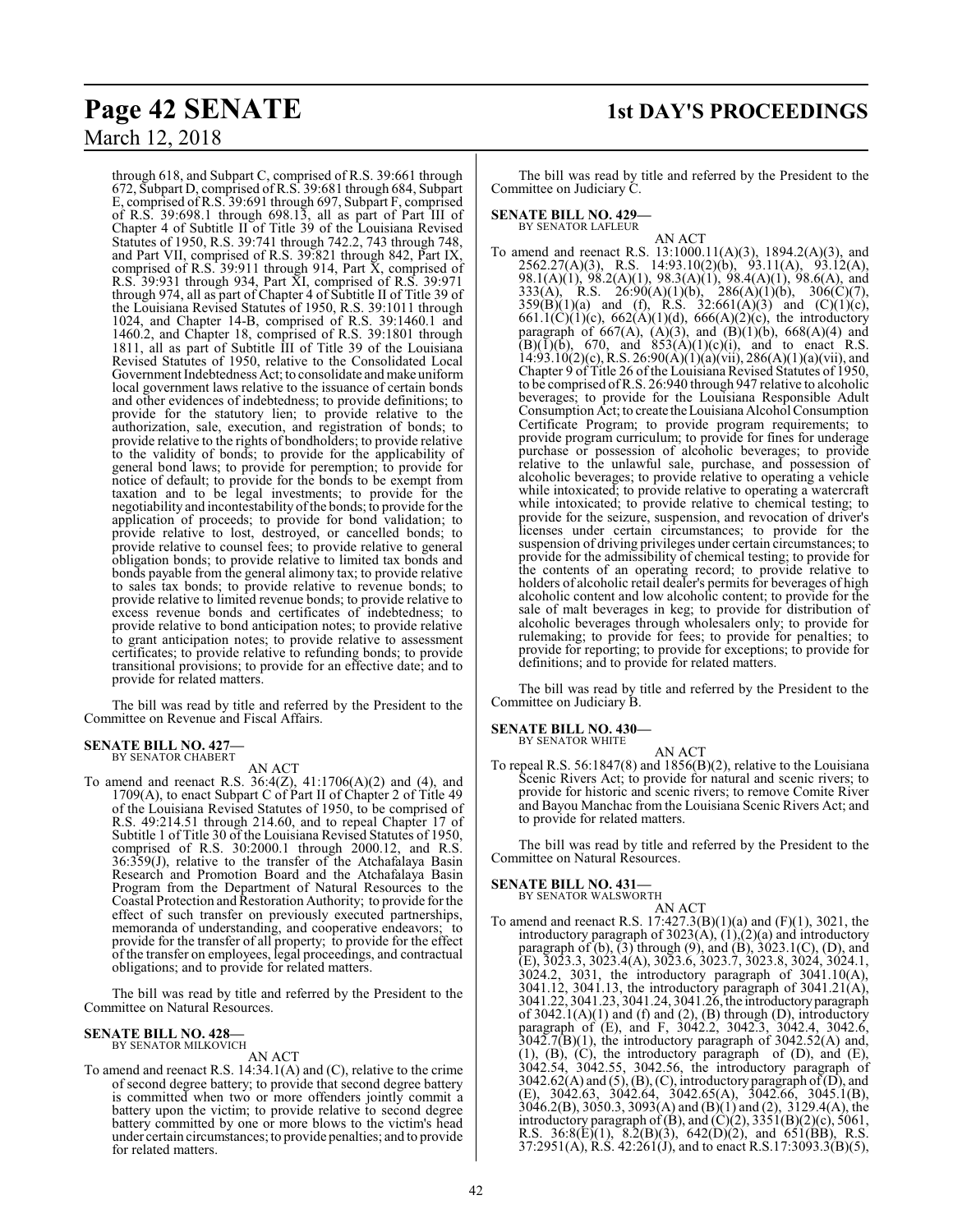### **1st DAY'S PROCEEDINGS Page 43 SENATE**

# March 12, 2018

(6), and (7), and 3093.1, relative to postsecondary education; to provide for the powers and duties of the office of student financial assistance; to provide for an executive director of the office; and to provide for related matters.

The bill was read by title and referred by the President to the Committee on Education.

## **SENATE BILL NO. 432—** BY SENATOR CHABERT

AN ACT

To amend and reenact R.S. 49:214.5.3(A)(1), relative to the coastal protection master plan; to require the Coastal Protection and Restoration Authority Board to develop a master plan, at a minimum, every four years; and to provide for related matters.

The bill was read by title and referred by the President to the Committee on Natural Resources.

#### **SENATE BILL NO. 433—** BY SENATOR CHABERT

AN ACT

To amend and reenact R.S. 49:214.5.1, relative to the Coastal Protection and Restoration Authority Board; to provide for its membership; and to provide for related matters.

The bill was read by title and referred by the President to the Committee on Natural Resources.

#### **SENATE BILL NO. 434—**

BY SENATOR MIZELL

- AN ACT
- To enact R.S. 3:4108(G), relative to the sale of milk and milk products and disruptive trade practices; to authorize the sale of any milk and milk products by a retailer at less than cost; to prohibit the Dairy Stabilization Board and the commissioner from requiring a price markup on the sale of any milk and milk products by a retailer; and to provide for related matters.

The bill was read by title and referred by the President to the Committee on Agriculture, Forestry, Aquaculture, and Rural Development.

### **SENATE BILL NO. 435—** BY SENATOR MILLS

AN ACT

To amend and reenact the introductory paragraph of R.S. 37:913 and to enact R.S. 37:913(B), relative to advanced practice registered nursing; to provide for exceptions to the collaborative practice agreement requirement; to provide for technical corrections; and to provide for related matters.

The bill was read by title and referred by the President to the Committee on Health and Welfare.

#### **SENATE BILL NO. 436—** BY SENATOR CHABERT

AN ACT

To enact R.S. 49:155.7, relative to state symbols; to designate the Cajun waltz as an official state dance; and to provide for related matters.

The bill was read by title and referred by the President to the Committee on Senate and Governmental Affairs.

#### **SENATE BILL NO. 437—** BY SENATOR CHABERT

AN ACT

To enact R.S. 47:1952(H), relative to the assessment of ad valorem taxes for certain commercial watercraft; to provide for place and time of listing and assessment; to provide for terms and conditions; and to provide for related matters.

The bill was read by title and referred by the President to the Committee on Revenue and Fiscal Affairs.

#### **SENATE BILL NO. 438—**

BY SENATOR CHABERT

AN ACT To amend and reenact R.S. 41:1004, relative to the sale of timber on state lands; to make technical changes; to provide for the sale of timber by the state land office; to prohibit accepting bids less than the minimum price established by the Department of Agriculture and Forestry; to provide terms, conditions, and requirements; and to provide for related matters.

The bill was read by title and referred by the President to the Committee on Natural Resources.

#### **SENATE BILL NO. 439—** BY SENATOR CHABERT

AN ACT

To enact R.S. 49:214.5.2(K), relative to the Coastal Protection and Restoration Authority Board; to provide for the functions and responsibilities of the board; to require the board to meet at a location with internet audio and video streaming capability when votes are scheduled to occur; and to provide for related matters.

The bill was read by title and referred by the President to the Committee on Natural Resources.

#### **SENATE BILL NO. 440—** BY SENATOR MORRELL

AN ACT

To amend and reenact R.S. 32:472, relative to motor vehicles; to provide for specific procedures to be followed before a motor vehicle can be immobilized by a municipality; and to provide for related matters.

The bill was read by title and referred by the President to the Committee on Transportation, Highways and Public Works.

#### **SENATE BILL NO. 441—** BY SENATOR MORRELL

AN ACT

To enact R.S. 14:99.2, relative to criminal acts; to create the crime of reckless operation of an off-road vehicle; to provide for elements of the offense; to provide for penalties; to provide for forfeiture of the vehicle; to provide for exceptions; and to provide for related matters.

The bill was read by title and referred by the President to the Committee on Judiciary C.

#### **SENATE BILL NO. 442—** BY SENATOR MORRELL

AN ACT

To enact Chapter 58 of Title 51 of the Louisiana Revised Statutes of 1950, to be comprised of R.S. 51:3150 and 3152, relative to DNA testing kits; to provide relative to advertisement; to provide relative to notification; to provide for certain terms and conditions; and to provide for related matters.

The bill was read by title and referred by the President to the Committee on Commerce, Consumer Protection, and International Affairs.

**SENATE BILL NO. 443—** BY SENATOR BISHOP

### AN ACT

To amend and reenact R.S. 32:863.1(I), relative to evidence of compulsory motor vehicle liability security; to reduce the amount of the fines for failure to maintain motor vehicle liability security; and to provide for related matters.

The bill was read by title and referred by the President to the Committee on Transportation, Highways and Public Works.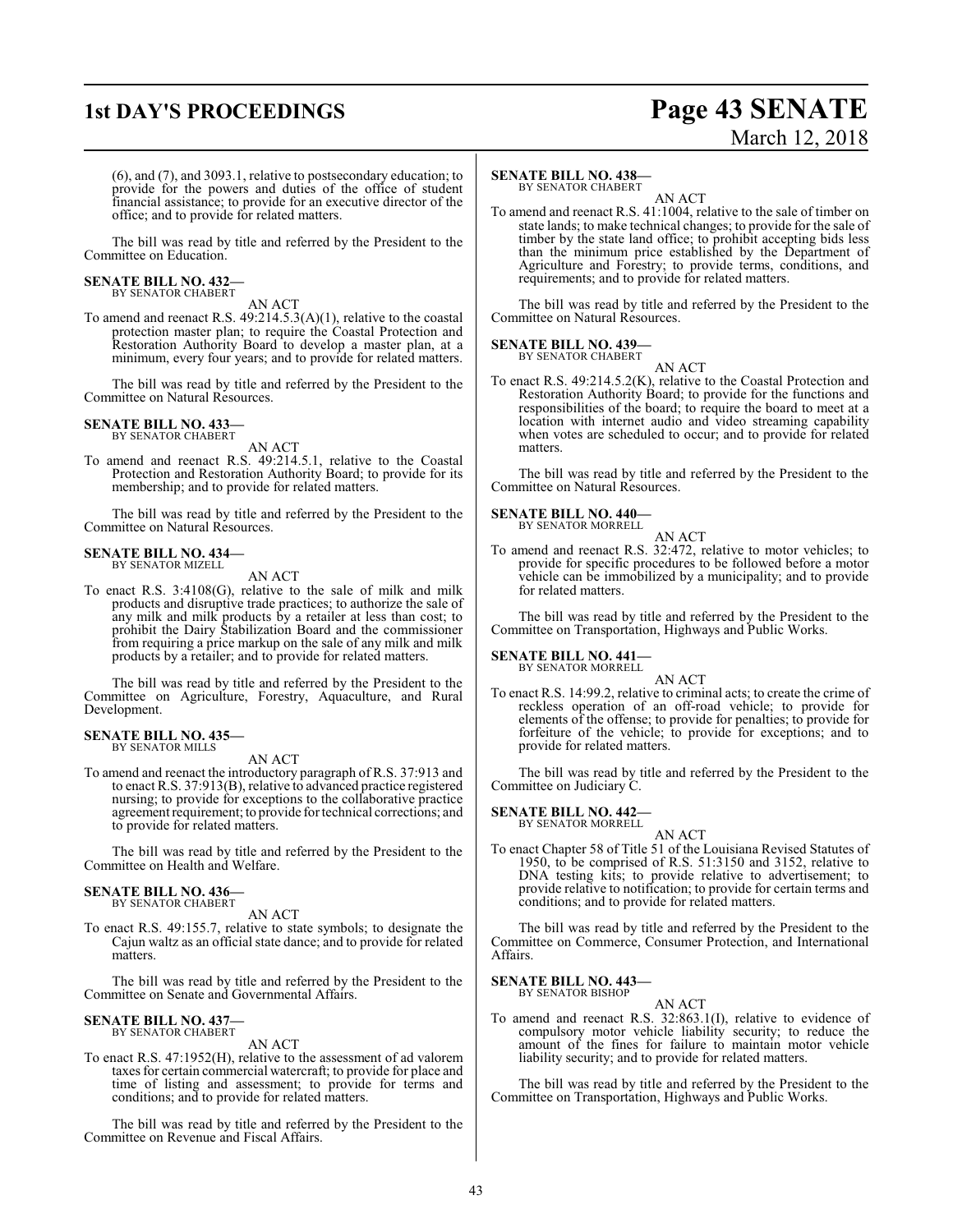# **Page 44 SENATE 1st DAY'S PROCEEDINGS**

March 12, 2018

#### **SENATE BILL NO. 444—**

BY SENATORS WHITE, ERDEY AND LAMBERT AN ACT

To amend and reenact R.S. 48:77(A) and (B)(3), relative to the Transportation Trust Fund; to provide for the dedication of certain state sales and use taxes for transportation purposes; to provide for an effective date; and to provide for related matters.

The bill was read by title and referred by the President to the Committee on Finance.

### **SENATE BILL NO. 445—** BY SENATOR HEWITT

AN ACT

To amend and reenact R.S. 22:971 and 1333(D), R.S. 24:775(A), and R.S. 39:31(B), 87.3(A) and (B), and 2179, and to enact Chapter 21 of Title 49 of the Louisiana Revised Statutes of 1950, to be comprised of R.S. 49:1401, relative to reports required of agencies ofthe executive branch of Louisiana state government; to reduce the frequency of certain reports; to eliminate the requirement of certain reports; to provide for an effective date; and to provide for related matters.

The bill was read by title and referred by the President to the Committee on Senate and Governmental Affairs.

#### **SENATE BILL NO. 446—** BY SENATOR WHITE

AN ACT

To enact R.S. 49:191(10)(c) and to repeal R.S. 49:191(8)(n), relative to the Governor's Office of Homeland Security and Emergency Preparedness, including provisions to provide for the re-creation of the Governor's Office of Homeland Security and Emergency Preparedness and the statutory entities made a part of the department by law; to provide for the effective termination date for all statutory authority for the existence of such statutory entities; and to provide for related matters.

The bill was read by title and referred by the President to the Committee on Judiciary B.

#### **SENATE BILL NO. 447—** BY SENATOR BARROW

AN ACT

To enact Chapter 16 of Title 42 of the Louisiana Revised Statutes of 1950, to be comprised of R.S. 42:1251 through 1253, relative to mandatory training for public servants; to require annual sexual harassment training for public servants; to require the Department of State Civil Service to develop and approve required training program; to require additional training for supervisors; to require agency heads to designate an Employee Relations Designee; to provide for the responsibility of the Employee Relations Designee; to require each agency to maintain compliance records on required training; to provide minimum components for sexual harassment policies of agencies; to provide for an effective date; and to provide for related matters.

The bill was read by title and referred by the President to the Committee on Senate and Governmental Affairs.

#### **SENATE BILL NO. 448—**

BY SENATOR BARROW AN ACT

To amend and reenact R.S. 17:3091(A), 3092(1), (8) and (12), 3095(A)(2) and (3), (C)(5) and (6), (D), (E)(1), and (G),  $3098(A)(2)(b)$  and (c),  $(B)(3)(b)$  and (c), and (D), relative to the Louisiana Student Tuition Assistance and Revenue Trust Program; to provide relative to the intent of the program; to provide definitions; to provide relative to education savings accounts; to provide relative to allowed disbursements from program accounts; and to provide for related matters.

The bill was read by title and referred by the President to the Committee on Education.

#### **SENATE BILL NO. 449—**

BY SENATOR BARROW AN ACT

To amend and reenact R.S. 18:114(F)(8), 115(E)(1), 116(D),  $135(A)(1)$  and  $(2)(a)$  and  $(b)$ ,  $152(C)(2)(b)$ , and  $157$ , to enact R.S. 18:1309(E)(7), and to repeal R.S. 18:101(D), 115(B), and  $135(A)(2)(c)$  and (d), relative to voters and voting; to provide for voter registration until and upon election day; to provide for a person to register to vote and vote on the same day under certain circumstances; to provide relative to requirements and procedures for voter registration; to provide relative to requirements and procedures for voting; to provide relative to requirements and procedures for early voting; and to provide for related matters.

The bill was read by title and referred by the President to the Committee on Senate and Governmental Affairs.

#### **SENATE BILL NO. 450—**

BY SENATOR MORRISH AN ACT

To amend and reenact R.S. 17:5002, 5024, 5027(C),  $5029(B)(3)(b)(iii)$  and the introductory paragraph of  $(D)(1)$ , the introductory paragraph of 5041 and  $(1)(c)$  and  $(4)$ , and 5043 $(1)$ , and to enact R.S. 17:5002.1 and 5024.1, relative to the Taylor Opportunity Program for Students; to provide for a new award; to provide relative to the monetary amounts and eligibility for awards granted; and to provide for related matters.

The bill was read by title and referred by the President to the Committee on Education.

#### **SENATE BILL NO. 451—**

BY SENATOR MORRISH AN ACT

To amend and reenact R.S. 56:435.1, relative to oyster harvest in Sabine Lake; to remove provisions related to oyster harvesting in Sabine Lake; to prohibit oyster harvesting in Sabine Lake; and to provide for related matters.

The bill was read by title and referred by the President to the Committee on Natural Resources.

#### **SENATE BILL NO. 452—**

BY SENATOR MORRISH

AN ACT To amend and reenact R.S. 17:183.3(B)(2)(c), 5025(3)(c), the introductory paragraph of  $5026(A)$  and  $(A)(3)(b)$ ,  $5061$ , the introductory paragraph of  $5062(C)$ ,  $(C)(1)$ , and  $(C)(4)$ , R.S. 39:98.3(D), and R.S. 47:1508(B)(17), relative to the Taylor Opportunity Program for Students; to provide relative eligibility requirements; to provide relative to Board of Regents reporting requirements; to provide relative to sharing of certain taxpayer data to the administering agency; to provide for technical changes; and to provide for related matters.

The bill was read by title and referred by the President to the Committee on Education.

#### **SENATE BILL NO. 453—** BY SENATOR MORRISH

AN ACT

To amend and reenact R.S. 56:435.1.1(C) and to enact R.S. 56:435.1.1(A)(3), relative to oyster harvest in Calcasieu Lake; to provide for gear authorized under certain circumstances; and to provide for related matters.

The bill was read by title and referred by the President to the Committee on Natural Resources.

#### **SENATE BILL NO. 454—** BY SENATOR MORRISH

AN ACT

To amend and reenact R.S. 17:5002(E)(2), 5024(B)(1)(d), the introductory paragraph of 5025, and the introductory paragraph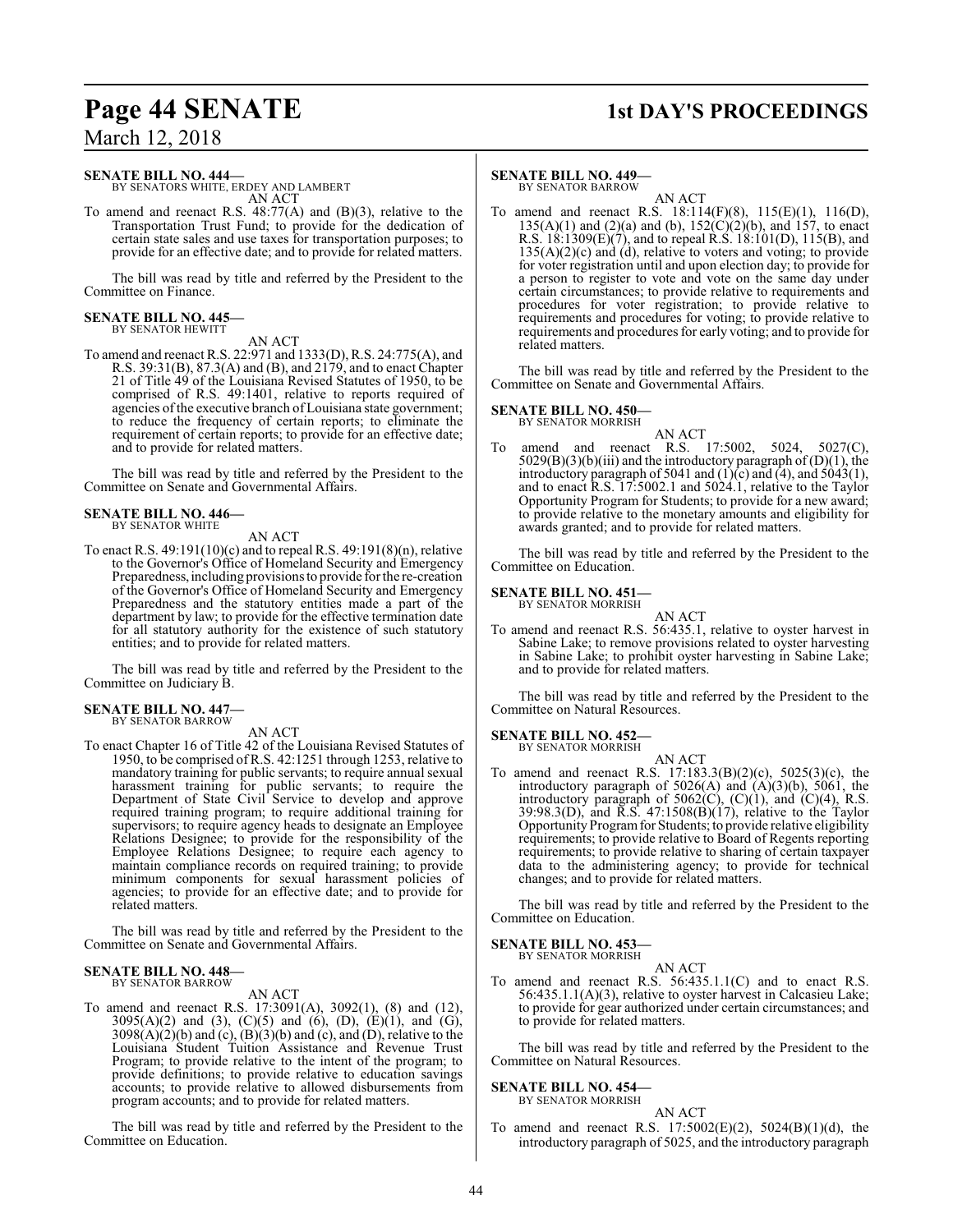## **1st DAY'S PROCEEDINGS Page 45 SENATE** March 12, 2018

of 5026(A), and to enact R.S. 17:5002(H), 5024(A)(1)(e) and (B)(1)(e), 5026.1, and 5042.1, relative to the Taylor Opportunity Program for Students; to create new programawards; to provide for initial award eligibility and continuation requirements; to provide relative to award amounts; and to provide for related matters.

The bill was read by title and referred by the President to the Committee on Education.

#### **SENATE BILL NO. 455—** BY SENATOR BARROW

AN ACT

To enact Chapter 5 of Title 51 of the Louisiana Revised Statutes of 1950, to be comprised of R.S. 51:1055 through 1059, relative to empowerment of families in poverty; to provide for a state strategic plan; the provide duties and functions of the secretary of each state department; to provide criteria to be considered; to provide for reports; and to provide for related matters.

The bill was read by title and referred by the President to the Committee on Senate and Governmental Affairs.

### **Introduction of Senate Bills and Joint Resolutions**

#### **SENATE BILL NO. 456—** BY SENATOR JOHNS

AN ACT

To repeal R.S. 9:4861(4)(b)(iii), relative to the Louisiana Oil Well Lien Act; to provide for the definition of operations; to remove the disposal of salt water or another waste substance from the list of activities that is not included in the definition of operations; and to provide for related matters.

The bill was read by title and placed on the Calendar for a second reading.

#### **SENATE BILL NO. 457—** BY SENATOR WALSWORTH

AN ACT

To amend and reenact R.S. 18:1300.2(C)(1) and 1300.5(A), relative to elections; to provide for information relative to recall petitions; to require further identification of the chairman and vice chairman of the recall; to provide for related matters.

The bill was read by title and placed on the Calendar for a second reading.

#### **SENATE BILL NO. 458—**

BY SENATOR GATTI

AN ACT

To amend and reenact R.S.  $15:574.20(A)$  and  $(C)(1)(a)$  and to enact R.S. 15:574.20(C)(4), relative to medical parole and medical treatment furloughs; to prohibit a medical treatment furlough to any offender who is serving a sentence for a conviction of first degree murder or second degree murder; and to provide for related matters.

The bill was read by title and placed on the Calendar for a second reading.

#### **SENATE BILL NO. 459—** BY SENATOR BARROW

AN ACT

To amend and reenact the introductory paragraph of R.S. 46:56(F) and (7)(a), relative to child welfare information; to provide for authorized release of information; to provide for consent; to

provide for persons authorized to receive information; to provide for an effective date; and to provide for related matters.

The bill was read by title and placed on the Calendar for a second reading.

#### **Introduction of Senate Resolutions**

#### **SENATE RESOLUTION NO. 3—**

BY SENATORS HEWITT AND MIZELL

A RESOLUTION

To commend the Louisiana Federation of Republican Women and to welcome its members to the state capitol.

The resolution was read by title and placed on the Calendar for a second reading.

#### **SENATE RESOLUTION NO. 4—**

BY SENATOR PETERSON A RESOLUTION

To commend the St. Katharine Drexel Preparatory High School basketball team on winning its first Louisiana High School Athletic Association Division III state championship.

The resolution was read by title and placed on the Calendar for a second reading.

#### **SENATE RESOLUTION NO. 5—**

BY SENATOR CORTEZ A RESOLUTION

To commend Ted Davidson, head coach of the Acadiana High School Wreckin' Rams, on his retirement.

The resolution was read by title and placed on the Calendar for a second reading.

#### **SENATE RESOLUTION NO. 6—**

BY SENATOR ALLAIN

A RESOLUTION To express the sincere condolences of the Senate of the Legislature of Louisiana upon the death of William "Billy" Schwing Patout III, a Louisiana native, lifelong participant in the sugar cane industry in Louisiana, an industry that is especially vital to the economy and culture of South Louisiana, and an internationally recognized sugar industry leader and innovator.

The resolution was read by title and placed on the Calendar for a second reading.

#### **SENATE RESOLUTION NO. 7—**

BY SENATOR BOUDREAUX A RESOLUTION

To express the sincere condolences of the Senate of the Legislature of Louisiana upon the death of Donald Usie.

The resolution was read by title and placed on the Calendar for a second reading.

#### **SENATE RESOLUTION NO. 8—** BY SENATOR BOUDREAUX

A RESOLUTION

To express the sincere condolences of the Senate of the Legislature of Louisiana upon the death of Excell Terrell.

The resolution was read by title and placed on the Calendar for a second reading.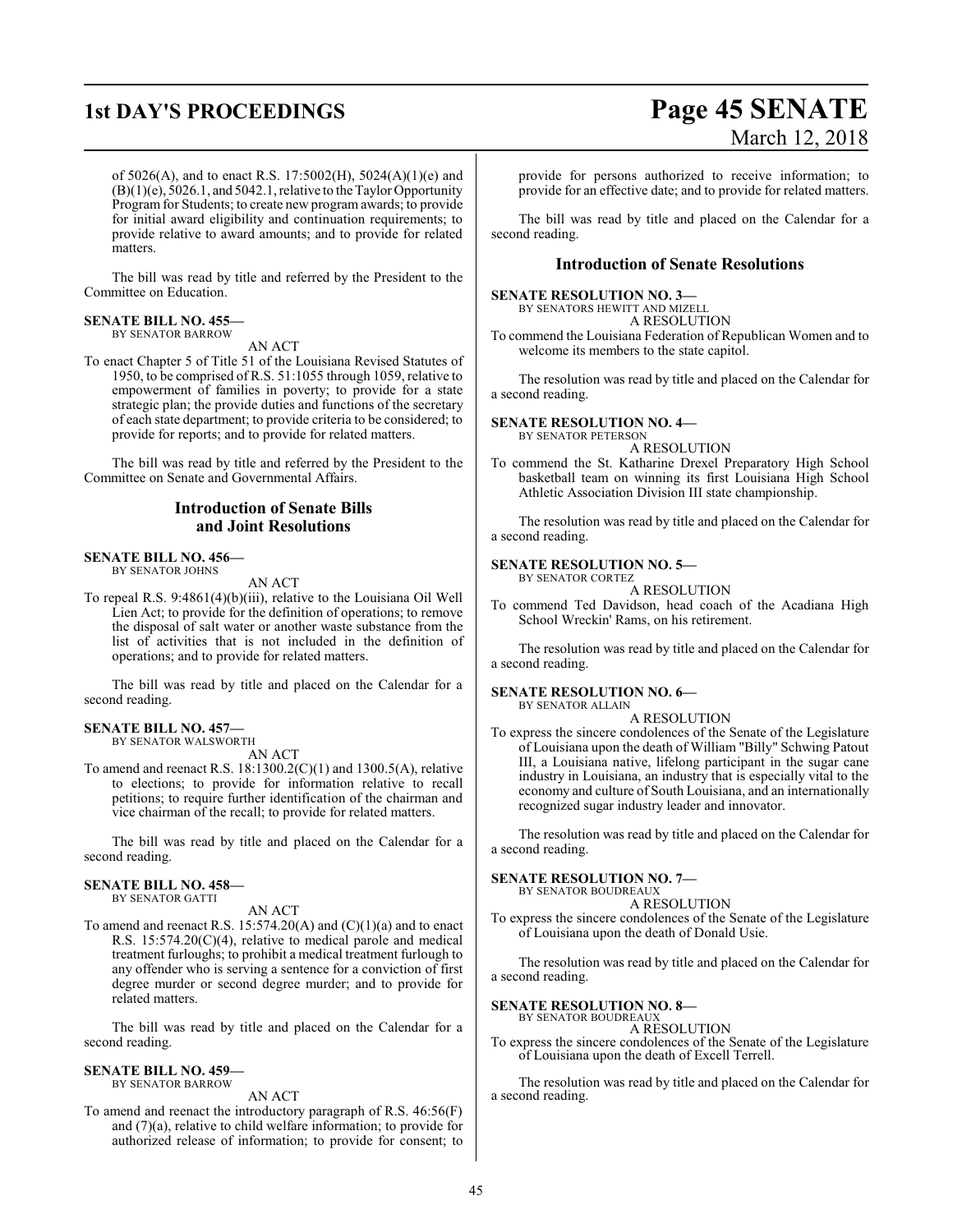### **Page 46 SENATE 1st DAY'S PROCEEDINGS**

### March 12, 2018

#### **SENATE RESOLUTION NO. 9—**

BY SENATOR BOUDREAU A RESOLUTION

To express the sincere condolences of the Senate of the Legislature of Louisiana upon the death of John Melvin "Rock" Lee.

The resolution was read by title and placed on the Calendar for a second reading.

#### **SENATE RESOLUTION NO. 10—** BY SENATOR BOUDREAUX

A RESOLUTION

To express the sincere condolences of the Senate of the Legislature of Louisiana upon the death of Cecile Landry Daigle.

The resolution was read by title and placed on the Calendar for a second reading.

#### **SENATE RESOLUTION NO. 11—**

BY SENATOR BOUDREAU. A RESOLUTION

To commend posthumously Corporal Edward Desselle for his bravery and service in the Montford Point Marines and honors him as a recipient of the Congressional Gold Medal.

The resolution was read by title and placed on the Calendar for a second reading.

#### **SENATE RESOLUTION NO. 12—** BY SENATOR BOUDREAUX

A RESOLUTION

To express the sincere condolences of the Senate of the Legislature of Louisiana upon the death of Sammie Wayne Cosper PhD, a veteran of the United States Navy and an outstanding academician over a long career in Louisiana.

The resolution was read by title and placed on the Calendar for a second reading.

### **SENATE RESOLUTION NO. 13—** BY SENATOR BOUDREAUX

A RESOLUTION

To commend and congratulate the Teurlings Catholic High School Lady Rebel volleyball team upon winning the 2017 Division II state championship and achieving an undefeated season.

The resolution was read by title and placed on the Calendar for a second reading.

### **SENATE RESOLUTION NO. 14—**

BY SENATOR BOUDREAUX

A RESOLUTION

To express the sincere condolences of the Senate of the Legislature of Louisiana upon the death of former Judge Kaliste Saloom Jr.

The resolution was read by title and placed on the Calendar for a second reading.

### **SENATE RESOLUTION NO. 15—**

BY SENATOR BOUDREAUX A RESOLUTION

To commend and congratulate Hospice of Acadiana for thirty-five years of service to the people of Acadiana.

The resolution was read by title and placed on the Calendar for a second reading.

### **SENATE RESOLUTION NO. 16—**

BY SENATOR BOUDREAUX A RESOLUTION

To express sincere condolences of the Senate of the Legislature of Louisiana to the family and friends of Harold Joseph Johnson Sr. on the occasion of his passing.

The resolution was read by title and placed on the Calendar for a second reading.

#### **SENATE RESOLUTION NO. 17—**

BY SENATOR BOUDREAU. A RESOLUTION

To express the sincere condolences of the Senate of the Legislature of Louisiana upon the death of Edward Desselle.

The resolution was read by title and placed on the Calendar for a second reading.

#### **SENATE RESOLUTION NO. 18—** BY SENATOR CHABERT

A RESOLUTION

To approve the annual integrated coastal protection plan for Fiscal Year 2019, as adopted by the Coastal Protection and Restoration Authority Board.

The resolution was read by title and placed on the Calendar for a second reading.

#### **SENATE RESOLUTION NO. 19—** BY SENATOR BISHOP

A RESOLUTION

To urge and request the New Orleans City Council for the city of New Orleans to rename a portion of Higgins Boulevard in Orleans Parish as Johnny Jackson Jr. Boulevard to honor the memory of Johnny Jackson Jr., a former city councilman, state representative, and community leader.

The resolution was read by title and placed on the Calendar for a second reading.

#### **Introduction of Senate Concurrent Resolutions**

#### **SENATE CONCURRENT RESOLUTION NO. 2—** BY SENATOR CLAITOR A CONCURRENT RESOLUTION

To express the sincere condolences of the Legislature of Louisiana upon the death of former judge, World War II veteran, servant of the public in the justice system, and loving husband, father, and grandfather, Lewis S. Doherty III of Baton Rouge, Louisiana.

The resolution was read by title and placed on the Calendar for a second reading.

#### **SENATE CONCURRENT RESOLUTION NO. 3—**

BY SENATOR CLAITOR AND REPRESENTATIVE FOIL A CONCURRENT RESOLUTION

To express the sincere condolences of the Legislature of Louisiana upon the death of James Barrett Benton, Baton Rouge attorney and devoted family man.

The resolution was read by title and placed on the Calendar for a second reading.

### **SENATE CONCURRENT RESOLUTION NO. 4—** BY SENATOR CLAITOR AND REPRESENTATIVE FOIL A CONCURRENT RESOLUTION

To express the sincere condolences of the Legislature of Louisiana upon the death of United States Marine Corps veteran, former Ragin' Cajun football player, Certified Public Accountant (CPA), a man of faith and outstanding citizen of Baton Rouge, George F. Ballard Jr.

The resolution was read by title and placed on the Calendar for a second reading.

#### **SENATE CONCURRENT RESOLUTION NO. 5—** BY SENATOR MIZELL

A CONCURRENT RESOLUTION

To express opposition to the "One Lake" project that proposes to dam the Pearl River and to build a fifteen hundred-acre lake near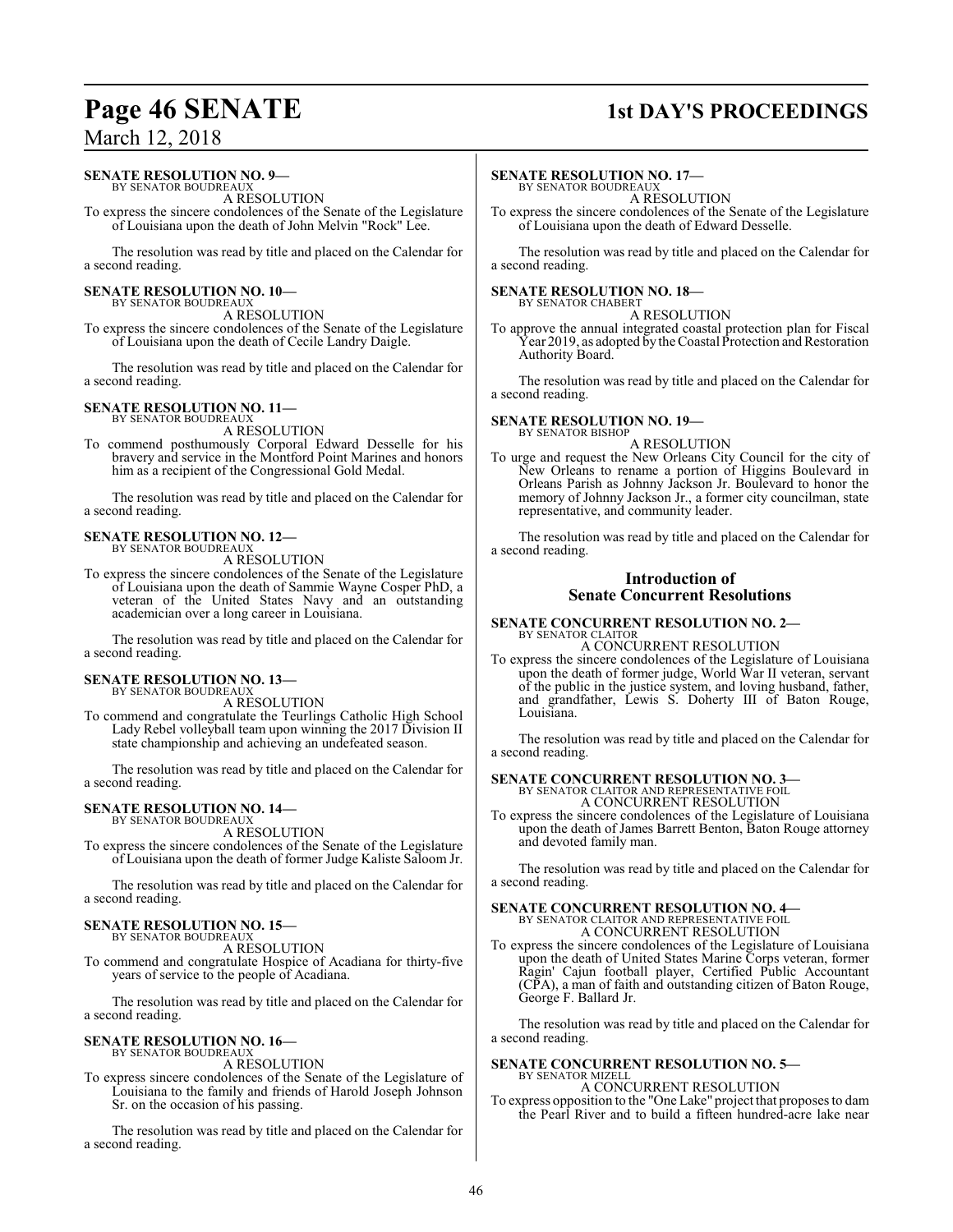### **1st DAY'S PROCEEDINGS Page 47 SENATE** March 12, 2018

Jackson, Mississippi and to urge and request the United States Army Corps of Engineers to deny the pending permit application for the project.

The resolution was read by title and placed on the Calendar for a second reading.

## **SENATE CONCURRENT RESOLUTION NO. 6—** BY SENATOR MORRELL

A CONCURRENT RESOLUTION

To authorize and direct the Louisiana State LawInstitute to study and make recommendations relative to fees for the expungement of arrest and conviction records.

The resolution was read by title and placed on the Calendar for a second reading.

#### **SENATE CONCURRENT RESOLUTION NO. 7—**

BY SENATOR MORRELL A CONCURRENT RESOLUTION

To adopt Joint Rule 21 of the Joint Rules of Order of the Senate and House ofRepresentatives, relative to legislative instruments that enact or amend tax preferences; to require that all legislative instruments enacting or amending tax preferences include a sunset date, a cost-benefit analysis requirement, and a stated policy goal.

The resolution was read by title and placed on the Calendar for a second reading.

#### **SENATE CONCURRENT RESOLUTION NO. 8—**

BY SENATOR MORRELL A CONCURRENT RESOLUTION

To urge and request the Department of Education to investigate the feasibility and cost of installing silent alarms in all elementary and secondary school classrooms in Louisiana.

The resolution was read by title and placed on the Calendar for a second reading.

#### **SENATE CONCURRENT RESOLUTION NO. 9—**

BY SENATOR CORTEZ A CONCURRENT RESOLUTION

To extend the creation, members, and charge of the Louisiana Supply Chain and Transportation Council as provided in Senate Concurrent Resolution No. 99 of the 2017 Regular Session of the Legislature to study and make recommendations regarding increasing resilience in various modes of transportation through increased communication, collaboration, development of geographic information technologies, and new innovations in transportation resilience.

The resolution was read by title and placed on the Calendar for a second reading.

#### **SENATE CONCURRENT RESOLUTION NO. 10—** BY SENATOR BARROW

A CONCURRENT RESOLUTION

To urge and request the Department of Children and Family Services to study the feasibility of extending the age of foster care to twenty-one and to submit a report of its recommendations to the legislature no later than February 1, 2019.

The resolution was read by title and placed on the Calendar for a second reading.

#### **SENATE CONCURRENT RESOLUTION NO. 11—** BY SENATOR MILLS

A CONCURRENT RESOLUTION To recognize March 2018 as "National Kidney Month in Louisiana".

The resolution was read by title and placed on the Calendar for a second reading.

#### **SENATE CONCURRENT RESOLUTION NO. 12—**

BY SENATOR ERDEY A CONCURRENT RESOLUTION

To urge and request the Department of Transportation and Development, the Louisiana Workforce Commission, and the Board of Supervisors of the Louisiana State University and Agricultural and Mechanical College, to study jointly and make recommendations with respect to identification and implementation of creative and alternative options to mitigate or reduce traffic congestion in the Baton Rouge area.

The resolution was read by title and placed on the Calendar for a second reading.

### **Rules Suspended**

Senator Peacock asked for and obtained a suspension of the rules to allow the Senate Committee on Retirement to meet on prefiled bills referred today.

Senator Morrell asked for and obtained a suspension of the rules to allow the Senate Committee on Revenue and Fiscal Affairs to meet on prefiled bills referred today.

Senator Appel asked for and obtained a suspension of the rules to allow the Senate Committee on Finance to meet on prefiled bills referred today.

### **ATTENDANCE ROLL CALL**

#### PRESENT

Mr. President Fannin Morrish<br>Allain Gatti Peacock Appel Hewit<br>Barrow Johns Barrow Johns Peterson<br>Bishop LaFleur Price Boudreaux Lambert Smith,<br>Carter Long Tarver Carter Long<br>Chabert Lunes Chabert Luneau Thompson<br>Claitor Martiny Walsworth Claitor Martiny Walsworth Cortez Mills<br>
Donahue Mizell Donahue<br>Erdey Total - 37

Total - 2

Gatti Peacock<br>
Hewitt Perry LaFleur Price<br>Lambert Smith, J. Milkovich Ward<br>
Mills White

ABSENT

Riser Smith, G.

Morrell

**Leaves of Absence**

The following leaves of absence were asked for and granted:

Smith, G.1 Day Riser 1 Day

#### **Announcements**

The following committee meetings for March 13, 2018, were announced:

| Judiciary A | $9:30$ A.M. | Hainkel Room |
|-------------|-------------|--------------|
| Judiciary B | $2:00$ A.M. | Room E       |
| Judiciary C | 10:00 A.M.  | Room F       |